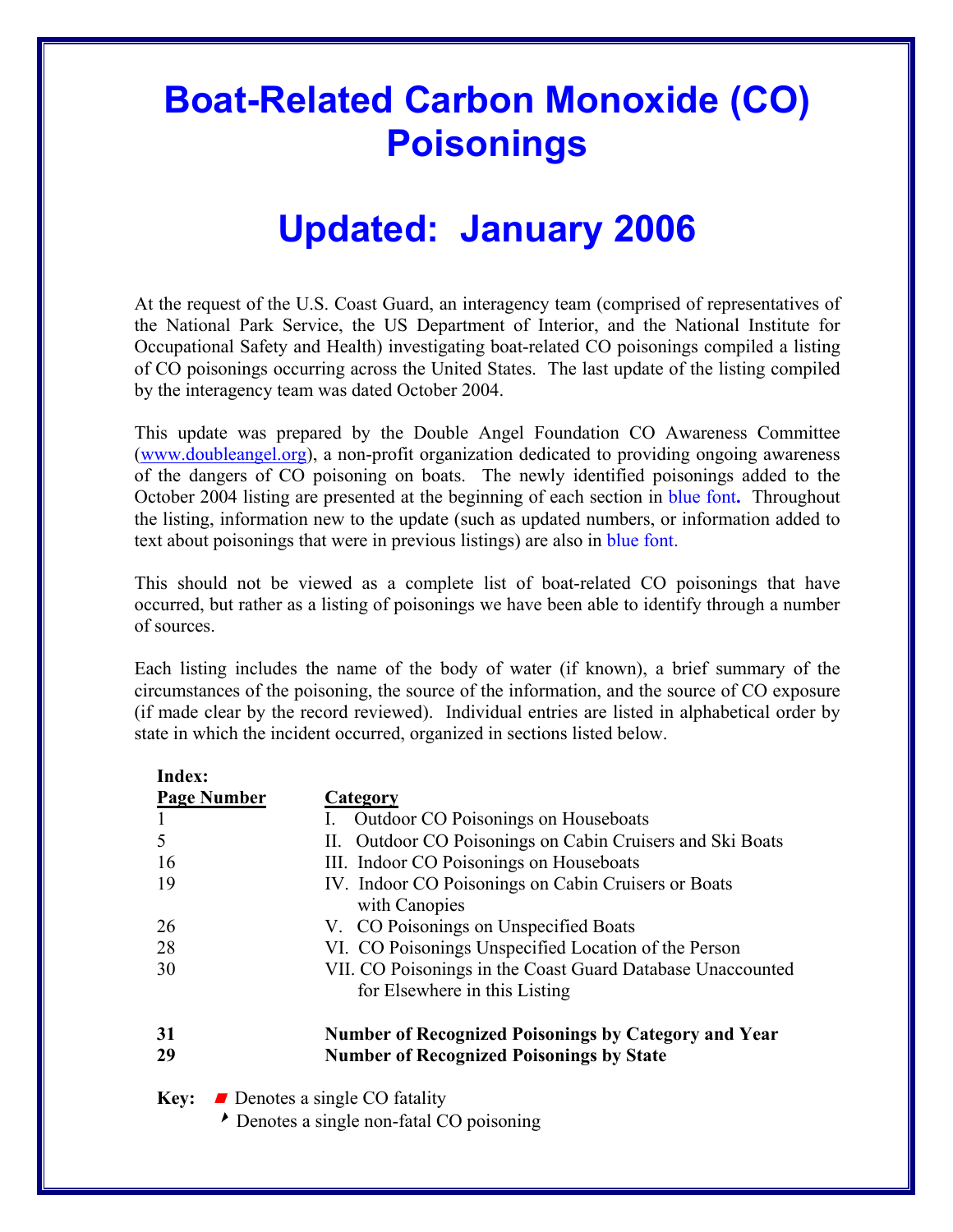# **I. CO Poisonings Outside the Cabin of Houseboats**

■ 23 CO-Related Fatalities in this Category **8** 53 Non-Fatal CO Poisonings in this Category

#### *Arizona - Lake Havasu*

 $\blacksquare \blacktriangleright \blacktriangleright$  A past general manager of 3 Buoys Houseboat Vacations reported the following information: The company was based in Canada, but had 11marinas in the US. One of the marinas was on Lake Havasu, where they had 75 boats that were time share/rentals (several owners, but also rented to non-owners). Their boats were 54' long, 14'wide, with generators that exhausted under the rear deck at water level. In 1985, two employees died from CO exposure while sitting on the rear swim platform when the generator operated. The following year, two customers of the same company were poisoned in the same circumstance - sitting on the rear deck platform. (Source: Personal communication, Past Manager of the Houseboat Rental Company) **Rear-directed generator exhaust terminus** 

#### *Arizona/Utah - Lake Powell – for more information about the Lake Powell poisonings, please see other publications listed on the website.*

gggggggg ggSince 1994, there have been 10 fatal outdoor poisonings on or near houseboats on Lake Powell. All of the fatalities occurred on privately owned boats, and at least 9 of the 10 deaths were associated with boat that had a stern deck that extends several feet beyond the transom, and a lower swim platform. Eight of the 10 deaths occurred on boats with a rear-directed generator exhaust terminus. Eight of the 10 deaths were witnessed, and these 8 people were known to have entered the airspace beneath the stern deck at some point prior to losing consciousness. The witnessed deaths all occurred within seconds or minutes of exposure. Five of the deaths were associated with exposure to generator exhaust. Two of the deaths were attributed to both generator and propulsion engine exhaust. Two deaths were associated with propulsion engine exhaust only. The source of CO in the tenth death is not specified. (Source: Review of NPS EMS Records, Glen Canyon National Recreation Area)

<sup>8</sup>*(36)* Since 1990, there have been 36 non-fatal poisonings occurring outside the cabin area of houseboats on Lake Powell. Twenty-nine of these poisonings were associated with exposure to generator exhaust only; 3 were associated with propulsion engine exhaust only; 1 was associated with exhaust from both types of engines; and the remaining 3 were associated with the operation of an engine that was not clearly described in the record. Twenty-one of these poisonings resulted in loss of consciousness, and 15 of these people lost consciousness while in the water (thus were near-drownings). (Source: Review of NPS EMS Records, Glen Canyon National Recreation Area)

# *Florida - Silver Glen Springs*

In August 1995, a 43-year-old man wearing snorkel gear went into the airspace beneath the extended rear deck of a 1994 Stardust houseboat to check the engine outdrive. The boat's 12.5 kW Kohler generator was activated just before he entered the airspace. The generator exhaust terminus was directed into the airspace. The boat propulsion engines were not operating. Approximately 5 minutes after he entered the airspace, he was observed floating unresponsively face down in the shallow water. He was retrieved from the water and bystanders administered CPR. He was then transported to shore, and Emergency Medical Service was called. He was resuscitated in the hospital emergency department, and but died 17 hours after his exposure. His COHb (carboxyhemoglobin – CO in the blood) measured in the hospital 2 hours after exposure, and after more than an hour on oxygen therapy, was 29.7%. A forensic toxicologist estimated that the man's COHb was greater than 70% when he collapsed. Inspection and testing of the houseboat revealed that operation of the generator caused rapid accumulation of CO in the above-water airspace beneath the deck (the airspace he entered) such that the concentration would reach 4,000 to 10,000 parts per million (ppm) within 2 to 5 minutes after the generator was activated. The cause of death determined by autopsy was cerebral anoxia, due to acute carbon monoxide poisoning with submersion. (Source, Lab Director, Miami-Dade County Medical Examiner Department) **Rear-directed generator exhaust terminus** 

#### *Georgia - Chattahoochee River*

In May 2000, a 57-year-old man was repeatedly diving in  $6 - 8$  feet of water to release the boat anchor from where it was jammed. Each time he emerged, he was near the side-directed generator exhaust terminus of a 1999 Sumerset houseboat. The generator was operating at the time. When he did not resurface, witnesses dove into the water trying to find him. They were not successful. Although no autopsy was conducted, blood was drawn and stored. This stored blood was analyzed for COHb content over sixteen months later; the result was 22%. (Source: Georgia Department of Natural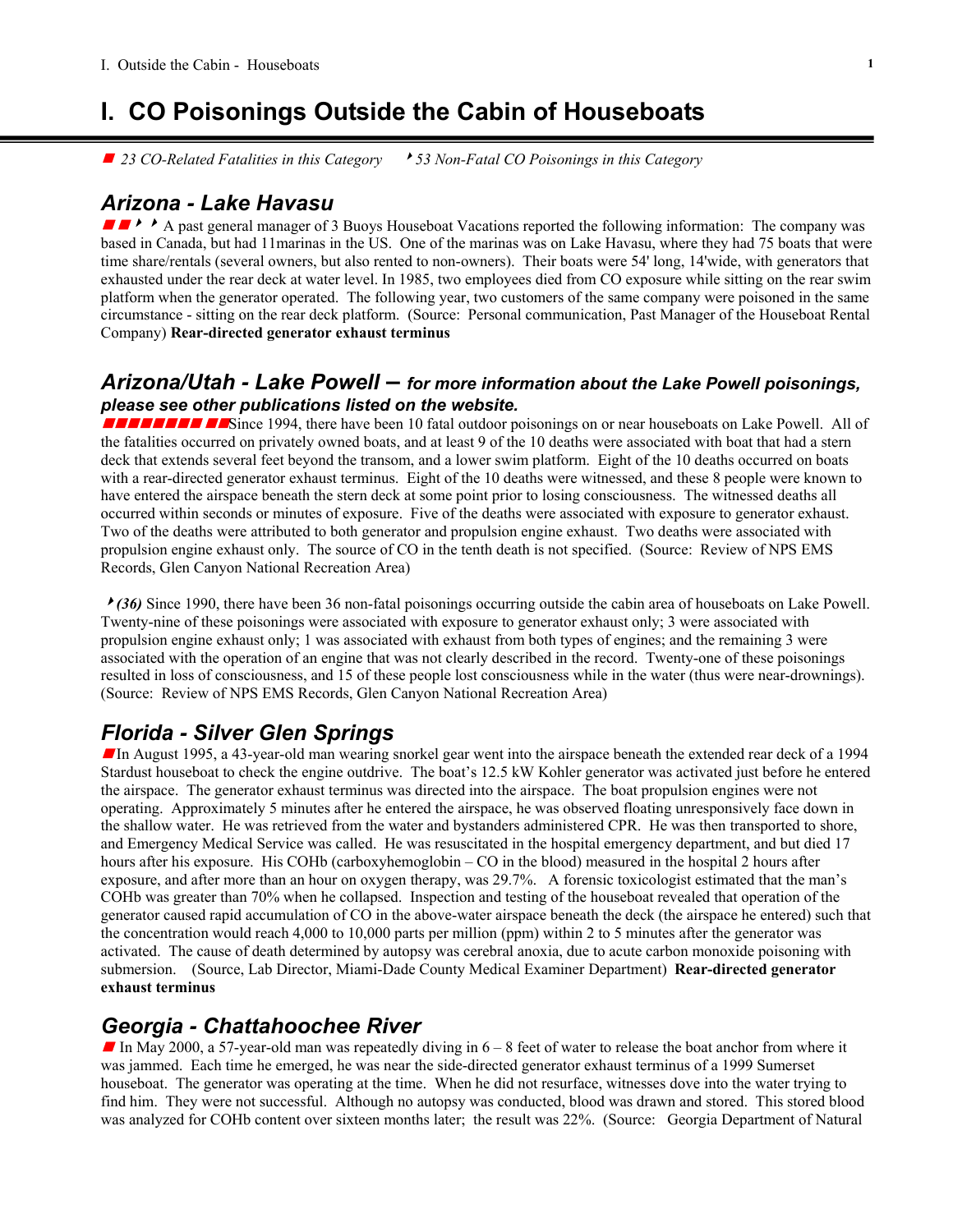#### I. Outside the Cabin - Houseboats **2**

Resources, Game and Fish Division Law Enforcement Section investigative report) **Side-directed generator exhaust terminus**

#### *Kansas – Perry Lake*

**SPARED 2004, a 34-year old woman drowned and two others lost consciousness as a result of CO poisoning.** A group of women were swimming behind a group of tethered (rafted) houseboats on which one or more generators were operating. There was little wind when the incident occurred. Two of the women were unconscious, either both floating in the water or one in the water and one on the swim platform of one of the boats. One of the women was not breathing, but was revived, and the second was unconscious and unresponsive. A number of minutes later, someone noted that the third woman was missing. Her body was recovered approximately 30 minutes later. On autopsy, her COHb was 45%. (Source: TV and newspaper coverage of the incident; personal communication with the medical examiner and sheriff's department) **Generator exhaust** 

#### *Missouri - Lake of the Ozarks*

<sup>8</sup>In June 1998, a 4-year-old girl was swimming behind the stern deck of a 1989 50' Gibson houseboat with a group of other children. She wearing a personal flotation device, and was under the direct supervision of adult swimmers. She swam to the swim platform, held on to the ladder while her mother applied sunscreen to her face, and then swam away. Within moments she was observed floating face up on the water, unconscious and rigid. She was quickly brought into the boat where her mother, a registered nurse, checked her for respirations and pulse. She appeared pale and stiff at that time, was unresponsive with poor respiratory effort. After 2 to 3 minutes of aggressive stimulation, the child began responding with grunts but was described as disoriented and sleepy. Paramedics were called and arrived 10 to 15 minutes later. They administered oxygen and transported the child to the nearest hospital emergency department within 30-45 minutes. Her COHb level at the hospital after approximately 1 hour of oxygen therapy was 22.2%. Upon examining the houseboat during their next visit to the lake, the child's parents discovered that the exhaust terminus for the onboard generator that was operating at the time of this poisoning was located at the edge of the swim platform, in the center of the rungs of the ladder that the child was holding onto when the sun screen was applied. (Multiple sources including the parents and a peer-reviewed publication) **Rear-directed generator exhaust terminus** 

In the summer of 1999, a man died on this lake as he swam behind a houseboat. An autopsy revealed that death came not from drowning, but by asphyxiation from CO. We currently have no further information on this death. (Source: Kansas City Star, 12/14/00, Lee Hill Kavanaugh) **Unspecified direction of generator exhaust terminus** 

#### *Missouri - Table Rock Lake*

<sup>88</sup>In the July 1999, 2 girls swimming behind a houseboat succumbed to generator exhaust, but were rescued. (Source: Kansas City Star, 12/14/00, Lee Hill Kavanaugh). Records related to this incident revealed that the children were aged 8 and 11, and were found unconscious floating behind the Gibson 54' houseboat. One of the girls was not breathing when she was found. The girls had been wearing personal flotation devices swimming behind the boat as the boat owner worked on the front of the boat. The generator (no manufacturer specified) was operating at the time, and the exhaust of the generator "comes out of the boat right under the swim platform where they were swimming." (Source: Missouri Department of Public Safety, Missouri State Water Patrol Accident Investigation Report) **Rear-directed generator exhaust terminus** 

#### *Nevada - Lake Mead*

<sup>8</sup>In July 1997, a 52-year-old man working to clear a rope from around the propeller on a rented houseboat lost consciousness as a result of exposure to CO in generator exhaust. (Source: Review of NPS EMS records, Lake Mead National Recreation Area) **Unspecified direction of generator exhaust terminus** 

<sup>8</sup>In October 1997, an 8-year-old child floating in a small rubber raft on the starboard side of a houseboat was poisoned by CO in houseboat generator exhaust. He was exposed for about 5 minutes when he became dizzy, and fell down when he tried to walk. He was transported to a local hospital for treatment. (Source: Review of NPS EMS records, Lake Mead National Recreation Area) **Unspecified direction of generator exhaust terminus** 

<sup>8</sup>In June 1999, a 7-year-old child was playing near a houseboat generator for about 10 minutes when she fell into the water and lost consciousness as a result of CO exposure. (Source: Review of NPS EMS records, Lake Mead National Recreation Area) **Unspecified direction of generator exhaust terminus** 

<sup>8</sup>In June 2003, a 57-year-old man lost consciousness due to significant exposure to CO. He was making a second attempt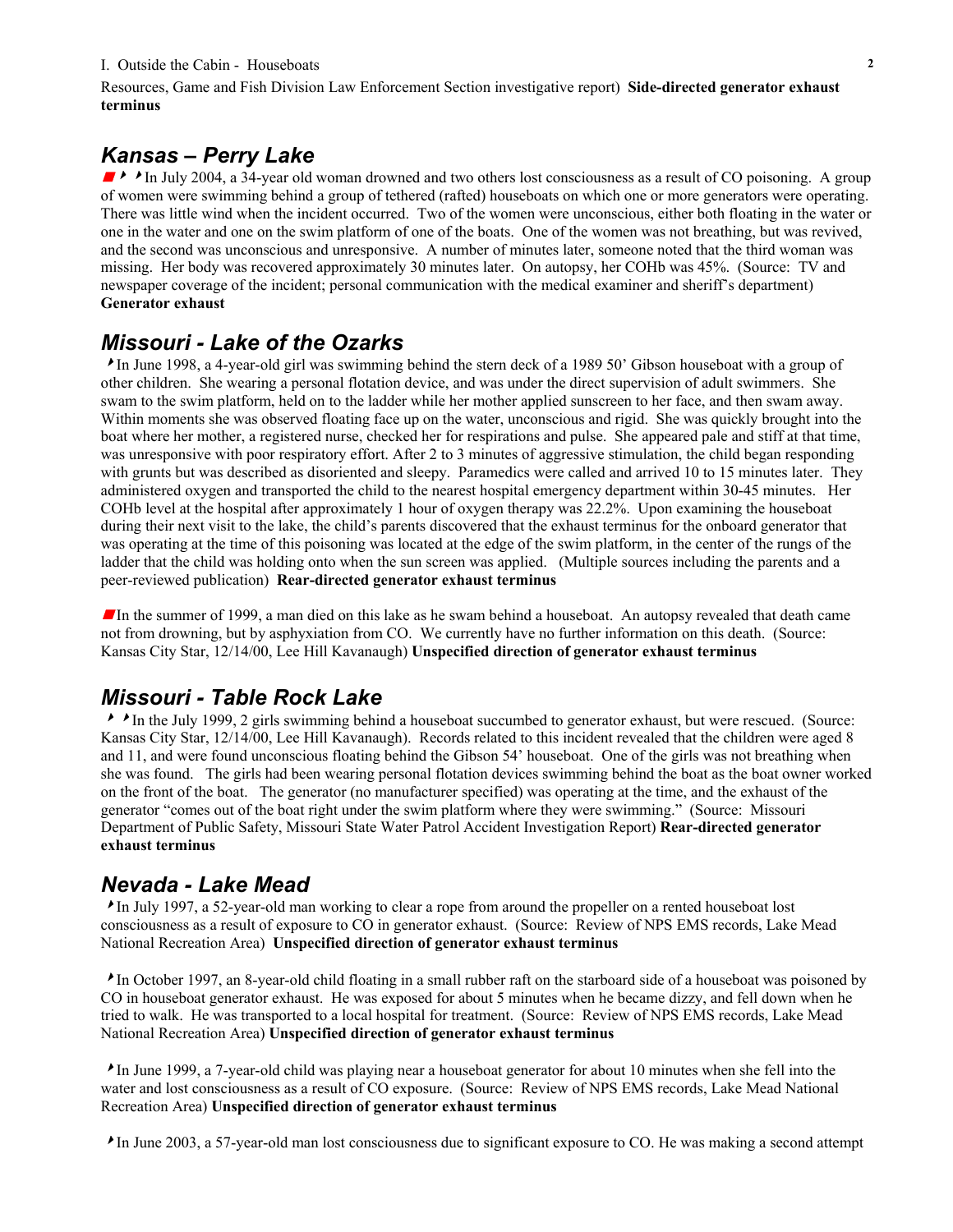#### I. Outside the Cabin - Houseboats **3**

to remove an entangled rope from the prop of his beached vessel when he was overcome. On the previous evening, he'd spent two hours under the swim platform attempting to remove the rope, but had to discontinue his efforts when he became weak and nauseous. The next morning, he put on a life jacket, entered the water, and resumed his efforts. Thirty minutes later a friend same him float from underneath the swim platform. He was conscious and alert, but slow to answer some questions. He was transported to a medical facility where he was treated for CO poisoning after physicians determined that his COHb was very high (the record states "doctors there determined that he had nearly 20 times the maximum permissible amount of carbon monoxide in his blood" but it is unclear what that refers to). He was admitted to the hospital in serious but stable condition. Further investigation revealed that the 22-horsepower generator on the boat had been operating the entire time. (Source: NPS records) **Unspecific direction of generator exhaust terminus** 

# *North Carolina/Virginia - Kerr Lake*

In 1995, a man in his 40's entered the airspace beneath the extended stern deck of a 60' houseboat (manufacturer unknown) to conduct repairs. The home dock of this houseboat was Steel Creek Marina. The on-board generator with a rear-direct exhaust terminus was operating when he entered the airspace. He quickly died of CO poisoning. The local Coast Guard Auxiliary was contacted, and a full investigation was conducted. The reporter of the incident did not know who conducted the investigation (i.e., Coast Guard, law enforcement, State Wildlife, etc.) but did remember that the man's death was directly attributed to the design of the boat. (Source: Report by a private individual whose boat was also docked at Steel Creek Marina) **Rear-directed generator exhaust terminus** 

#### *Tennessee - Center Hill Lake*

In May 1997, a father dove under the stern deck of his houseboat to repair a mechanical problem. According to the Tennessee Wildlife Resources Agency, he entered an airspace beneath the stern deck into which the exhaust of the operating onboard generator was directed. Because the father did not surface, his son dove under the boat to find him. Both men died of CO poisoning while in that cavity. (Sources: Arizona Republic, November 29, 2000; and Tennessee Wildlife Resources Agency investigative records) **Rear-directed generator exhaust terminus** 

#### *Tennessee - Tims Ford Lake*

<sup>8</sup>In July 1999, a 7-year-old boy wearing a type III personal floatation device was playing and swimming on and near the swim deck of a 1979 46' Stardust houseboat when he was overcome by exhaust from the on-board generator. He fell into the lake and was found floating on his back unresponsive and in convulsions. He was rescued by others on the boat. (Source: Tennessee Wildlife Resources Agency Boating Accident Report) **Rear-directed generator exhaust terminus**

A 61-year-old woman wearing a ski belt while cleaning algae from the back of a 1990 Gibson 42' houseboat died from CO exposure in June 2000. She had been in the water approximately 20 minutes when her husband went outside and saw her floating 30 feet from the boat on her back and unresponsive. He worked for approximately 30 minutes to pull her from the water onto the swim platform. At this point, he began to feel lightheaded. He got back into the boat and deactivated the generator. Because a storm was approaching, and he was afraid that his wife would be blown away, he tied his wife's body to the swim platform until rescuers arrived. His wife died of CO poisoning, and he was admitted to a hospital intensive care unit for CO poisoning treatment. The wife's blood CO concentration was 62%. (Sources: Arizona Republic, November 29, 2000; also AP, December 25, 2000; and Tennessee Wildlife Resources Agency Boating Accident Report) **Rear-directed generator exhaust terminus** 

#### *Tennessee - Norris Lake*

In July 1999, a 45-year-old man went into the water to repair the slide on his 77' 1995 Stardust houseboat. Approximately 5 minutes after he swam under the stern deck of the houseboat, two minors on board went to get help because they did not see the man resurface. His body was recovered from the lake about 3 hours later. Although no autopsy was performed, blood was drawn and analyzed for carboxyhemoglobin (COHb – CO in blood) content, which was 37%. (Source: Tennessee Wildlife Resources Agency Boating Accident Report) **Rear-directed generator exhaust terminus**

#### *Tennessee - Unspecified water body*

In 1998, a child found floating near the rear of a houseboat that had its generator operating was found to have died because of carbon monoxide exposure. (Source: Tennessee Wildlife Resources Agency Investigative Report) **Unspecified direction of generator exhaust terminus**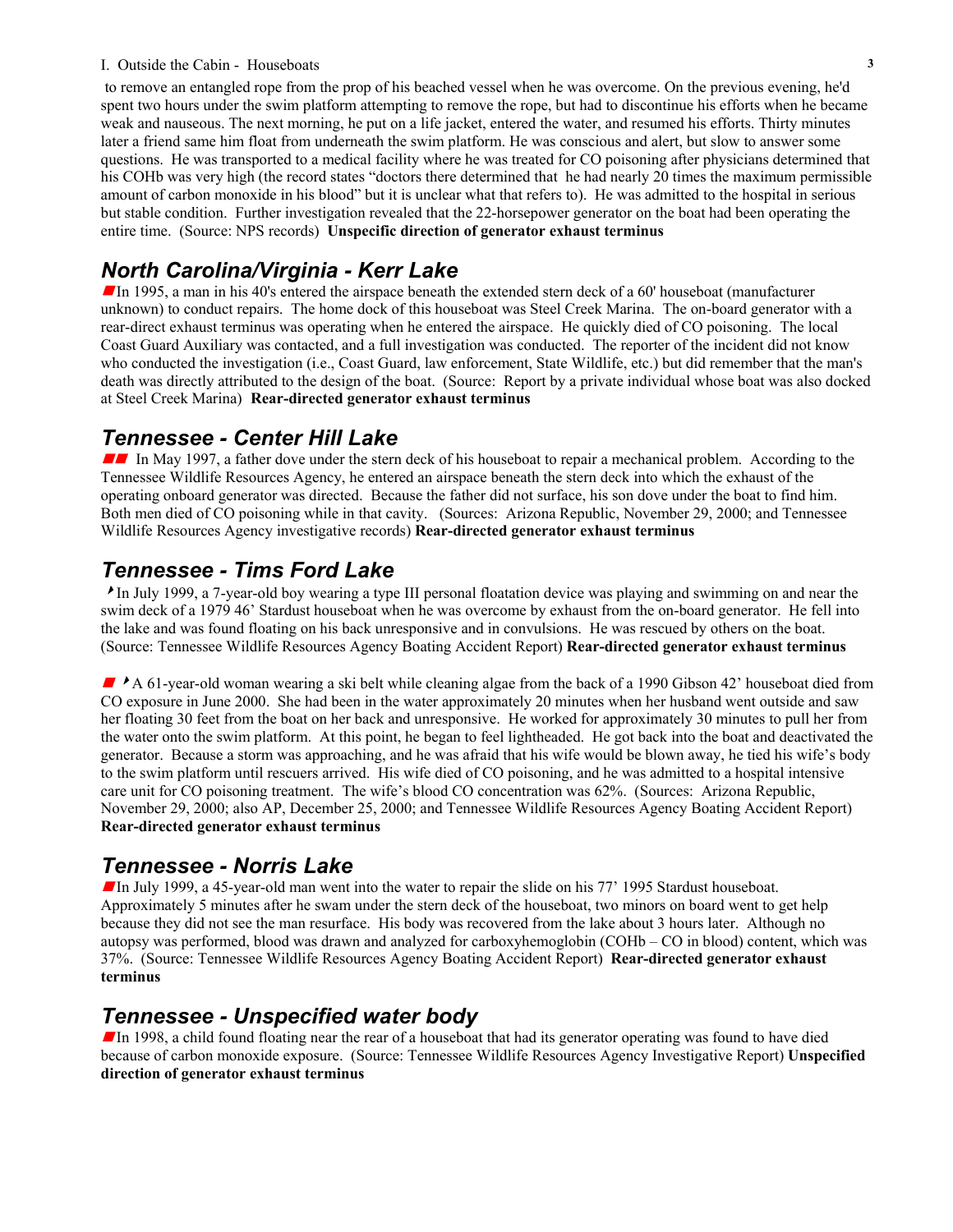#### I. Outside the Cabin - Houseboats **4**

#### *Tennessee - Dale Hollow Lake*

In June 1997, a family rented a houseboat from Hendrick Creek Resort on Dale Hollow Lake. Several children were playing on the slide and around the back of the boat all day while the generator operated to power the air conditioning inside the boat. One of the children (aged 9) reported to her mother three times that day that she felt sick, but her symptoms were attributed to the hot weather and sun. Her mother had also been feeling ill when she sat in a tube tied to the back deck of the houseboat, and attributed her symptoms to the exhaust, but not necessarily to CO. In the afternoon, the child swam on the side of the boat where the generator exhausted because that area was shaded from the sun. The exhaust exited the boat very near the area where she swam. Her 7-year-old brother was on the stern deck playing. He was talking to her and she told him that she felt sick. He told her to get out of the water. She was reaching for the ladder, and did not make it. She sank into water that was 8-11 feet deep. The boy reported to his mother that the girl had gone down and didn't come back up. The child's body was found by emergency response personnel. Although an autopsy was performed, no

carboxyhemoglobin analysis was done. (Sources: Personal communication from the child's family; and Tennessee Wildlife Resources Agency Boating Accident Report) **Unspecified direction of generator exhaust terminus** 

#### *Texas - Lake Travis*

A 19-year-old employee of a houseboat rental company was piloting a 66' houseboat (no manufacturer specified) when a buoy cable became entangled in the engine propeller. After deactivating the generator (the exhaust of which was directed to the rear of the boat into the airspace beneath the swim deck) and waiting a few minutes to assess the situation, he decided to go under the aft swim deck of the boat to free the cable. He was aware of the carbon monoxide (CO) danger and made efforts to avoid breathing while under the swim deck. Unable to hold his breath long enough, he was forced to take two breaths while working to free the cable. A coworker arrived on the scene minutes later to find the employee unconscious. The employee was airlifted to the nearest hospital. Doctors later reported that his blood carbon monoxide level was in the lethal range, although no specific details were available from the reporter of this incident. (Source: Written communication from the rental company manager, Austin TX) **Rear-directed generator exhaust terminus** 

<sup>888</sup>Upon reading the press coverage of the poisonings at Lake Powell, the manager of a fleet of 9 large rental houseboats phone to say "We've been waiting for this day for years." Between 1995 and 2000, he had personal involvement with four documentable cases of aft swim-deck CO poisonings (including the one above) and indirect knowledge of numerous others. None were fatalities, but two required hyperbaric oxygen treatment. All of these poisonings involved generator exhaust routed under the swim deck at the back of the boat. (Source: Written communication from the rental company manager, Austin TX) **Rear-directed generator exhaust terminus**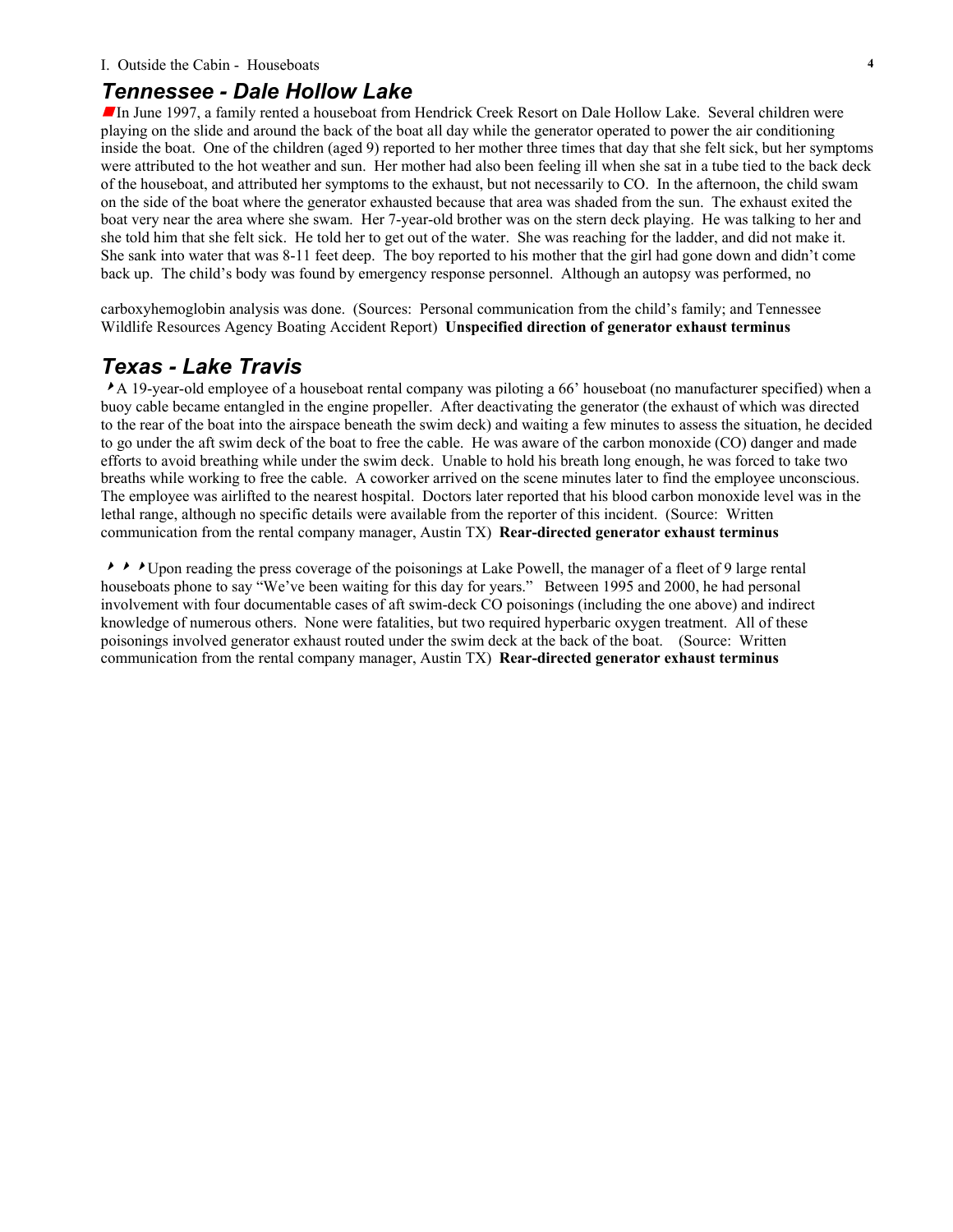# **II. CO Poisonings Outside the Cabin of Cabin Cruisers and Ski Boats**

■ 31 CO-Related Fatalities in this Category **8**81 Non-Fatal CO Poisonings in this Category

# *New information (post October 2004 update)*

# *California – Folsom Lake*

<sup>8</sup>In May 2004, the operator of a Master Craft 19' 1997 ski boat with an inboard engine was idling the vessel with three children swimming in the water directly behind it. One of the children (who was 8 years old) became ill and then lost consciousness. Upon awakening, he became nauseous. The child was transported to a boat dock, where medical personnel provided treatment and transport to a nearby hospital, where the child was diagnosed with CO poisoning. (Source: USCG BARD) **Propulsion engine exhaust** 

#### *Colorado – Bonney Reservoir*

<sup>8</sup>In September 2004, a 3-year-old child was playing on the swim platform of a Master Craft 19' 1995 ski boat with a 350 horsepower inboard propulsion engine while the propulsion engine operated. A few minutes later, the child was observed unconscious. The child was taken to shore and emergency personnel were contacted. Park officers began treating the victim with oxygen, transported to a nearby hospital, and treated for carbon monoxide poisoning. (Source: USCG BARD) **Propulsion engine exhaust**

#### *Michigan – Lake Huron*

In August 2005, a 35-year-old woman and a male companion disappeared from a Wellcraft 27' cabin cruiser boat. The couple was last heard from on August 11, when a cousin spoke with one of them by cell phone at about 1:30 pm, and they reported being near Rogers City, MI. They expected to be in Mackinac in about 2 hours. They never arrived. The boat was found adrift the next day at about 11 am, unoccupied with its motor running. The woman's body was found on August 24th. News reports posted on November 6, 2005 cited CO as contributory to her death, based on analysis of splenic blood that contained 13% COHb. Her companion's body had not been found as of the date of the news report. This incident was obviously unwitnessed, but circumstances around the incident (both occupants missing from the boat, engine still operating when the boat was found, etc.) indicate that the occupants were either at the back of the boat and fell into the water, or that they were swimming behind the boat with the engine operating), and thus were outside the cabin of the boat when the woman was poisoned. (Source: Several news clippings posted on the internet)

#### *Minnesota – Lake Minnetonka*

<sup>8</sup>In July 2000, a 15-year-old girl survived CO poisoning while she was lying on the rear padded sunning deck of a ski boat. Boat occupants were waiting for a fireworks display, with the engine operating to power the on-board music system. Other occupants thought the girl was sleeping until they tried unsuccessfully to awaken her. She has stopped breathing. Her COHb measured upon transport to the local hospital was 30%. (Source: TV news coverage; Emergency Nurses Association contact in the treating hospital) **Propulsion engine exhaust** 

#### *Texas – Gulf of Mexico*

In July 2005, a 21-year-old woman drowned as a result of CO poisoning. The woman was boating with her husband and a group of friends in a 21-foot ski boat. She and her husband were floating in the water, hanging onto the ski platform in the aft portion of the stationary boat. The boat operator started the engine and began moving at about 5 miles per hour when the woman slipped from the platform and sank. Her husband was unable to locate her; investigators conducted an "exhaustive, extensive search" but were again unsuccessful. Several hours later, her body rose to the water's surface and was discovered. Her COHb upon autopsy was 67%. (Source: Galveston Daily News, Galveston County Medical Examiner's autopsy report) **Propulsion engine exhaust** 

#### *Washington – Lake Tapps*

In August 2005, a 22-year-old woman drowned as a result of CO poisoning. The woman was holding onto the swim step of a 1987 Master Craft ski boat. The vessel was in gear and moving at idle speed through the water. Witnesses said that her eyes looked funny just before she let go of the step, and sank beneath the water's surface. Her COHb upon autopsy was 39%. (Source: Various news articles; Pierce County Fire Department; Pierce County Sheriff Department; Pierce County Medical Examiner's Report) **Propulsion engine exhaust**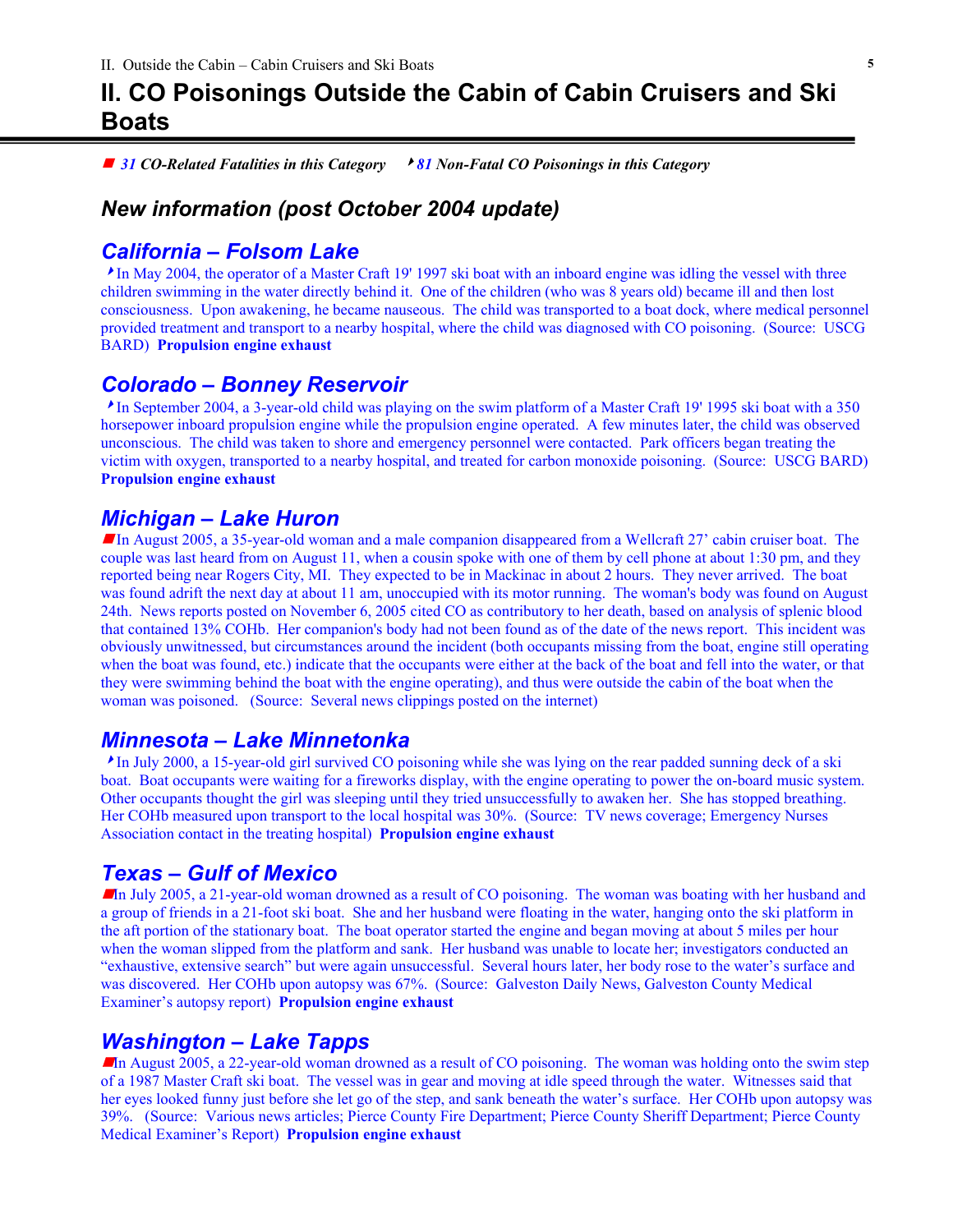#### *Alaska – Kasilof River*

<sup>8</sup>In July, 2004, a 55-year-old man and his 13-year-old son were fishing on a commercial drift boat about 40 miles off the mouth of Kasilof River. Their fishing net became entangled on the propulsion engine outdrive. There was a hatch in the deck to allow access to the area, because this is not an uncommon event. With the engine in neutral and idling, the victim laid down on the deck, placed his upper body into the hold, and began working on the tangled line. His son was standing close by waiting for instructions when he noticed his dad's hat floating away. His son called to alert his dad to this, but his dad never answered. When his son saw that his dad was no longer working on the net, he called his name several times to no avail. His son was unable to rouse him, and characterized his breathing as "weird". The son radioed for assistance, while waiting for the responding vessel to arrive pulled his dad from the hold and opened another distress call. When the responders to the first radio transmission arrived 10 minutes after the call, the victim was still unconscious. They deactivated the engines, used their boat to keep the victim's boat from drifting, and relayed the victim's vital signs to the Coast Guard. "It became very apparent that (the victim) succumbed to CO poisoning. The hatch hadn't vented enough of the engine exhaust when it was opened." Another boat arrived, and all responders tried uncuccessfully to wake the victim. In an hour, a rescue vessel arrived - and the victim concurrently began to awaken but was "way, way out of it." He didn't remember anything, and didn't realize what was happening. 1 1/2 hours the initial loss of consciousness, responders began to transport him to the hospital. After arriving at the hospitall, the victim was placed on oxygen, and was diagnosed and treated for CO poisoning. He was released from the hospital 8 hours after losing consciousness. (Source: Kenai peninsula online web posting.) **Propulsion engine exhaust**

#### *Alabama - Dog River*

In September 1997, a 10-year-old passenger riding on the swim platform of a 19' 1989 Correct Craft ski boat was fatally poisoned within two minutes of exposure to engine exhaust while the boat was operating at idle speed. The boat was powered by a 1995/1996 240-horsepower inboard engine. Four juveniles were riding on or holding onto the swim platform in an activity that was described to investigators as "common practice" by the owner of the boat. When the boat was at idle speed, the four passengers climbed out onto the swim platform. They were positioned in various places on the platform: sitting on the platform; holding onto the platform with arms extended and being towed behind the boat; chest up on the swim platform with legs dangling behind the boat, etc. About two minutes after they got on the platform and the boat began to move at idle speed, the victim let go of or fell from the platform, separated from the boat, drifted astern of the boat for approximately 50 feet, and sank beneath the surface in 18' of water. None of the passengers were wearing a personal floatation device. His body was recovered six hours later. His COHb on autopsy was 50%. Cause of death listed on the death certificate was carbon monoxide toxicity and drowning. (Source: Alabama Marine Police Marine Accident Investigation Report, Alabama Department of Forensic Sciences Report of Autopsy) **Propulsion engine exhaust** 

#### *Alabama – Magnolia River*

<sup>8</sup>In August 1996, three girls (ages 6, 8, and unknown), were sitting on the swim platform of a Master Craft 1985 ski boat with a slotted teakwood swim platform. They were dragging their feet in the water as the boat moved at idle speed through a no-wake zone heading home. As the girls hopped back on the boat, the operator noticed that one was missing. He looked back and saw a foot sticking up in the turbulence 100 feet back. The operator reversed the boat, dove in, and found his 8 year-old daughter unconscious, eyes wide, mouth agape, head down, feet up, fully unconscious 5 feet underwater. After 20 minutes of successful resuscitation, she transported to the hospital. The hospital tested for COHb, revealing that she had CO poisoning. She was admitted to the hospital overnight. (Source: Statement from the parent of the victim) **Propulsion engine exhaust**

#### *Arizona - Bartlett Lake*

In May 1998, an 11-year-old boy and 3 children of similar age were being slowly pulled through the water while holding onto the wooden ski platform attached to the rear transom of the boat. The boat was a 1992 20' Master Craft Ski-ProStar 205, with a fully exposed propeller, centered at the rear underside of the water craft. At one point, the victim was the only person being pulled through the water, with the three mates sitting immediately nearby on the platform, and two adults located in the front of the boat. When the victim's swim trunks started to slip off, he uttered an exclamation, and released one hand to grab his clothing. Water gushed up into his face. He then turned around as if to say something. His eyes rolled back, and he released the platform with his other hand as well. He then disappeared underwater. He was not wearing a personal floatation device. Divers recovered his body the following day. His COHb was 48% with cause of death determined to be "drowning, due to carbon monoxide incapacitation due to inhalation of exhaust." The certificate of death listed drowning (but not CO poisoning) as the cause of death. Investigators' reports did not indicate malfunction of the boat or motor, nor did any witness describe the odor of fumes or exhaust. No other passenger on the boat described becoming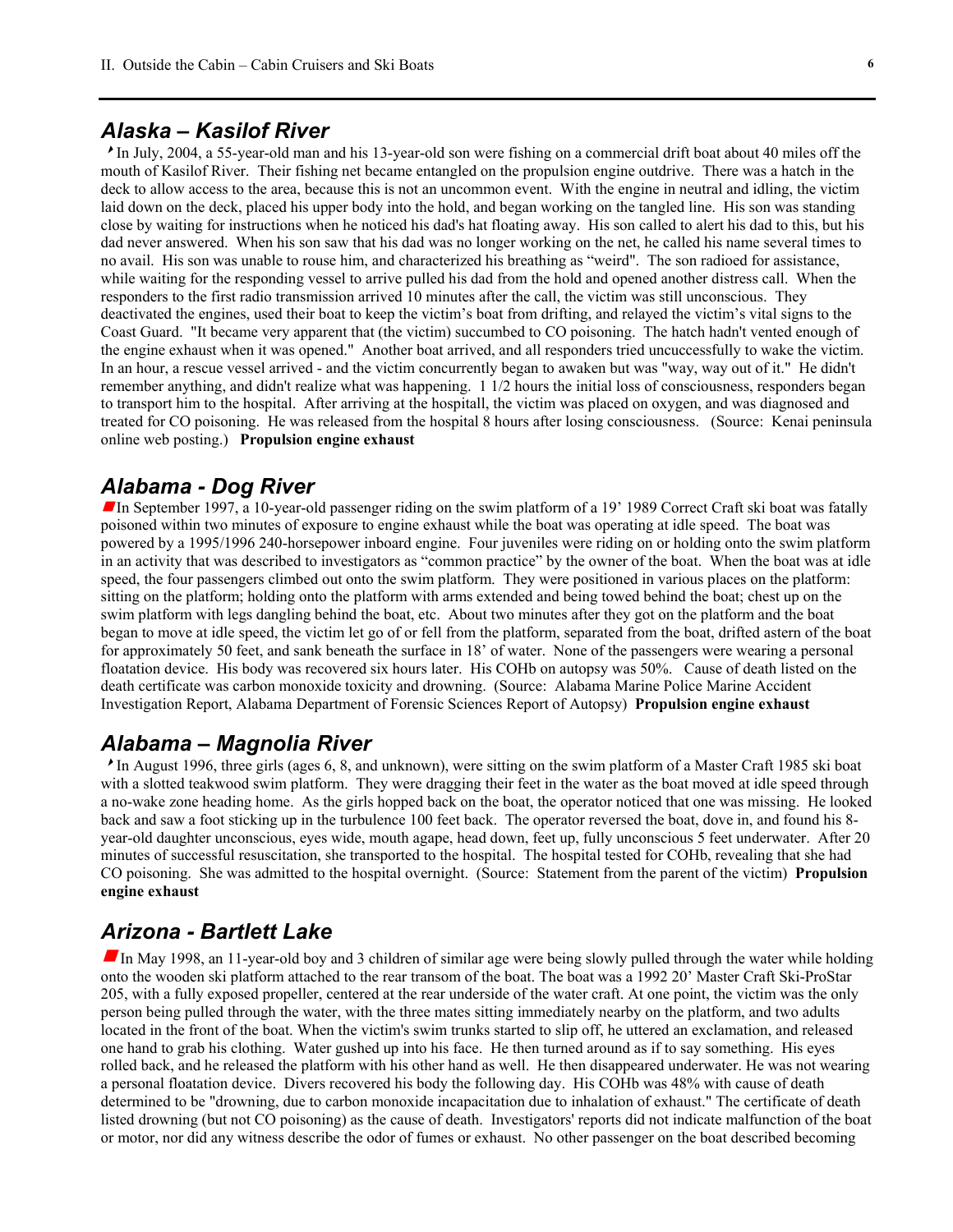ill. (Source: Arizona Health Department; Maricopa county Sheriff's Department investigative records; Arizona Game and Fish Boating Accident Report) **Propulsion engine exhaust**

In May 2004, an 18-year-old student died as a result of "teak surfing". Twenty students were participating in an unofficial activity that included boating. The victim was holding onto the swim platform of an unspecified manufacture motorboat with piped exhaust when he let go and sank. Witnesses stated that the victim did not attempt to swim. Other passengers were not able to find him in the 15-foot deep water. When the body was recovered the next morning, there was no apparent trauma. His COHb was 57%. (Source: Arizona Republic newspaper, local television coverage, Arizona Vital Records; Medical examiner's report) **Propulsion engine exhaust** 

#### *Arizona - Lake Havasu*

 $\star \star$  In February 1997, 3 children aged 4, 12, and 13 were overcome by propulsion engine exhaust while riding in a 24' 1991 Master Craft boat with an inboard engine. The vessel entered a no-wake zone and was operating at a wakeless speed. The boat operator removed the engine cover because there was a hole in the water-cooled exhaust manifold. The boat traveled in this configuration from the buoy line to the dock, an estimated distance of approximately 100 yards. Exhaust from the engine overpowered the three passengers, making them nauseous. They were given oxygen on scene and released to an adult. (Source: Arizona Game and Fish Boating Accident Report) **Propulsion engine exhaust** 

In May 2001, a 22-year-old occupant of a 28' 1996 Nordic pleasure craft powered by a inboard stern drive propulsion engine was swimming at the back of the boat with the motor operating. The boat was located 200 yards SE of Spectator Point. The victim was overcome by carbon monoxide, lost consciousness, and drowned. (Source: Coast Guard database; Arizona Game and Fish Boating Accident Report) **Propulsion engine exhaust**

<sup>8</sup>In July 2001, a 12-year-old girl seated on the stern of a 21' 1980 Bahmer Sport Cruiser open motor boat moving slowly through the water was overcome by engine exhaust and fell into the water. The victim was transported to the hospital to be treated for CO poisoning. Her COHb after 40 minutes of oxygen therapy was 20.6%. (Source: Coast Guard database; Arizona Game and Fish Boating accident report) **Propulsion engine exhaust** 

<sup>8</sup>.In March 2002, a 9-year-old girl was poisoned while on an evening pleasure boat ride in the Bridgewater Channel under the London Bridge-year. They were on a 1991 Ultra XT, 21-foot open-bow low-profile ski-type boat powered by a 454 cubic-inch Chevrolet inboard engine and a Berkeley jet pump drive system. Two swim steps extend from the transom, one each side of the jet drive at water level. Under each swim step is a 3.5" exhaust outlet. The engine cover is an upholstered "tanning deck." The boat was moving forward at idle speed while the girl sitting on the transom at the rear of the tanning deck with her feet on the port-side swim platform. After approximately 10-15 minutes, she became dizzy and called out to her dad. Almost immediately, she lost consciousness, slipped from the deck, and disappeared behind the boat. She was wearing a life jacket. When her father got to the back of the boat, her left arm was extended with her hand grasping the leading plank of the swim step, which resulted in her face being held up out of the water by the rear of the step. Her body was limp and trailing behind the boat. She was completely non-responsive and when she was pulled into the boat, her father noticed her eyes were rolled back and faint gurgling noises were coming from her mouth. She was placed upright in the rear seat and her father unsuccessfully to get a response. She then vomited, still unconscious,. Her father moved the boat to a nearby dock where bystanders had noticed the situation and called 9-1-1. Paramedics arrived in a few minutes and immediately administered oxygen by face mask. In about 3 minutes, she regained consciousness and responded well to the paramedic's inquiries. She was transported by ambulance to the local emergency room, where she spent about six hours on O2. Except for headaches while in the emergency room, she apparently made a 100% recovery from the incident. Nurses in the emergency room told her father that the girl's COHB level was 27%, however, it is unknown how long the girl had been on oxygen therapy before the blood sample was drawn. (Source: the victim's father) **Propulsion engine exhaust** 

In May 2002, a 20-year-old man drowned and his companion lost consciousness after wading in the water not far from a boat with propulsion engines operating. He and another adult were in the Bridgewater Channel. The engine was operating so that the battery would remain charged while the radio operated. Both adults complained of dizziness, thinking they were dehydrated. One walked to the shore to get some water from the cooler. She lost consciousness, and was escorted to a nearby boat where she was given food and water. While on the boat, she asked someone to find the person she was with. A bystander discovered the second person in the water. Although the cause of death was listed as drowning, his COHb was greater than 40%. (Source: Today's News Herald, Lake Havasu City, and personal communication with public health officials) **Propulsion engine exhaust** 

8In September 2002, an 18-year-old woman lost consciousness while on the back of an unspecified type of pleasure craft while spending the day in the London Bridge channel of Lake Havasu. By-standers stated that she went into convulsions before she lost consciousness. She was transported to the nearby hospital by EMS responders, where her COHb was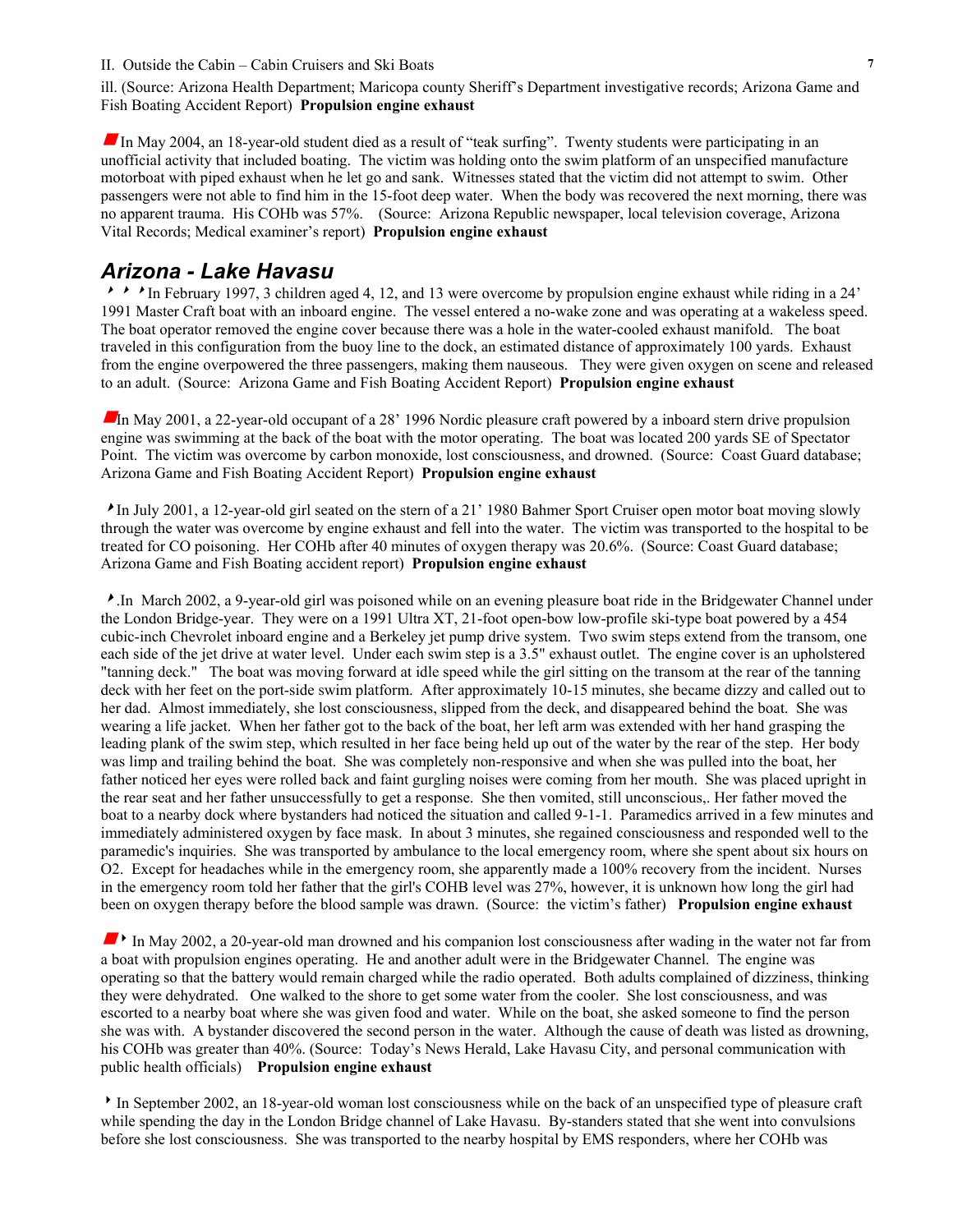measured to be 28.5 after nearly 30 minutes of oxygen therapy. (Source: Lake Havasu Regional Medical Center) **Propulsion engine exhaust**

 $\blacksquare$ In May 2003, a 31-year-old man drowned in the Bridgewater Channel secondary to CO poisoning. His COHb was reportedly 47%. (Source: Arizona Department of Health Services report, Mohave County Health Director, and Today's News-Herald reports)

During Memorial weekend May 2003, a 21 year old female lost consciousness and slipped into the water while standing behind an idling boat in the Bridgewater Channel. She was pulled from the water and EMS was notified. A field drawn COHb was found to be 47% at the hospital. After approximately 72 minutes of 100% oxygen via a nonrebreather mask her CoHb was 18.6%. She was transported to a hyberbaric chamber for treatment. Her 22 year female companion was checked for CO exposure and was found to have an expired CO level of 19%. She was treated with 100% in the ER and later released. (Source: Local hospital emergency department)

<sup>8</sup>During Labor Day weekend, August 2003, a 23 year old female was standing in waist deep water behind 2 idling boats when she lost consciousness. She was pulled from the water by a bystander and EMS was notified. A field drawn COHb was found to be 42.7% at the hospital. After 50 minutes of 100% oxygen via a nonrebreather mask her repeat CoHb was 21.5%. She was admitted to the hospital and maintained on a nonrebreather mask then, discharged the next day. (Source: Local hospital emergency department)

#### *Arizona – Lake Pleasant*

<sup>8</sup>In October 2003, a man was transported to the hospital and treated for CO poisoning after losing consciousness while fueling his 41' Formula watercraft (Vessel #1). He was standing on the swim platform of a second vessel (Vessel #2) while fueling his watercraft, and suddenly loss consciousness, falling onto the platform. Vessel #1 was unoccupied, and at anchor with the propulsion engine deactivated. Vessel #2 was at a 45 degree angle to Vessel #1, with the transom adjacent to side of Vessel #1. The propulsion engine of Vessel #2 was idling, and a generator was operating running the built-in fueling system. (Source: Arizona Game and Fish Department) **Propulsion engine and generator exhaust**

<sup>8</sup>In March 2003, a 21-year-old female lost consciousness for an extended period while on the ski deck behind a ski boat. When she regained consciousness, she was lethargic, complaining of dizziness, and nausea. During transport to a nearby hospital, she vomited several times. Although emergency responders assessed her condition as related to alcohol consumption, hospital blood tests revealed a low level of alcohol. Another blood sample was then drawn (nearly 3 hours after her last CO exposure), and found to contain 18.6% COHb. She was treated for CO poisoning. The hospital record notes that a male friend of the patient died on the same boat six months prior to this incident, but attempts to locate the patient, and thus the boat, have so far been unsuccessful. (Source: County sheriff, local hospital) **Propulsion engine exhaust**

### *Arizona - Unspecified water body near Phoenix*

In 1997, on a lake near Phoenix, a 13-year-old girl was found dead in the stern seat of a ski boat that had been operating around the lake for a couple of hours. She moved to a seat in the back of the boat while the family was headed back to the dock, and about 15-20 minutes later she was discovered to be dead. Examination of her blood postmortem revealed high CO levels. The sheriff's office recorded that they examined the boat and motor, but did not identify any problems. (Source: Arizona Department of Health Services) **Propulsion engine exhaust** 

#### *Arizona/Utah - Lake Powell for more information about the Lake Powell poisonings, please see other publications listed on the website***.**

Since 1990, 3 people have died from CO poisoning on Lake Powell while being seated in an open boat or occupying the rear platform of the boat. The circumstances of these poisonings are listed below:

In July 1995, a 16-year-old girl died while riding in a slowly moving 20.5' Bahmer boat powered by a 454 cubic inch Chevrolet inboard propulsion engine with jet drive. She was sitting in the driver's side transom seat very close to the exhaust ports. The boat was traveling at about 10 miles per hour while towing a personal water craft. The trip from the campsite to the boat dock took about 45 minutes. When the boat reached the wakeless buoys, other passengers noticed that the girl was limp, with her chest arched in the air and her hair trailing behind in the water. She was transported to a nearby hospital emergency department, and then on to a second hospital in Phoenix. She was pronounced dead a day after she was exposed.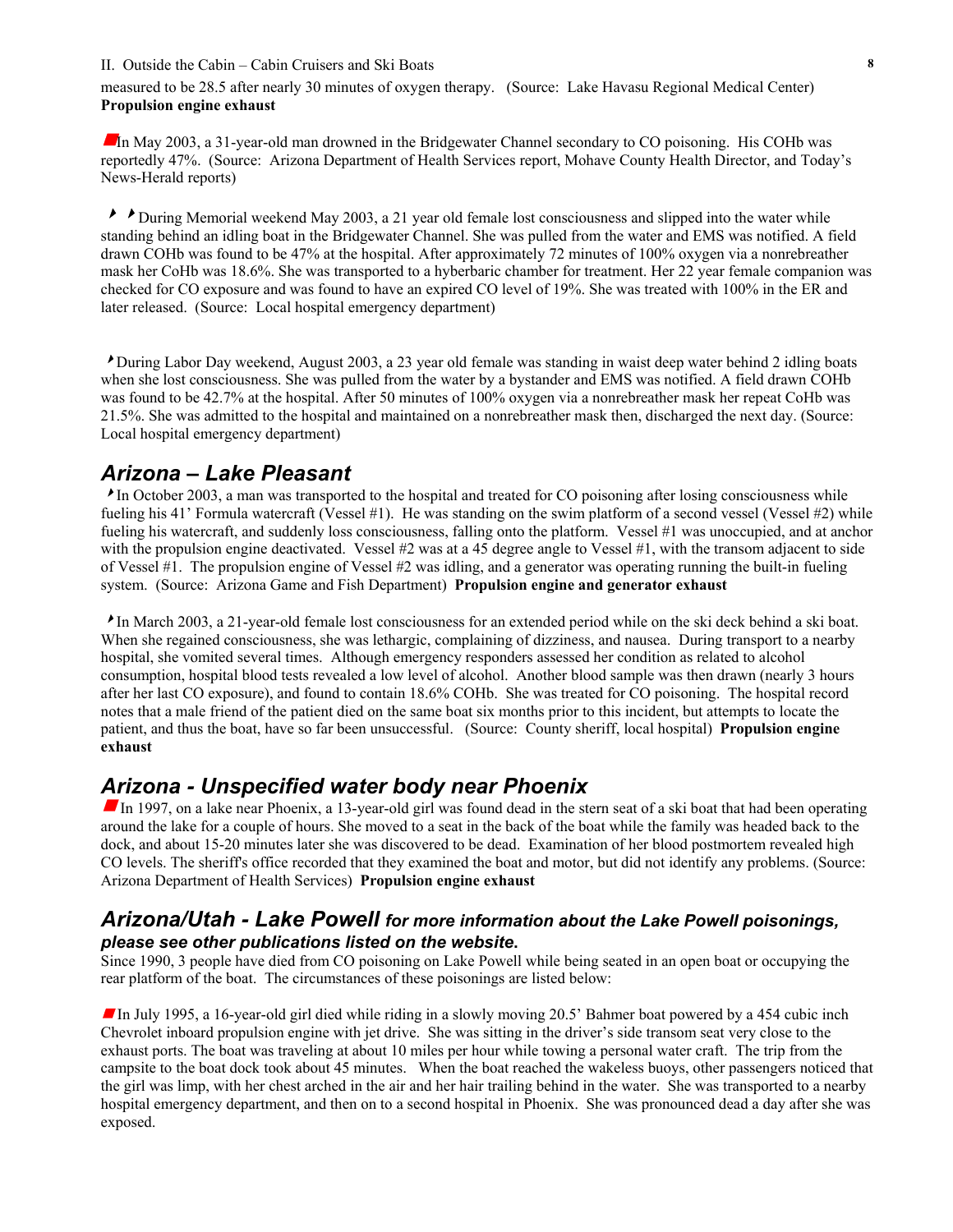In June 2001, an 18-year-old passenger of a 1993 21' Master Craft ProStar 205 ski boat drowned in Lake Powell as a result of CO poisoning. There were 10 passengers on the boat at the time. At the time of the death, three of the 10 passengers were being pulled behind the boat in an activity referred to as "teak surfing". This activity was described by this and other families as very common and "what wake boarders do when they are not on their board". The operator of the boat reported having been teak surfing on this boat at least 15 times, and his father reported that the activity had been done by others on this boat at least a hundred times. None of the people teak surfing were wearing a personal floatation device (PFD). Shortly after beginning teak surfing (estimated less than 2 minutes), one of the teenagers was unable to maintain her hold on the platform. She was reported as having "jerky arm movements" and difficulty in communicating. She was pulled into the boat by the passengers, where she recovered. Another teen took her position on the platform, and they began teak surfing again. Approximately 1-2 minutes later, one of the three teens began to experience unspecified symptoms. Two of the three teens then pulled themselves up onto the swim platform while the boat continued to move forward. The third surfer, still positioned for teak surfing, lost consciousness and released his hold on the platform. He sank beneath the surface. His body was retrieved from the water three days later. His COHb on autopsy was 57%. Subsequent measured CO concentrations on the platform ranging between 10,000 and 27,000 parts per million (ppm) under similar circumstances were in agreement with exposure estimates calculated to be between 10,000 and 16,000 ppm based on his COHb concentration and estimated time of exposure.

In August 2002, two 9-year-old girls were poisoned outside of a moored 2001 26" Sea Ray 260DA Cabin Cruiser. One girl died and one survived. They were observed playing in shallow water (about 2.5" deep) near the starboard stern of the boat very near the exhaust terminus of the operating generator. One girl was called into the boat by her parents, and when she climbed out of the water onto the swim platform, she stumbled and fell onto the floor. She was thought to be suffering from dehydration. The other girl was discovered to be missing about 15 - 30 minutes later. She was found lying on the bottom of the lake. Attempts to resuscitate her were unsuccessful. The survivor's COHb was 15.1% after over 70 minutes of oxygen therapy. The girl that died had a COHb of 39% after more than 40 minutes of resuscitative efforts including CPR and intubation.

<sup>2</sup>(22) Since 1990, 22 people survived CO poisoning outdoors on pleasure craft (boats other than houseboats) on Lake Powell. Eleven of the 22 lost consciousness. Twenty-one of these survivors were poisoned by propulsion engine exhaust, and one was poisoned by generator exhaust. Ten of the 22 people were riding at the stern of the boat (on the transom, on the padded sunning deck, on the engine cover, or in the rear seats) of a moving boat. Four of the 22 people were outside in a boat being towed by another boat. The remaining 8 of 22 people poisoned outside of the cabin area of pleasure craft were in the water when they were poisoned, or were dangling from or sitting on a water-level swim platform. The circumstances of these 8 poisonings are described below:

Two survivors were poisoned during the teak surfing event described above.

One was the survivor poisoned by generator exhaust in the incident involving a fatality described above.

One poisoning occurred while the person was "holding onto a swim deck and handle while being towed." This person lost consciousness within 5 minutes of beginning this activity, was recovered from the water and revived. His carboxyhemoglobin (COHb) measurement was 32% after 37 minutes of oxygen therapy.

Circumstances of another incident were described as follows: "swimming behind a boat for 10-15 minutes." This person lost consciousness and recovered.

 "Behind a boat with motors running for 2 hours." This person lost consciousness when he climbed onto the swim step of the boat as the motors continued to operate. He recovered, and had a COHb of 18% after 50 minutes of oxygen therapy.

Exposed to exhaust for 20 minutes while in the water behind the boat. This person experienced loss of hearing, blurred vision, and near loss of consciousness. Her COHb was 5.3% after 220 minutes of oxygen therapy.

Playing for several minutes with a shower hose that was fed hot water by the operating engine while sitting on the swim platform; her arms clenched, she started crying, her eyes rolled to the top of her head and she appeared to stop breathing. She was given rescue breathing and was transported to the hospital. (Source: Review of NPS EMS Records, Glen Canyon National Recreation Area)

#### *California - Colorado River*

In July 2000, a 15-year-old girl died as a result of exposure to CO while holding onto the slotted teakwood swim platform of a moving Master Craft ski boat. She was "teak surfing" on the platform with two others who became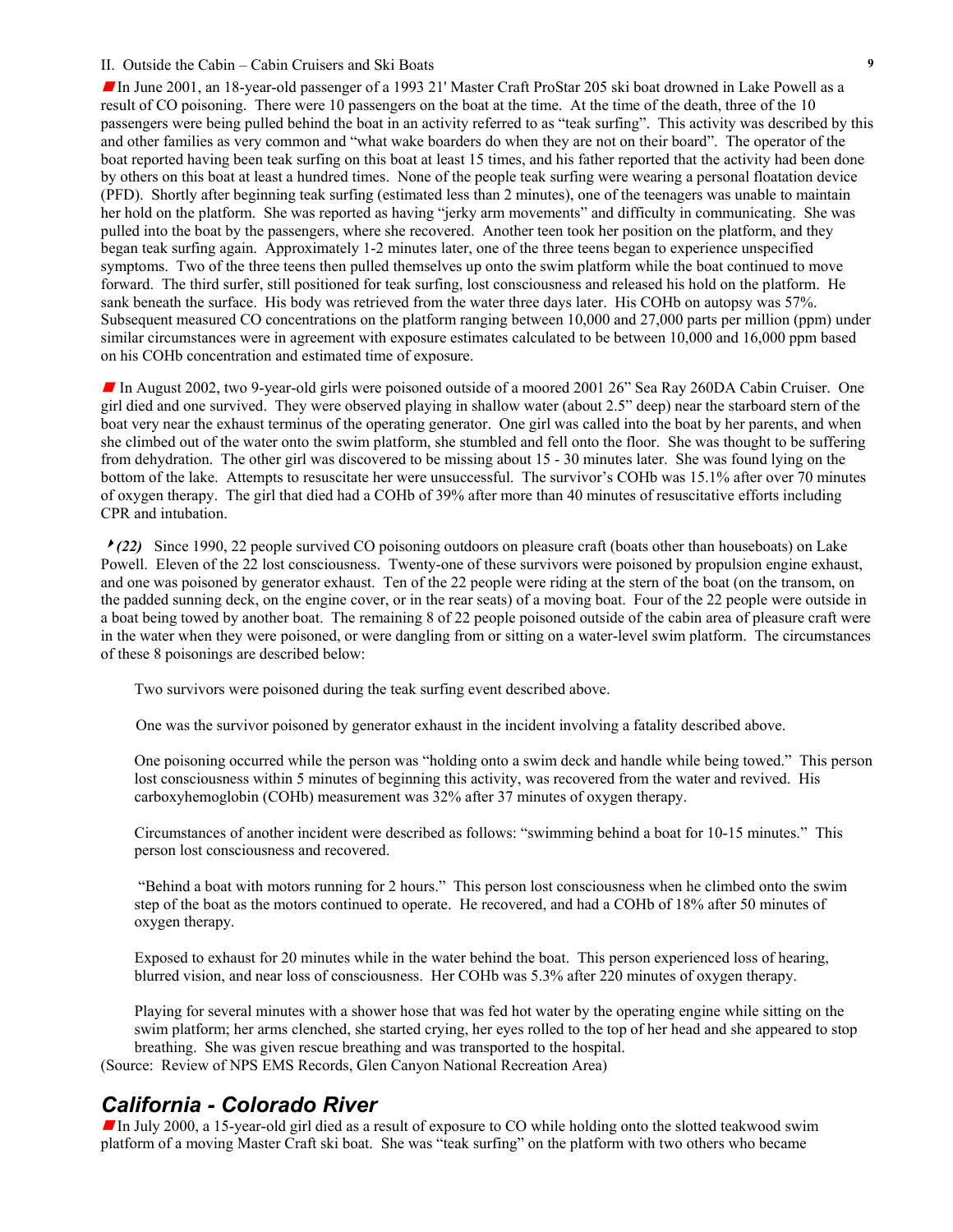symptomatic and got into the boat. She stayed on the platform, and her hands became caught in the slots between the boards. She lowered her head, and ultimately slipped from the platform. Her body was recovered 16 hours later. Her COHb was 64.1%. (Source: parent of the girl and autopsy records) **Propulsion engine exhaust** 

<sup>8</sup> In October 2001, an 11-year-old boy wearing a personal floatation device lost consciousness while being towed behind a 1989 20' Cole pleasure craft with a jet drive engine. Two children had been wakeboarding earlier. After finishing, they began heading back to their camp, the boys both holding onto the transom swim step, with the boat traveling at idle speed. The victim's head was within 36 inches of the engine's starboard side exhaust pipe when he was overcome. He was retrieved from the water, placed in the boat, and traNsported to the launch ramp where he was treated by first responders. His COHb was 12% after over 100 minutes of oxygen therapy. (Source: Imperial County Sheriff's Office Boating Safety and Enforcement accident report ) **Propulsion engine exhaust**

**In August 2001, a 17-year-old girl was being dragged directly behind a 22' 1998 Ultra Stealth ski boat powered by an** inboard jet-propulsion engine. She was being towed on the Colorado River. The operator motored upriver at approximately 5-10 mph and the victim was holding onto the port side transom handle which put her body right behind the engine's port side exhaust terminus. Her upper torso was on the swim platform. There were four people on the back of the boat; the victim was in the middle. They were pulled for approximately 100 yards before they began to fall off the transom platform into the water, one at a time. The other three transom-riders emerged from the water, but the victim did not. None of the three surviving transom-riding passengers reported symptoms related to CO exposure (thus, no disorientation, HA, nausea, or dizziness). The victim's body was recovered the following day. Her COHb level was 41%. (Source: Personal communication, County sheriff's department of two of the three counties involved in recovering her body and investigating the incident) **Propulsion engine exhaust** 

# *California - Discovery Bay*

In June 2000, a 6-year-old girl who was either standing on or holding onto the swim platform at the rear of a 1992 Malibu 19.5' ski boat with an inboard engine for about 20 – 25 minutes when she lost consciousness and fell into the water. The boat was traveling at idle speed (about 5 miles per hour) during the time that she was on the platform. She was described by a witness as "getting sick as she was riding on the platform". She lowered her head into the water, released the platform, and sank. Her body was found in 12 feet of water. Her COHb concentration was 61%. (Source: A series of articles from area newspapers) **Propulsion engine exhaust**

<sup>8</sup>In August 2002, an 8-year-old boy was poisoned while riding on the slotted teakwood swim platform of a 2000 Master Craft Model 205 ski boat. He lost consciousness after the boat traveled a short distance. Boat occupants raced him back to the shore. He was still unconscious on arrival. He had no pulse, no respiration, and did not respond to stimulus. When EMS responders provided oxygen therapy, he responded by crying. He was air lifted to a nearby hospital with a hyperbaric medicine department., and then transported again to Children's Hospital. (Source: Contra Costa Law Enforcement and Water Patrol) **Propulsion engine exhaust**

# *California - Folsom Lake*

g In May, 2003, an 11-year-old boy died as a result of CO poisoning while teak surfing behind a Calabria ski boat. As the group he was with made their way back to shore, the boy climbed into the water and grabbed the right-hand side of the swim deck, as he had done many times before. Two other children were also teak surfing, one on either side of the victim, and one of the children's parents watched them from the back of the slowly moving boat. After approximately five minutes, the victim slipped beneath the water. Four adults immediately dived in to look for the boy, but were unsuccessful. His body was recovered the following day. (Source: The Sacramento Bee newspaper) **Propulsion engine exhaust** 

# *California – Lake Berryessa*

<sup>8</sup>In July 2004, a 23-year-old female lost consciousness as a result of CO poisoning while sitting on the swim platform of a 2004 Malibu Wakesetter ski boat. The boat was moored during a busy holiday weekend near the Pope Creek Bridge, with the propulsion engine idling to charge the boat's battery. She was transported to a local hospital where she was treated for CO poisoning. (Source: Napa Valley Register newspaper, Napa County Sheriff's Department) **Propulsion engine exhaust** 

# *California – Pacific Ocean, Coyote Point Recreation Area*

In January 2004, a 28-year-old man was found floating face down behind a speedboat after having been witnessed to be working on the boat at the marina shortly before he was found in the water. He was thought to have been in the boat, lost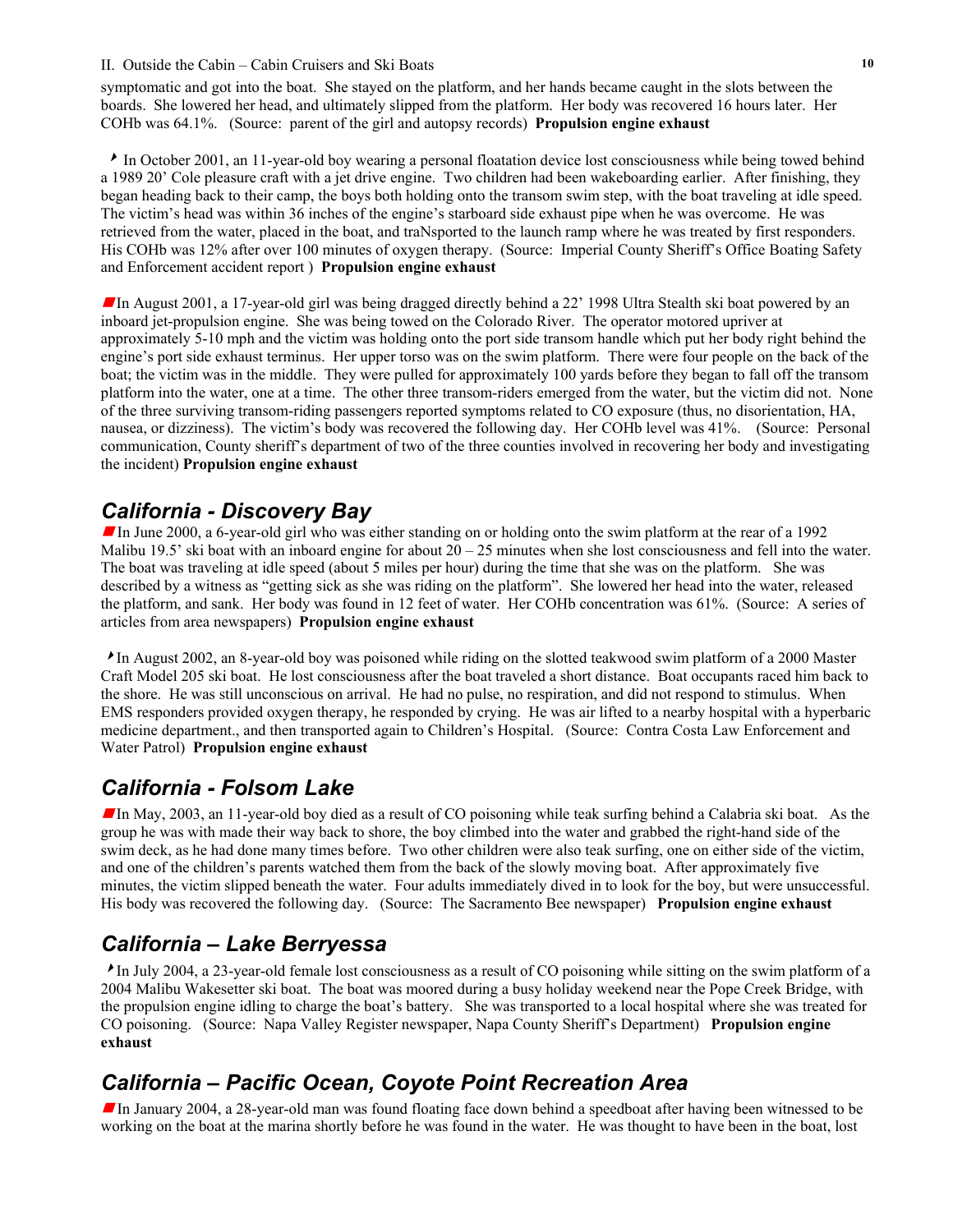consciousness, falling into the water. Autopsy revealed that his COHb was nearly 100%, and 92% on second analysis. (Source: News clipping located by US Coast Guard, autopsy records) **Propulsion engine exhaust**

#### *California – Pacific Ocean, Ballena Bay, San Francisco Waterfront*

**A A** In April 2004, three people sitting in an open 1940 44' Stevens powerboat survived CO poisoning. The boat was returning to Ballena Bay after leaving the Opening Day on the Bay parade along the San Francisco waterfront. The victims had enjoyed the parade from the open cockpit. There are no engine exhaust leaks within the vessel and the exhaust was diverted underwater at the stern. Apparently, the wonderful weather enjoyed on parade day with little or no wind had resulted in the exhaust fumes trailing the boat and filling the cockpit. Trouble only became apparent when it was realized that one of the boat occupants thought to be napping was actually unconscious. Two men and a woman were sent to the hospital, two via ambulance, and the third under his own power. The men spent the night in an Oakland hospital, and the female was able to return home after a few hours. As a result of these poisonings, a CO alarm was to be installed in the open cockpit.

#### *California - Shasta Lake*

In September 2001, a 62-year-old man was swimming near his 1976 22' Sea Ray cabin cruiser boat with an inboard/outboard engine. He was talking with his wife who was on the boat. The boat was not moving, but the propulsion engine was operating at the time, being used to charge the boat batteries. The man went to the swim platform at the rear of the boat to rest While resting for approximately 1-3 minutes, he started splashing water at his wife. His eyes then became fixed, and he lost consciousness. His wife tried to pull him from the water, but couldn't. His body drifted from the boat to a nearby island. Initial forensic toxicological testing upon autopsy indicated that his COHb concentration was 89.3%. The test was repeated, this time indicating a COHb concentration of 80.8%. (Source: Family member, Shasta County Coroner records, and Shasta County Sheriff investigative records) **Propulsion engine exhaust**

 $\blacktriangleright$  In February 2002, 2 men (ages 51 and 52) were poisoned (one fatally) while occupying a moving 1981 19' Marlin pleasure craft. The men were fishing with downriggers, trolling at a very slow speed. The 200 horse power propulsion engine was new, operating well with no mechanical problems. Engine exhaust exited in the water. There was no wind during the incident. The man that survived remembered seeing the second passenger at the stern of the boat leaning over adjusting a downrigger, but then the survivor lost track of events. When he again became aware of his surroundings, the survivor realized that the other passenger's head was resting on the gunnel area at the back of the boat. The second passenger was unresponsive at this time. The survivor administered CPR, called 911, and motored the boat to shore where EMS responders treated the second passenger, but were unable to resuscitate him. Initial investigators assumed that the man died of a heart attack. On autopsy, his COHb was found to be 68%, and his cause of death was CO intoxication. (Source: Shasta County Sheriff and Coroner records) **Propulsion engine exhaust**

### *California - Unspecified water body*

<sup>88</sup>In 1997, the operator of an open motorboat was cruising at approximately 5 miles per hour with his two children sitting on the swim step. The children were overcome by exhaust. Both were taken to the hospital for treatment – one needed oxygen therapy. (Source: US Coast Guard Database) **Propulsion engine exhaust** 

### *California - Unspecified water body*

<sup>8</sup>In 2003, a child sitting on the swim step of a 2001 Sanger boat was overcome by CO, but survived. The boat was moving slowly through the water while she sat with her feet in the water to cool off. (Source: Interview with the child's mother) **Propulsion engine exhaust** 

#### *Connecticut - Candlewood Lake*

**In August 2001, a 15-year-old boy who was being pulled behind a ski boat while holding onto both the metal handle** attached to the transom and the slotted teak wood swim platform. According to the investigator reporting the incident, the boy began to have problems with his bathing suit after being towed for an estimated 10-15 minutes. He released the platform, floated briefly, lost consciousness and sank (he was not wearing a personal floatation device). His body was recovered several hours later. His COHb measured during the autopsy was 56%. (Source: Law enforcement officer investigating the incident) **Propulsion engine exhaust** 

### *Florida – Longboat Key*

<sup>8888</sup>In October 1999, four people survived CO poisoning outside the cabin area of a cabin cruiser boat. A family of five was boating from their home to a nearby restaurant, with all passengers seated outside the cabin area. They traveled in a no-wake zone for 10-15 minutes, after which one adult passenger collapsed. Within a few minutes, the two children (ages 8 and 10) on board said they were ill. When another adult passenger became ill, they decided to return to dock. The air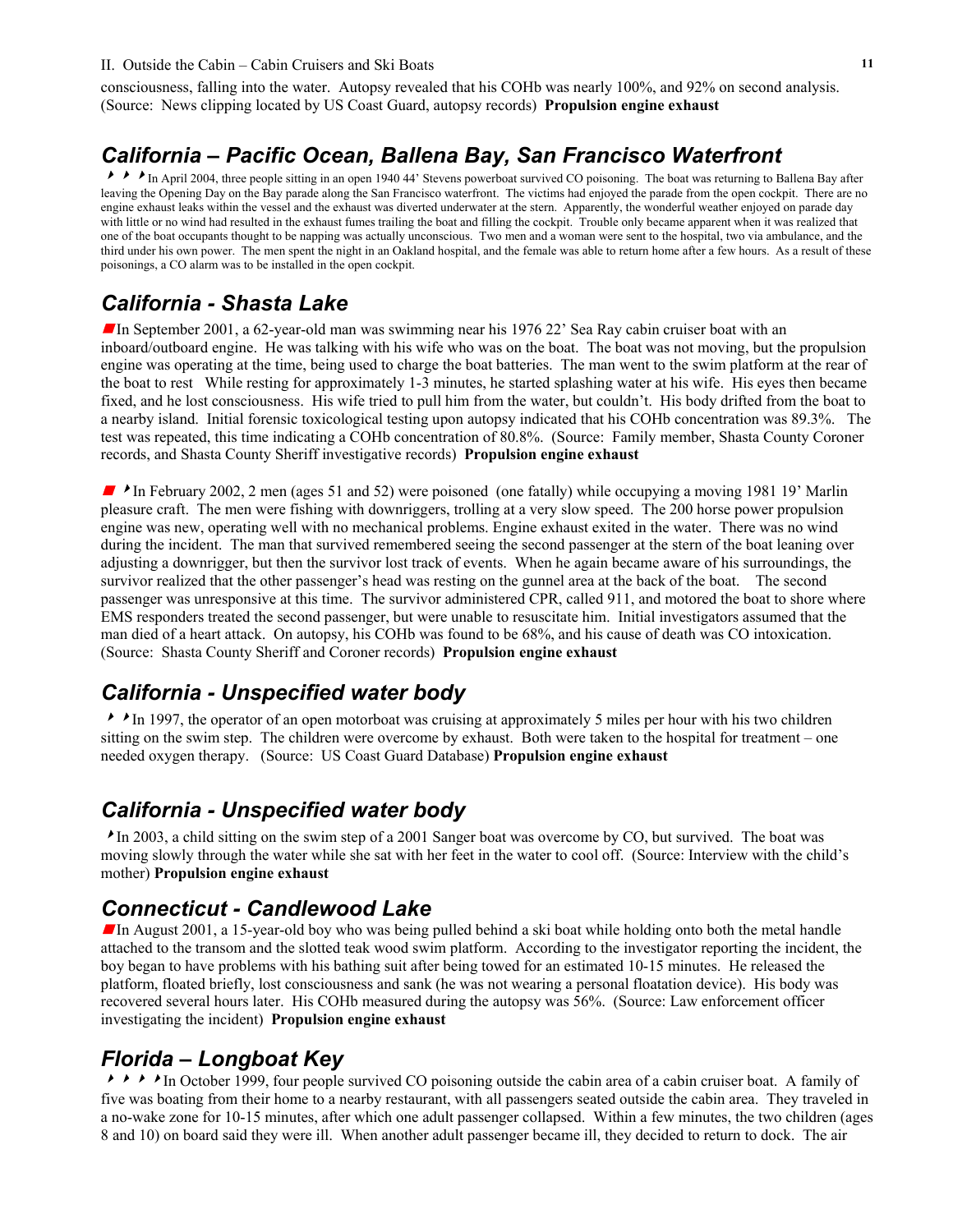conditioner was on in the cabin. The cabin door was open, and the forward hatches were closed. All the canvas was down, and the vent window on the forward windshield was open. The only canvas that was up was a bimini. When they got back to the dock, the children were in convulsions and the younger one was throwing up. When one of the symptomatic adults ran to call for assistance, she collapsed. All had suffered CO poisoning. (Source: The boat owner and operator.)

# *Florida - St. John's River*

In May 2000, an 8-year-old boy died from CO poisoning while he was on or near the swim platform of a 1997 pleasure motorboat. The boat was anchored in the river, and the onboard generator was operating, with exhaust discharging to the rear of the boat in close proximity to the platform where the boy was positioned. The boy disappeared from the platform. His body was later found in the water. The autopsy revealed that the boy's carbon monoxide blood concentration was 34.8%. (Source: Law firm representing the family of the boy.) **Rear-directed generator exhaust terminus** 

# *Georgia - Lake Hartwell*

In July 1998, a 21-year-old man was wakeboarding behind a 1980 19' Correct Craft Ski Nautique ski boat with a 200 horse power propulsion engine. When he finished, he grabbed onto the teakwood swim platform and rode along behind the slowly moving boat. Passengers asked him to get up into the boat, but he refused. He then disappeared from the platform and drowned. His COHb was listed as 37 to 41%, and his cause of death was listed as asphyxia due to drowning. (Source: Friends of the victim, coroner records, and State of Georgia Boating Accident report) **Propulsion engine exhaust**

# *Georgia - Lake Thurmond*

In June 2002, a sister and brother (aged 2 and 4 respectively) were poisoned while sitting on the swim platform of a stationary Mastercraft ski boat while the inboard stern drive propulsion engine operated at idle. The children sat on the swim platform only as long as it took for a parent to don a ski vest. The girl lay in a prone position so that she could kick the water. In less than one minute, she became unconscious and unresponsive. Her father, a physician, observed that she had a pulse, but was not breathing. Rescue breathing was performed for approximately 15 to 20 assisted ventilations. She then resumed breathing on her own. Thirty-five minutes after the incident, she was treated with oxygen and transported to a local hospital. Her COHb was 14.3% nearly 3 hours after exposure. Back-calculations suggested that her COHb at the time she lost consciousness was 50 to 75%. Her brother was removed from the swim platform during the initial resuscitation of his sister, and was monitored by friends while his sister was transported. During this time, he complained of a severe headache, vomited, and fell asleep. He was then also transported to the hospital for evaluation. His COHb was 10.1% approximately 4 hours after his exposure. Back-calculations suggested that his COHb was 18 to 21% at the end of his exposure. (Source: Centers for Disease Control Morbidity and Mortality Weekly Report, September 20, 2002, 51:37;829-830**) Propulsion engine exhaust** 

# *Idaho - Lake Pend Orielle*

In June 2002, a 61-year-old man was poisoned as he fished from the back of a slowly moving 2000 Bayliner Sierra Sun Cruiser 2855 cutty cabin boat. He was standing on the back open deck of the boat as it moved slowly through the water, when he lost consciousness as a result of CO poisoning. His COHb was 22% when measured at the hospital. (Source: Augusta Chronicle newspaper article 10/6/2002; interview of victim; Boating Accident Report) **Propulsion engine exhaust**

# *Louisiana - Belle River*

<sup>g</sup> On Labor Day, 2000, a 25-year-old man was being pulled behind a 1999 Mastercraft Prostar 205 ski boat, riding the platform in an activity described as "teak surfing". The boat was traveling at approximately 5 miles per hour, having traversed a distance of 1 to 1.4 miles. The person reporting this death stated that the man was "there one minute, and gone the next". The man's body was recovered the next day. (Source: Personal communication from a friend of the victim; Coast Guard database) **Propulsion engine exhaust**

# *Michigan - Clark Lake*

<sup>888</sup>In July 2001, 3 children aged 11, 13, and 13 were poisoned while "body surfing" behind a slowly moving (5 mph) Master Craft 19' 1997 ski boat powered by an inboard engine. Within 5 minutes of the 11-year-old deciding to join in on the activity, adults noticed that she had let go and was floating face down in the water. She sank in 8 feet of water. When she was pulled from the bottom of the lake into the boat  $(3 - 6$  minutes later), she was not breathing, but had a pulse. Her mother, a registered nurse, started rescue breathing with the child spontaneously breathing again after approximately 5 minutes. After treatment with oxygen for approximately 45 minutes, her COHb was 35.2 %. The other two children also experienced symptoms of CO poisoning. One of the two had a COHb concentration of 14.7% after 2 ½ to 3 hours of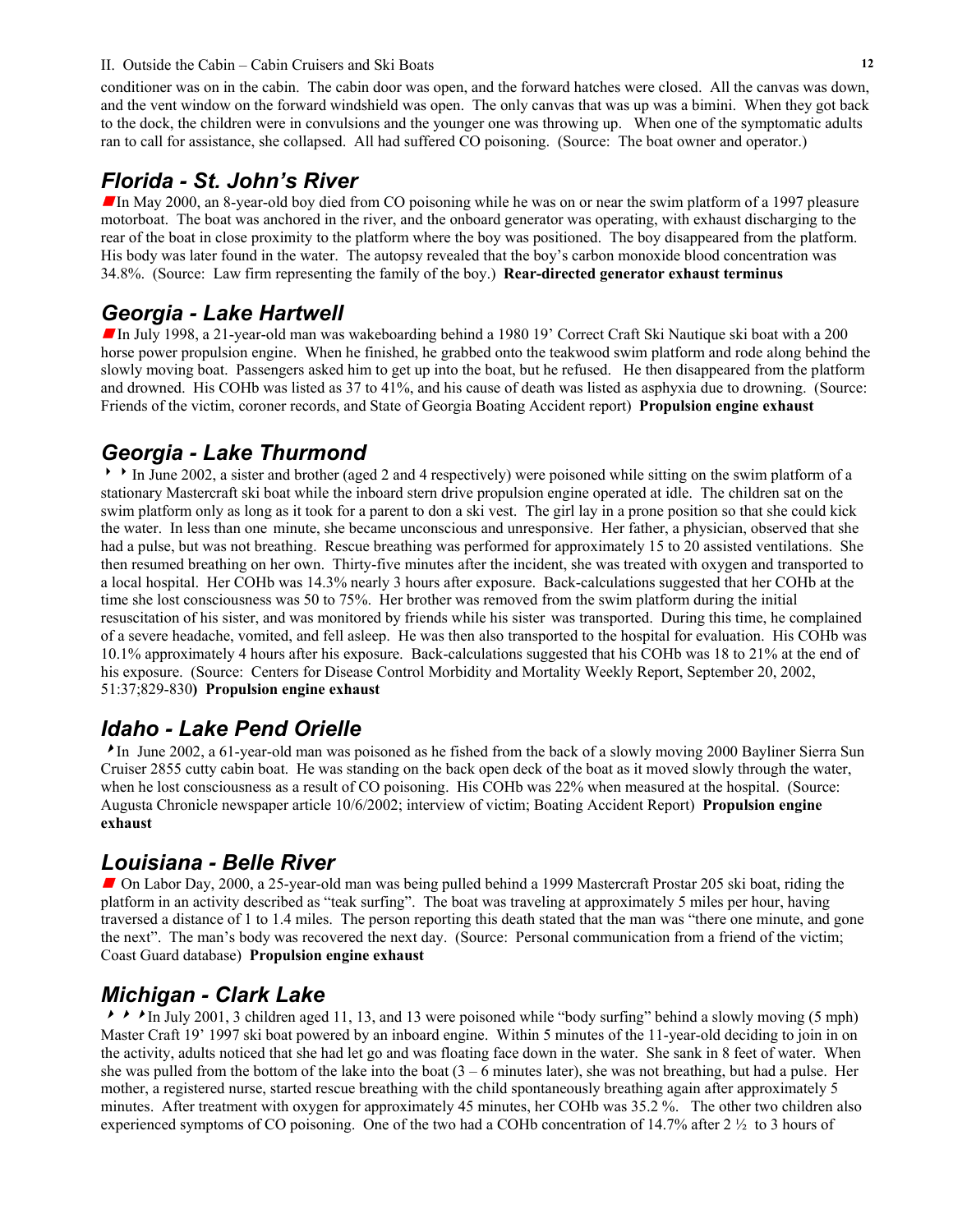oxygen therapy. (Source: Investigative records of the Brooklyn/Columbia Police Department, State of Michigan Water Accident Report, parent of one of the children) **Propulsion engine exhaust** 

# *Minnesota – Mississippi River near Brainerd*

In May 2000, a 4-year-old boy survived CO poisoning while occupying the rear platform of an unspecified ski boat. "The kids used to hang behind this platform while dad towed them with the ski boat. But one day when he called for his son to get out of the water, there was no response." The boy was unconscious, had stopped breathing, and had no discernable pulse. Emergency responders transported him to a local hospital where he was treated for CO poisoning in a hyperbaric chamber. His COHb prior to hospital treatment was 29.6%. (Source: Fox News in Denver and Minnesota) **Propulsion engine exhaust** 

#### *Nevada - Lake Mead*

<sup>8</sup>In August 1997, a 7-year-old child lying on a personal water craft with her face next to the exhaust port was poisoned as the craft moved across the water. She lost consciousness and was unable to respond to EMS personnel. She recovered after treatment with oxygen, and was transported to a local hospital. (Source: Review of NPS EMS records) **Propulsion engine exhaust**

<sup>8</sup>In June 1996, a 66-year-old man was poisoned as he worked on the inboard engine of an unspecified type of pleasure craft. While working, he began to feel dizzy, but did not lose consciousness. He was diagnosed as having CO poisoning by the responding flight for life nurse, but refused treatment or transport. (Source: Review of NPS EMS records) **Propulsion engine exhaust**

# *New York - Otisco Lake*

A 16-year-old girl bathing off the stern of a recreation open bow motor boat (1981 Crestliner 17' pleasure craft) died from CO poisoning. The boat was in the center of a freshwater lake. The boat engine was operating because the girl's swimming partner had asked other boat occupants to activate it to warm the water where they were swimming behind the boat. After swimming for approximately 10 minutes her partner felt tired and cold and got back into the boat. As he looked back at the girl still in the water, he noticed that she put her head in the water, and then disappeared. He thought she was taking an underwater dive, but became alarmed when she didn't resurface. Her body was found five days later, 50-feet deep in the water. The autopsy revealed a carbon monoxide blood concentration of 62%. Testing of the boat conducted after the death revealed that CO was present in concentrations of 100 ppm in the air several inches above the water level at the stern when the engine idled for 8 minutes. The largest accumulation of CO was at the stern just above water surface as well as at the transom. (Source: Peer-reviewed publication – Jumbelic MI [1997]. Open air carbon monoxide poisoning; personal communication with Dr. Jumbelic. ] **Propulsion engine exhaust** 

# *North Carolina - Unspecified water body*

<sup>8</sup>In 1990, a person being pulled behind a 1976 Correct Craft boat powered by a 220 HP inboard gasoline-powered propulsion engine survived CO poisoning that occurred as a result of proximity to the exhaust of the boat. (Source: US Coast Guard data) **Propulsion engine exhaust** 

# *Ohio - Lake Sylvan*

 $\blacktriangleright$  In August 2000, an 11-year-old girl was riding on the swim platform of a 21' inboard Malibu ski boat with two friends who were near her age. The boat was moving slowly (operating under 10 miles per hour) while the children lay on their stomachs on platform with their legs dangling in the water. The weather was calm and clear. The girl began to lose consciousness, falling from the boat, grabbing the ankle of the child next to her as she went. The third child on the platform dove into the water to try and save the other two, as did another boat passenger. The 11-year-old girl disappeared from view and drowned. Her COHb was 50%. (Source: Ohio Division of Water Craft records; Coast Guard database) **Propulsion engine exhaust** 

# *Oklahoma - Keystone Lake*

**In** 1984, 2 children were being pulled behind a Correct Craft ski boat in an activity described as in records "body" surfing" behind the boat, very near the propulsion engine. One of the children became nauseous. The second girl (a 12 year-old) put her head down for a minute, and then lifted it up. Her eyes then rolled back, and she let go of the boat. She sank immediately without struggle, and drowned. Because the second girl had become ill and nauseous, investigators began to suspect that the cause of both girls' symptoms could be CO poisoning. The fatal victim's COHb was 64%.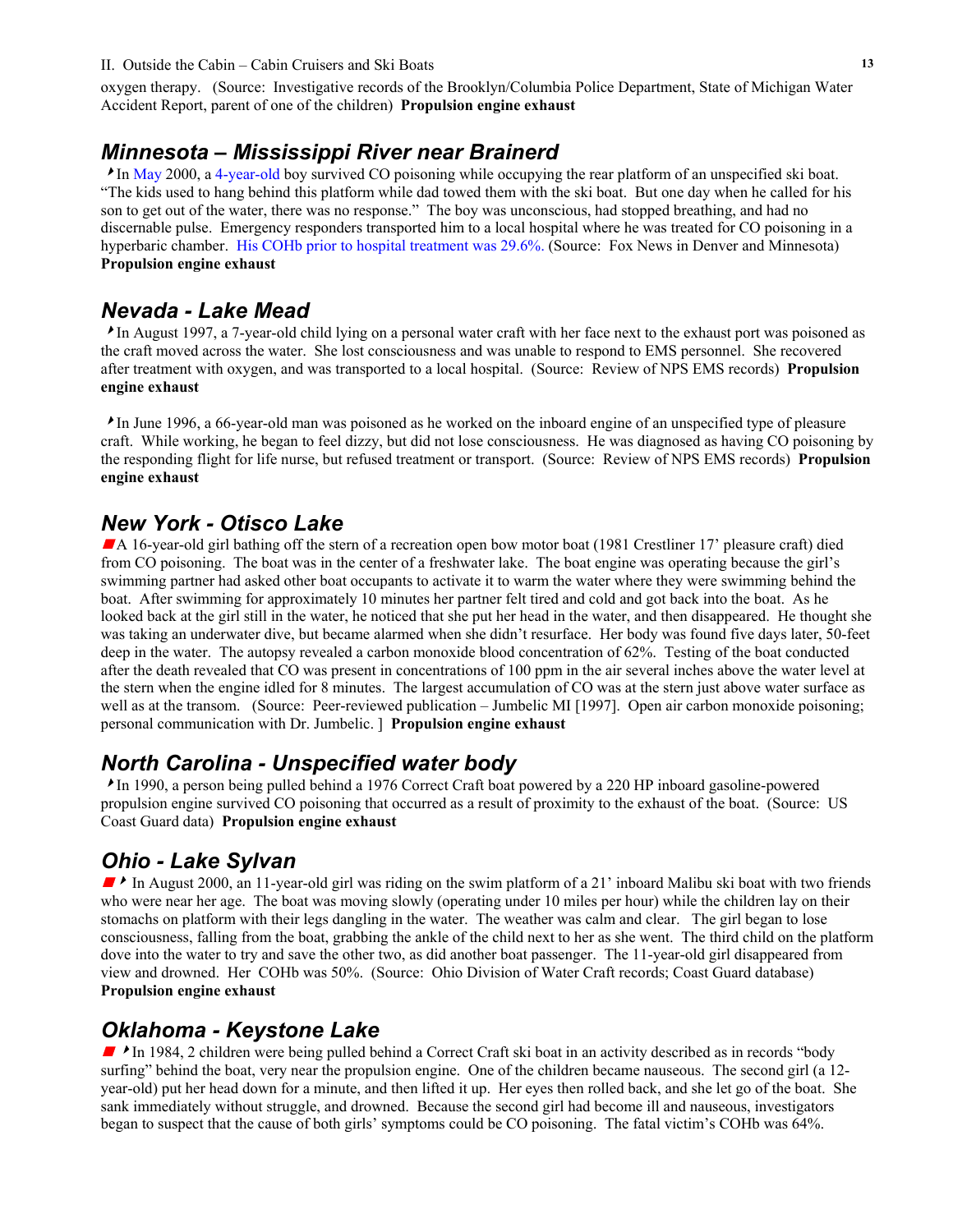(Source: Death certificate, deposition of county medical examiner, medical records, and legal filing) **Propulsion engine exhaust** 

# *Oregon – Lost Creek Lake*

**8888** In April 2004, a family of 5 (3 children, the father who was operating the boat, and the 34-year-old mother) riding in an open pleasurecraft powered by an inboard/outboard engine exhibited symptoms of CO poisoning while the boat was underway. Foul weather had caused the operator to put the canopy up on the boat. The mother was sitting outside the canopy near the engine while the boat was underway, and lost consciousness. The boat operator called for emergency assistance. The operator, who was sitting under the canopy was not as ill. Only the mother was tested for COHb concentration and treated for CO poisoning. She was placed on 100% oxygen for 6 hours. According to the mother, it took several days for the children to recover from their exposure. (Source: Jackson County Sheriff Department Investigative report, personal communication from the investigative officer) **Propulsion engine exhaust** 

# *Oregon - Unspecified water body*

 $\triangleright$  In 1996, two children (aged 7 and 10) were poisoned while at the back of an open motorboat. Victim 1 was instructing Victim 2. After trying unsuccessfully to kneeboard, Victim 2 got back in the boat complaining of feeling sick and dizzy. Victim 1 remained at the back helping another person get ready to ski. Victim 1 then fell into the water, face down, and began drifting away from the boat. When Victim 1 was recovered, she was blue and her hands and arms were crumpled. She was foaming at the mouth and nose, and having seizures. Victim 2 jumped into the water to get the kneeboard that Victim 1 had left behind. When Victim 1 jumped into the water, she had a seizure and passed out. Both were wearing PFDs. (Source: Coast guard database) **Propulsion engine exhaust** 

# *Tennessee - Ocoee Lake*

In June 1995, 3 girls were being towed at idle speed behind a 19' Malibu ski boat powered by a 1993 Mercruiser 5.7 liter engine. They were holding onto the swim board attached to the boat transom. One of the girls (a 16-year-old) was wearing a n adult-sized extra-large Type III personal flotation device (PFD) with the top of three buckles unfastened. She commented to the others that she did not feel well. Just after making that statement, she lost consciousness, let go of the deck, slipped out of the PFD, drifted about two feet, and sank. Her body was recovered in 95' feet of water two days later. Her COHb concentration was 62%. (Source: Tennessee Boating Accident Investigation Record) **Propulsion engine exhaust** 

# *Tennessee - Old Hickory Lake*

<sup>8</sup>In 1997, a boat operator paused to pull in the ski rope when a skier had finished skiing. The children in the boat were hot, so they were allowed to jump in the water while they paused there. The propulsion engine was not deactivated because the stop was going to be so brief. One of the children sat on the swim platform for "less than 2 minutes" prior to getting back in the boat. She called out for her mother, looked up, and then lost consciousness. She then went into a seizure, stopped breathing, and turned blue. She was wearing a life jacket, so her mother was able to pull her from the water and get her into the boat, initiating resuscitation efforts. Her family transported her to the hospital. (Source: WSMV television interview, Nashville TN) **Propulsion engine exhaust** 

# *Texas - Lake Travis*

In June 2001, a 28-year-old woman was in the water with her arms propped on the swim platform while the boat's engine was operating. Within minutes, friends noticed that the woman was missing. Her body was recovered approximately five hours later. Her COHb was 53%. (Source: Abstract prepared by Brad Hall and others, Travis County Office of the Medical Examiner) **Propulsion engine exhaust** 

# *Utah - Bear Lake*

<sup>8</sup>In July 1996, a 10-year-old passenger on a 17' Master Craft boat with an inboard/outboard engine was poisoned while sitting on the swim platform while the engine was running. She was resting on the platform that was three to four inches above the exhaust ports. When other passengers noticed that she was getting sick, they helped her into the boat. She then lost consciousness. She was transported to a nearby hospital, where she was treated for CO poisoning. (Source: US Coast Guard Database; Utah Division of Parks and Recreation Incident/Accident Report) **Propulsion engine exhaust** 

<sup>8</sup>In August 1995, a 19-year-old passenger of a 19' 1994 Malibu Echelon open motorboat with an inboard gasoline engine was found lying in the open boat conscious, but very weak with numb legs. The boat was out of gear drifting with the engine operating. He was on the back of the boat when he lost consciousness. When emergency responders found him,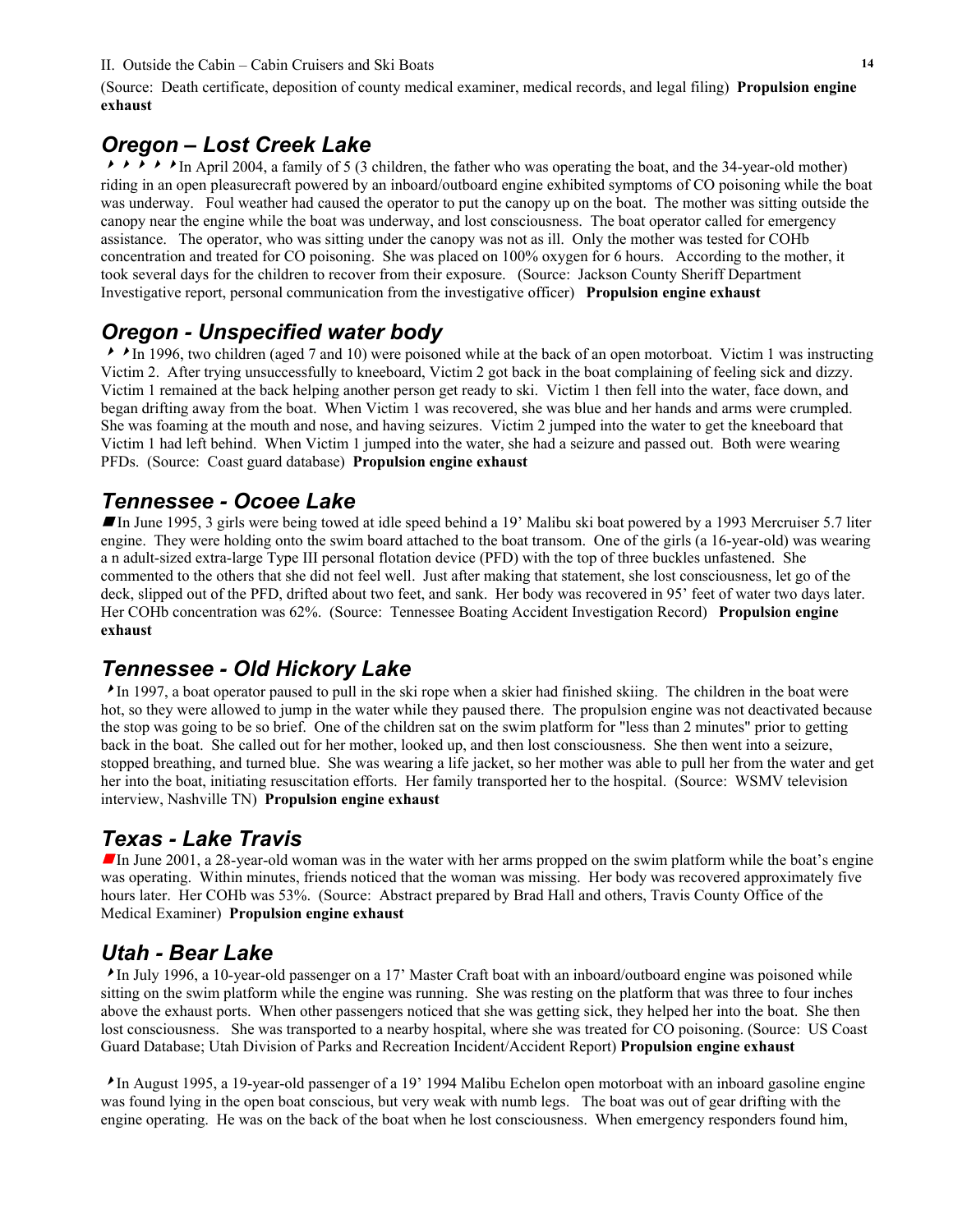he could not stand long enough to exit the boat. He was transported by ambulance to a nearby hospital, where he was treated for dehydration and released. He experienced a "second seizure" later in the evening. He was then taken to a

second hospital, where he was diagnosed with and treated for CO poisoning. The record states that he nearly died. (Source: Utah Division of Parks and Recreation Incident/Accident Report) **Propulsion engine exhaust**

# *Utah - Great Salt Lake*

<sup>8</sup>In October 1995, the 23-year-old operator of a brine shrimp barge experienced "motor problems". No information is provided about the specific type of motor. He was exposed to CO for approximately 10 minutes when he began to experience a headache. He experienced nausea and lost consciousness three times. Responders treated him with oxygen, and transported him to a nearby hospital for further treatment. (Source: Utah Division of Parks and Recreation Incident/Accident Report) **Unspecified engine exhaust**

# *Utah - Hyrum Lake*

<sup>88</sup>In July 1998, 2 children aged 7 and 9 were poisoned while swimming near a 1996 24' SeaRay boat. The boat's propulsion engine was idling while the children swam. One of the children collapsed while trying to climb up the boat ladder and fell back into the water. The second child became ill while in the water. They both had to be helped back into the boat where they were laid on the floor of the boat. They were transported to a nearby hospital emergency room for treatment. (Source: Utah Division of Parks and Recreation Incident/Accident Report) **Propulsion engine exhaust**

# *Utah - Unspecified water body*

<sup>8</sup>In 1996, a 10-year-old passenger sat on the swim platform of a pleasure craft while the inboard propulsion engine was operating and was poisoned. (Source: US Coast Guard Database) **Propulsion engine exhaust**

<sup>8</sup>In 1997, a 25-year-old water skier was poisoned as she was preparing to ski. (Source: US Coast Guard Database) **Propulsion engine exhaust** 

### *Washington – Lake Tapps*

In August 2003, a 21-year-old girl slipped from the swim platform on a ski boat, and drowned. According to the parents, she and others had been swimming from the boat which was stationed about 50 feet from the dock.. She and others were offered a ride (pulled by the ski boat). The boat slowly headed back, traveling about half the distance to the dock, when she "sleepily" let go, and went under without a struggle. The cause of death was drowning due to carbon monoxide poisoning. Her COHb was 52%. (Source: Pierce County Medical Examiner, news articles, correspondence with parents) **Propulsion engine exhaust**

# *Washington - Unspecified water body*

In 1995, an occupant of an open motorboat powered by an outboard engine was poisoned while in the water. The victim tried to untangle a ski rope from the engine propeller while the engine was operating. The person climbed back into the vessel, but said he was dizzy. He then dove back into the water, became unresponsive, and floated towards the front of the vessel where he sank. His body had not been recovered when the report was submitted. (Source: US Coast Guard Database) **Propulsion engine exhaust** 

# *Washington – Lake Washington*

<sup>8</sup>In July 2004, a 4-year-old lost consciousness as a result of CO poisoning on the swim step of her family's ski boat. The victim and friends were jumping off the boat into the lake about 200 yards from the dock. The victim, who was wearing a personal floatation device, was sitting on the swim step at the back of the boat, near the exhaust as the boat idled. A companion saw the victim slumped over and alerted her father, who began resuscitation and yelled for someone to call 911. Responding EMS personnel arrived within 4 minutes, treated the victim, and transported her to a local hospital. She was then transferred to a hyperbaric medicine department in another hospital for further treatment. The parents had boated for 15 years, and were surprised that someone could succumb to CO poisoning while outside on a boat. (Source: King County Journal newspaper) **Propulsion engine exhaust**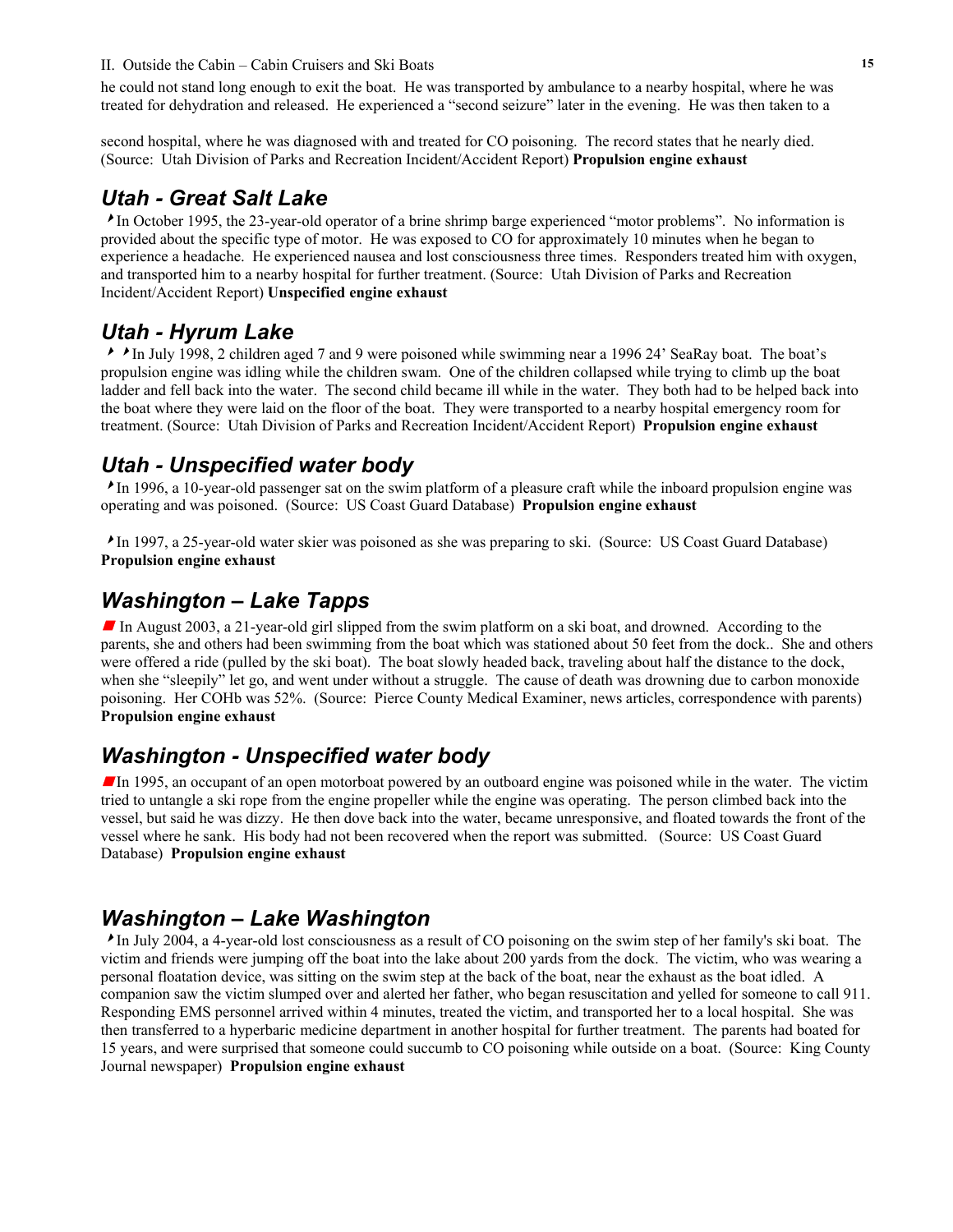# **III. CO Poisonings within the Cabin of Houseboats**

*g* 3 CO-Related Fatalities in this Category **8 178 Non-fatal CO Poisonings in this Category 3** 

# *New information (post October 2004 update)*

#### *Tennessee – Dale Hollow Lake*

<sup>888888888888888</sup>In August 2004, 15 people (9 adults and 6 children) survived CO poisoning while sleeping in the living quarters of a Lakeview 72' 2002 houseboat. The boat occupants felt sick and sleepy throughout the night. Some were hard to awaken in the morning when Emergency Medical Service personnel were summoned. The vessel was moored with the port stern to the wind, with no windows or doors open as the generator operated through the night. The vessel was inspected by Coast Guard officials who found a gap in the bulkhead that should have been sealed, and also a generator exhaust pipe that was not large enough. Reportedly (unconfirmed) 2 of the boat occupants were hospitalized for 4-6 weeks, and one may have brain damage as a result of this CO poisoning incident. (Source: USCG BARD, Tennessee Wildlife Resources Agency Boating Accident Report) **Generator exhaust**

#### *Arizona/Utah - Lake Powell* – **for more information about the Lake Powell poisonings, please see other publications listed on the website.**

<sup>8</sup>*(80)* Since 1990, 80 people have been overcome by CO poisoning while occupying the living quarters of houseboats on Lake Powell. All of these poisonings were associated with exposure to generator exhaust, and all people survived. (Source: Review of NPS EMS Records, Glen Canyon National Recreation Area) **Generator exhaust** 

#### *California - The Delta, Stockton*

<sup>88888888888</sup>In June 1999, 11 people (9 boat passengers, a medical technician, and a deputy) survived CO poisoning on a houseboat anchored in Dredge Cut. The source of CO was a propane-powered generator. The emergency medical technician and a fellow deputy became poisoned as they worked to diagnose the problem and evacuate boat occupants. No other details were available from the newspaper article covering the incident. (Source: San Francisco Examiner, Saturday Jun 19, 1999) **Unspecified generator exhaust terminus location** 

### *California - Pacific Ocean, San Rafael*

**g** In November 2002, 2 people (ages 54 and 71) died while watching a video aboard a moored 41' Deutschland houseboat. The boat was in a covered-birth area of the San Rafael marina, and there were high winds due to a storm. The generator was operating to provide electrical power. Apparently, the high winds caused the generator exhaust to come back aboard the boat. Firefighters summoned to the scent found the CO concentrations to be seven times the lethal amount. (Source: Nevada State Boating Law Administrator, news clippings from *Northern California* newspaper Nov. 22 – Dec 5, 2002 and from an unidentified newspaper) **Unspecified generator exhaust terminus location** 

# *Georgia – Lake Lanier*

 $\triangleright\rightarrow\rightarrow\rightarrow\rightarrow\rightarrow\rightarrow\rightarrow$  In May 2004, 8 people spending the night on a houseboat on Lake Lanier were treated for carbon monoxide poisoning. The Forsythe County Fire Department stated that the occupants were sleeping on one of several houseboats tied up near an island on Two Mile Creek. Carbon monoxide detectors on the houseboat did not alarm (cause unknown). However, CO alarms from nearby houseboats went off awakening the passengers of the boat and surrounding boats. Most of the 8 people were reportedly sleeping in the cabin but decided to come up on deck to get some fresh air, with several losing consciousness on deck. The generator was reportedly running until 4 a.m. when the boaters went to bed. The location of the generator exhaust terminus is unknown. All were treated on site with oxygen and 3 were admitted to a hospital (two in critical condition) for hyperbaric treatment. Reported COHbs were 10%, 30%, and 40% for the 3 hospitalized patients. (Source: News clipping forwarded by US Coast Guard; further detail provided by the National Center for Environmental Health and the US Army Corps of Engineers) **Generator exhaust** 

#### *Illinois – Lake Michigan*

In September 2002, a person died of CO poisoning (COHb of  $51\%$ ) while attempting to repair the inboard engine of a disabled 1981 Marianette cabin cruiser. The engine and muffler had failed, allowing lake water to fill the bilge compartment and subsequently the boat sank. (Source: US Coast Guard database) **Propulsion engine exhaust**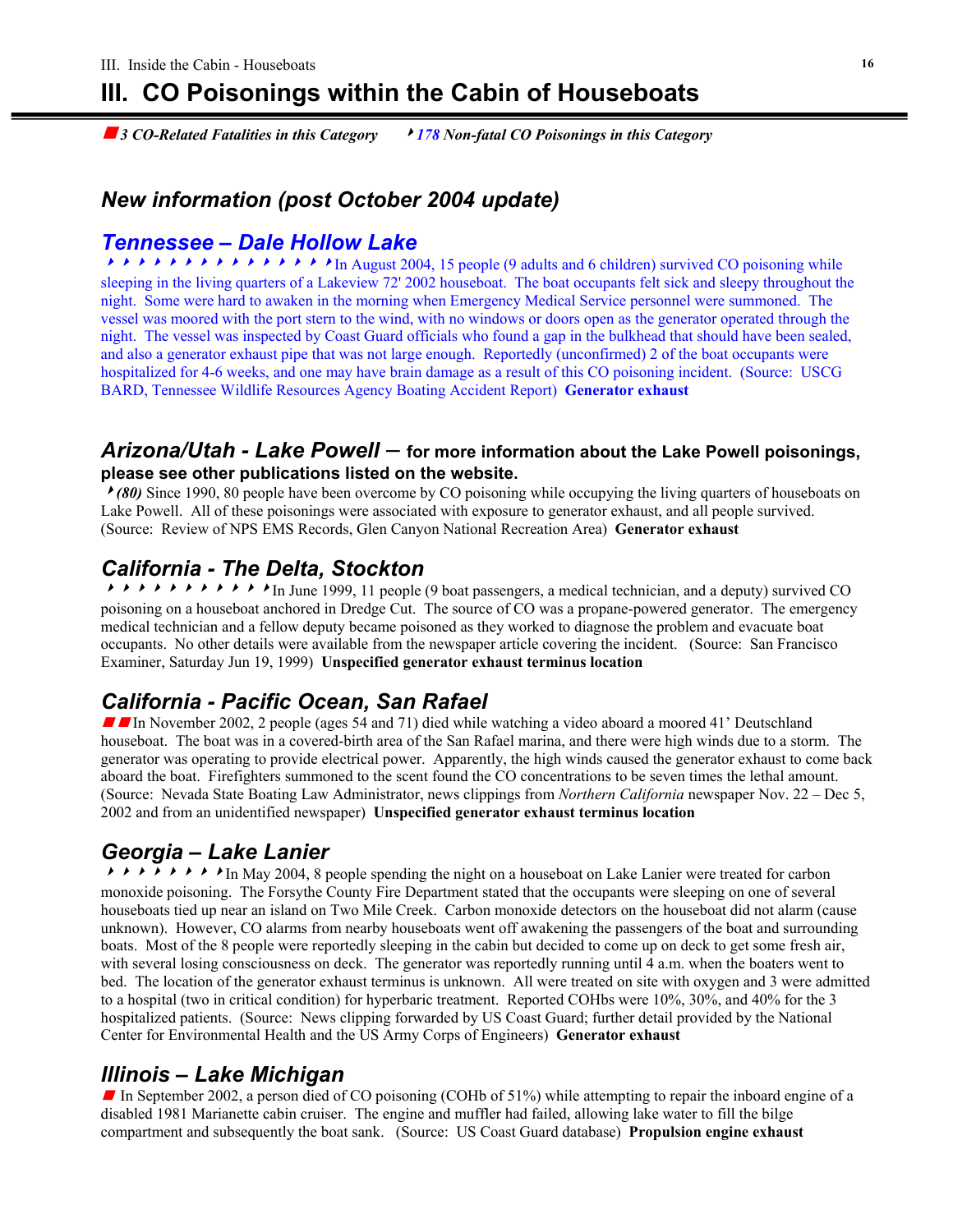#### *Kentucky - Dale Hollow Lake*

 $\triangleright$   $\triangleright$   $\triangleright$   $\triangleright$   $\triangleright$   $\triangleright$   $\triangleright$   $\triangleright$   $\triangleright$   $\triangleright$   $\triangleright$   $\triangleright$   $\triangleright$   $\triangleright$   $\triangleright$   $\triangleright$   $\triangleright$   $\triangleright$   $\triangleright$   $\triangleright$   $\triangleright$   $\triangleright$   $\triangleright$   $\triangleright$   $\triangleright$   $\triangleright$   $\triangleright$   $\triangleright$   $\triangleright$   $\triangleright$   $\triangleright$   $\triangler$ lost consciousness, and 9 children experienced vomiting and extreme headaches. They ran the generator during the nights while they slept. They were told at the hospital that this was the second time this year that his had happened at this lake. (Source: Lake-Times News, May 1, 2000; personal communication – e-mails from victims) **Unspecified generator exhaust terminus location** 

#### *Kentucky - Lake Cumberland*

<sup>888888888888888</sup>In June 2000, 15 people, ages ranging from 16 to 47, were overcome by CO on two rented houseboats. One of the houseboats was a 3-month-old 77-foot Stardust. The other boat was manufactured by Horizon. The boats were tied together and anchored in a cove. Both boats had gasoline-fueled generators; the generator on the Stardust boat was marina installed with side-directed exhaust terminus. The exhaust of one of the generators seeped into the adjacent boat through an open bathroom window. CO was circulated through the full interior of the boat by the central air-conditioning system. Boat occupants who awoke at about 5 a.m. had headaches and were nauseous. Realizing they had a problem, the group radioed the marina and ambulances met the boats at the shore. The Kentucky Water Patrol Officer that responded to the emergency witnessed that two occupants were unconscious when he arrived, and others were drifting in and out of consciousness. All 15 people were treated at the emergency department of a nearby hospital; three were admitted as hospital inpatients for further treatment. There were six carbon monoxide detectors on this boat, but none

were properly connected when the boat was inspected after the poisoning incident. Boat occupants initially denied disconnecting the detectors, but later took responsibility for that act and ignoring warnings. (Source: News articles from an unspecified newspaper, further details from a Stardust Cruisers, Inc. representative) **Side-directed generator exhaust terminus**

#### *Kentucky - Laurel Lake*

<sup>88888888888888888</sup>In June 1996, 17 people (six adults and 11 children) were roused in the early morning only when a passenger heard her 20-month-old son vomiting. As the mother tried to get to her son, she could hardly move. Gradually, she arose, wakened the remaining passengers who reported feeling drowsy, sick, and wracked by headaches. All passengers were diagnosed as having CO poisoning, with CO blood levels ranging from 3 to 17 percent. One passenger was hospitalized, and the others were treated with oxygen and released. The victims were on a rented 72 foot houseboat that had a gasoline-powered generator that was operating at the time of the poisonings, and had been operating through out the night. There were no CO detectors on the boat. (Source: Lexington Herald-Leader, Stephen Trimble. Found in an internet search, no date listed on the article.) **Unspecified generator exhaust terminus location** 

#### *Minnesota - Namakan Lake, Voyageurs National Park*

**8888**In June 2002, 5 people were poisoned while sleeping overnight in the cabin of a houseboat. When National Park Service Rangers reached the boat, they found five people vomiting, semi-conscious, and demonstrating signs and symptoms of CO poisoning. The passengers were treated with oxygen, and transported to waiting ambulances. A propane furnace and portable generator had been operating overnight while the occupants slept. The boat's CO detector was not functioning, and boat windows were closed . The wiring to the CO detector was routed to a battery source behind the kitchen drawer. Wiring became disconnected due to repeated opening and closing of the drawer. As a result of this incident, the company that manufactures the houseboat immediately conducted an inspection of all houseboat CO detectors. (Source: National Park Service press release) **Generator and propane stove exhaust**

### *Missouri - Table Rock Lake*

**ABBA8888** In July 2000, 8 people were poisoned on a houseboat rented from Tri-Lakes Houseboat Rentals. Records related to this incident indicated that the County Fire Department measured "high levels of CO on the stern deck of the boat and in the engine compartment while the generator was running." They also checked inside the passenger area of the boat, and found "levels were higher than normal when the back door of the boat was open." The wiring to the CO detector on board the houseboat had been cut at some point, and the CO detector was not functioning at the time of this incident. The CO detectors were not routinely checked on the boats. It is not clear from this report where the poisoned occupants were when the onset of symptoms occurred. It is assumed that some of the victims were on the stern deck because the report refers to measurements in that area. However, the number of people poisoned indicates that the exposure may have occurred inside the boat. (Source: Missouri Department of Public Safety, Missouri State Water Patrol Accident Investigation Report) **Unspecified generator exhaust terminus**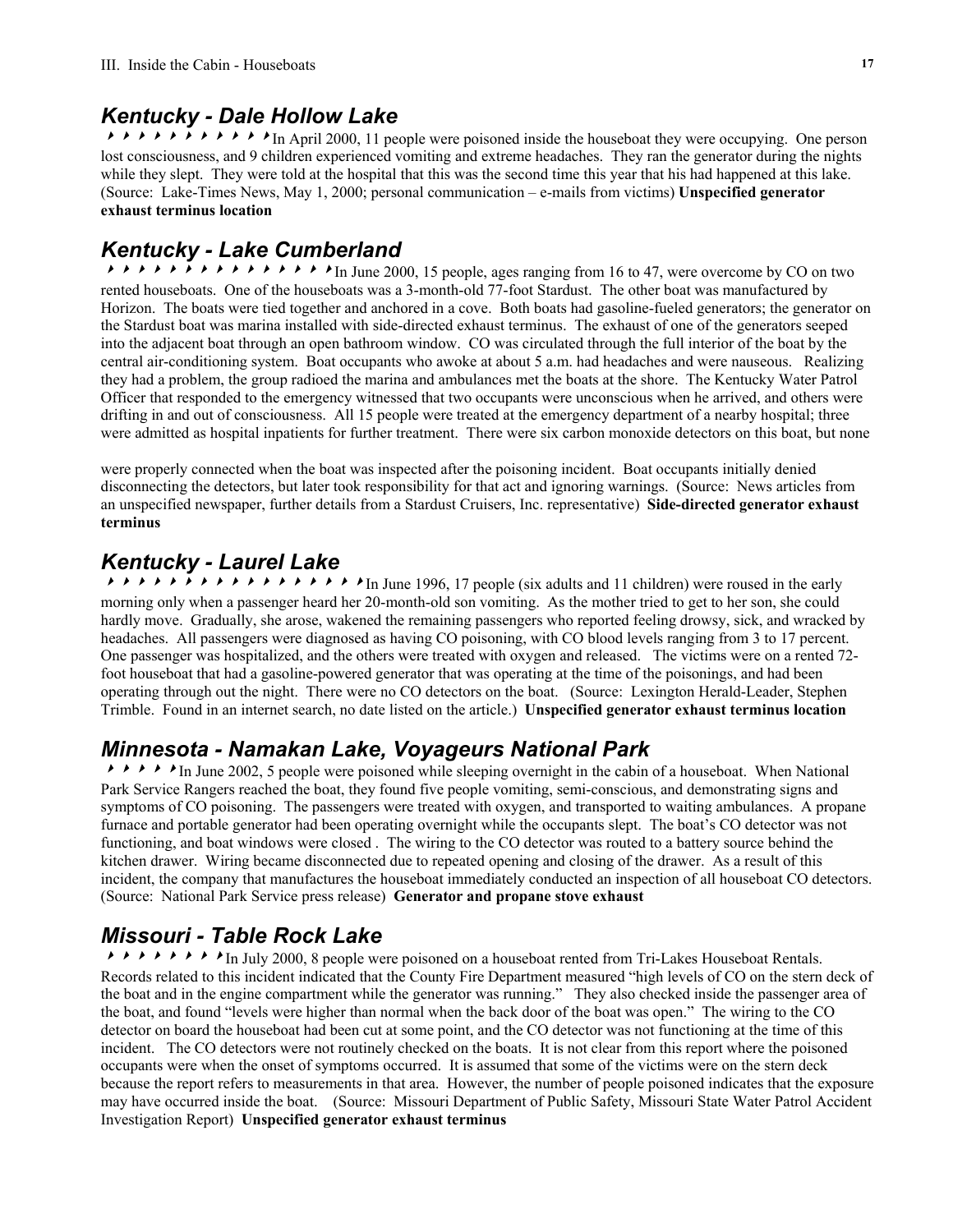#### *Nevada - Lake Mead*

<sup>8</sup>In November 1996, a 35-year-old man working on a houseboat "in a confined space for 7 hours" and exposed to "noxious fumes" experienced headache, nausea, vomiting, dizziness, light-headedness, and difficulty walking was assessed as having CO poisoning and transported by air to a local hospital. (Source: Review of NPS EMS records) **Unspecified generator exhaust terminus**

<sup>8</sup>In October 1997, a 51-year-old woman was asleep in the rear cabin of a houseboat when the CO alarm sounded, awaking her and others on the boat. The woman lapsed into unconsciousness and also suffered from nausea. She was transferred to a hospital for treatment. Records indicated that two houseboats were tied together, and that both boats were operating their generator. (Source: Review of NPS EMS records) **Unspecified generator exhaust terminus location**

<sup>8888</sup>In July 2000, 4 occupants of a houseboat were poisoned while sleeping in the rear cabin. The on-board generator was operating at the time of the poisoning. An inspection of the boat indicated that plumbing holes in the floor of the adjacent bathroom allowed CO to enter the sleeping area. In addition, it was also noted that the exhaust for the generator was close to the cabin's rear area. Inspectors suggested that the exhaust be moved closer to the rear of the boat. (Source: Review of NPS EMS records) **Side-directed generator exhaust terminus** 

#### *Tennessee - J. Percy Priest Lake*

<sup>88</sup>In November 2001, 2 people (ages 31 and 37) survived CO poisoning while sleeping in the cabin of a 1973 43' Nauta-Line houseboat. At the time of the incident, four boats were rafted together with generators operating all night. The boat on which people were poisoned was in the middle. The two victims did not appear in the morning, and were found in the boat. They were transported to a nearby hospital, where their COHb concentrations were measured to be 18.6 and 24.3%. Investigation of the incident indicated that there was a leak in the generator exhaust system due to a broken gasket. (Source: Tennessee Boating Accident report) **Unspecified generator exhaust terminus location**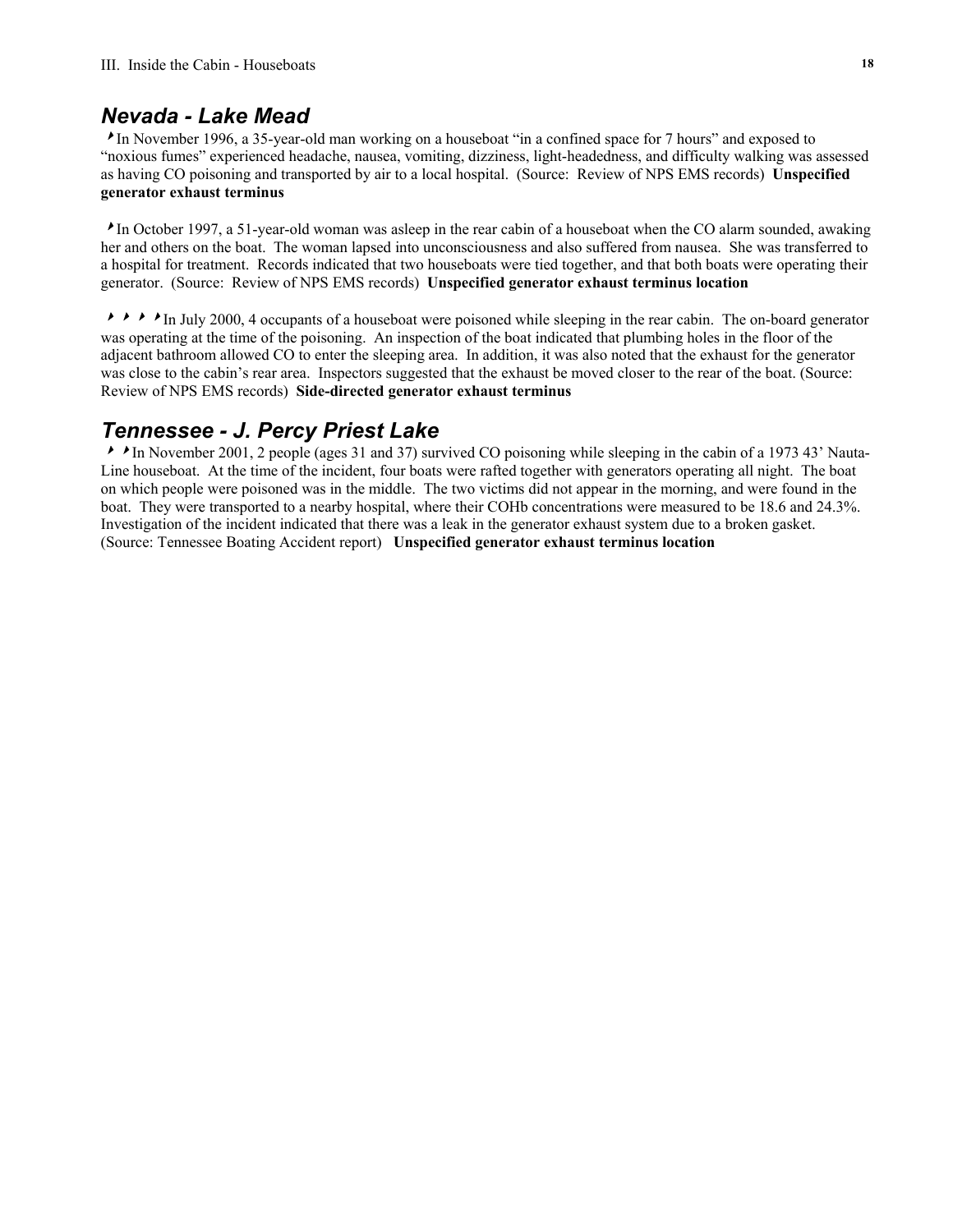#### **IV. CO Poisonings within the Cabin or Canopy of Cabin Cruisers or Other Boats**

■ 33 CO-Related Fatalities in this Category → 112 Non-Fatal CO Poisonings in this Category

#### *New information (post October 2004 update)*

#### *California – Shasta Lake*

g In January 2005, a 58-year-old man died from CO poisoning inside a Bayliner 25' 1986 cabin cruiser boat. He was found unresponsive lying on the floor of the boat that was moored at a slip at the Bridge Bay Marina. The boat was covered in canvas for the winter, with covers that were open a few inches only at the back end of the boat. The boat's propulsion engine was operating. He was lying partially under the driver's seat, with legs in the step down to the sleeping quarters. There was a strong smell of exhaust, especially in the sleeping area. The body was found by marina staff when the victim's wife called to check on his whereabouts. According to the Medical Examiner, his measured COHb of 27% is below what is usually considered fatal for an adult. There was thought to be an element of asphyxia (oxygen deprivation) involved in his death as well, as the engine kept running while the victim was inside the canvas covers, likely causing the oxygen to be replaced by carbon dioxide as well as CO. (Source: News clipping on the internet; Coroner report) **Propulsion engine exhaust** 

#### *Florida – Lake George Inlet*

**T** in June 2005, a 36-year-old man and his 35-year-old wife died of CO poisoning while inside a Chaparral 23' cabin cruiser. The couple's boat was moored near a second boat; both boats' generators were operating to power the air conditioners. When the victims' generator ran out of gas at about 10:00 am, the second couple opened the door and found the occupants' bodies. When emergency workers entered the cabin, they found high concentrations of CO. Autopsy results revealed that the husband's COHb was 75.2%; the wife's COHb was 77.2%. (Source: The News-Press; Coroner's report; press release from Florida Fish and Wildlife) **Generator exhaust** 

#### *Maine – Atlantic Ocean*

<sup>8</sup>In June 2005, a 74-year-old man survived CO poisoning inside a sailboat. The Rockland Police Department was dispatched to the harbor because a 27' sailboat was found adrift. The boat was spotted just past the breakwater, off Owl's Head Shore. As the police approached the boat, a pair of legs were noticed protruding from the bulkhead. Upon investigation, they found an elderly male disoriented, unable to sit or stand. He had evidently been overcome by CO from engine exhaust in the cabin. He was pulled out onto the deck and EMS and USCG were summoned. The victim was transported to a nearby hospital. (Source: Internet news search; Rockland Police Department)

#### *New Mexico – Elephant Butte Lake*

<sup>88</sup>In July 2004, a man (aged 33) and a boy (3) survived CO poisoning inside the cabin of a Larson cabin cruiser . Exhaust leaked into the boat cabin where they were found unconscious. The victims were revived and transported to hospital for treatment. (Source: USCG BARD; NM State Parks Division)

#### *Wisconsin – Mississippi River*

 $\blacksquare$  In June 2000, two men (aged 19 and 22) died from and one survived CO poisoning while sleeping inside a 31' cabin cruiser. The three victims were sleeping inside a moored boat. A leaky generator was thought to be the cause of the poisonings. (Source: Minnesota Daily Newspaper) **Generator exhaust**

#### *Alabama – Mississippi Sound South of Bayou La Batre*

In June 2003, a man and woman were found dead in the cabin of a drifting ommercial shrimp boat. The captainless boat was discovered by a passing commercial fisherman who boarded the boat and found the bodies. Carbon monoxide poisoning was the cause of death. It was speculated that the two died from exhaust from the engine that is often located directly below the wheel house. (Source: Mobile Register newspaper, confirmation of the cause of death from the Alabama Department of Forensic Sciences)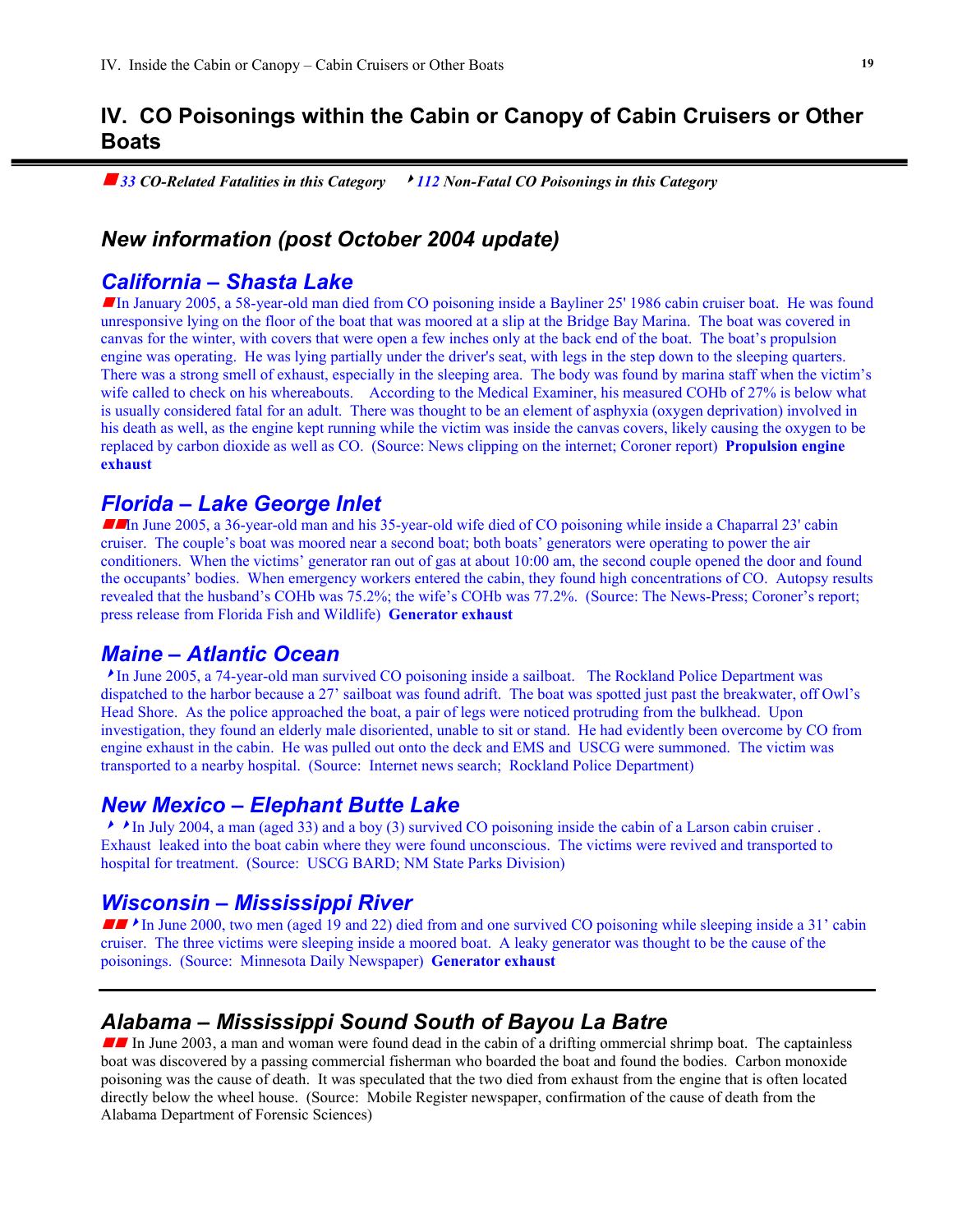#### *Arizona/Utah - Lake Powell* **– for more information about the Lake Powell poisonings, please see other publications listed on the website.**

Since 1990, 1 person has died of CO poisoning while riding inside an enclosed area of a pleasurecraft (not a houseboat) on Lake Powell. On May  $5<sup>th</sup>$ , 1995 two occupants of a disabled vessel called for assistance. They joined the two occupants ``of the assisting vessel, the boat described above, while the disabled vessel was in tow. The tow was initiated at approximately 7:20 p.m. with one person at the helm, and the three other passengers seated in the boat's canopied cabin. Within an estimated five minutes, all passengers were overcome by carbon monoxide from the engine exhaust. The vessel continued to run until all the fuel in the 60-gallon tank was consumed. The boat was found on May  $6<sup>th</sup>$  at 9:22 a. m. in a resting position on shore. The person at the helm had no pulse and was cold to the touch. His COHb on autopsy was 55%. The other passengers, who had begun to regain consciousness at approximately 9:00, were disoriented. They were transported to the hospital for treatment. (Source: Review of NSP EMS Records, Glen Canyon National Recreation Area)

<sup>8</sup>*(19)* Since 1990, 19 people have been poisoned while in the cabin or within a canopy of a pleasurecraft (other than houseboat) on Lake Powell. Six of the 19 people were poisoned by generator exhaust while inside a cabin cruiser boat during a single incident. The remaining 13 people were poisoned by propulsion engine exhaust. Eight of the 19 people lost consciousness as a result of their exposure. (Source: Review of NSP EMS Records, Glen Canyon National Recreation Area)

### *California - Unspecified water body*

 $\triangleright\rightarrow\rightarrow\blacksquare$  1998, 4 people were poisoned while occupying the cabin of a cabin cruiser boat powered by an inboard engine. Three people were above deck and four were below deck. There appeared to have been a ventilation system failure that caused CO to enter the cabin area, sickening all four people below deck. The two most seriously affected were a 7-year-old female and a 4-year-old male. All received medical attention and recovered. (Source: US Coast Guard Database)

# *Florida - Intracostal Waterway, Duval County*

In June 1995, a 54-year-old man went to check out his boat that was docked at its bulkhead. He activated the boat's air conditioner, and left up the canvas and plastic covering that enclosed the top deck. A few hours later, he was found dead. The boat's engines, generator, and air conditioning system were still operating and the boat's CO alarm was sounding. Exhaust from the boat's engines and generator coming in through the rear entry flap of the boat's deck covering had killed him. Testing of the CO alarm indicated that the alarm was miscalibrated and did not go off until almost an hour after it was supposed to. By the time the alarm sounded, the man could no longer help himself. One result of lawsuits related to this case was the discovery that testing conducted by the manufacturer of the CO alarm showed repeated malfunctions of the alarms. Changes in the manufacturing process had allowed contamination of sensitive components of the alarm. According to the manufacturer, the alarm sensor mimics the body's carboxyhemoglobin level over a period of time. There had been a longstanding problem with other gases and fumes contaminating the sensor during the manufacturing process. This would cause the sensor to "drift", which in turn results in miscalibration of the sensor, and faulty alarming. The following information is included in the court's decision:

"The United States Coast Guard and a well-known boating industry organization, the American Boat and Yacht Council (ABYC) went to great lengths to try and educate the boating industry to the potential for carbon monoxide poisoning. For several years prior to the manufacture of this boat, the ABYC developed a recommended standard that went into effect shortly after the decedent's boat was manufactured. However, this recommended standard was widely circulated within the boating industry well prior to the construction of decedent's boat. Further, the boat manufacturer did absolutely no scientific testing to determine if and how carbon monoxide would enter into its boats after they had been constructed. Other problems were that the CO alarm was installed in an area of the boat cabin contrary to instructions in the alarm manual, and was wired directly to the boat batteries which caused the batteries to fail. Further, there were no instructions or warnings given to the decedent about operating conditions in which he would be exposed to hazardous levels of CO. (Source: Pajcic and Pajcic "Profiles and Precedents" biannual report of settlements for the last six months of 1997; and Florida Jury Verdict Reporter, a publication of Florida Legal Periodicals, Inc., Volume XVIII, No. 10, Oct 1997) **Unspecified generator exhaust terminus location, and propulsion engine exhaust** 

### *Florida - Intracostal Waterway near Jacksonville*

In 1991, a woman died while occupying the cabin of a moving 42' Sea Ray Express cabin cruiser piloted by her husband. She was seated at the table, and her sister was seated near the door. The sea was very rough. When the husband went to the cabin at one point, his wife was ill. They assumed it was sea-sickness due to the rough ride. He returned to the helm. After many miles of returning to the calmer waters of the intracoastal waterway, the sister asked him to return to the cabin. He found his wife on the floor beneath the table, dead. The resulting investigation determined that she died of CO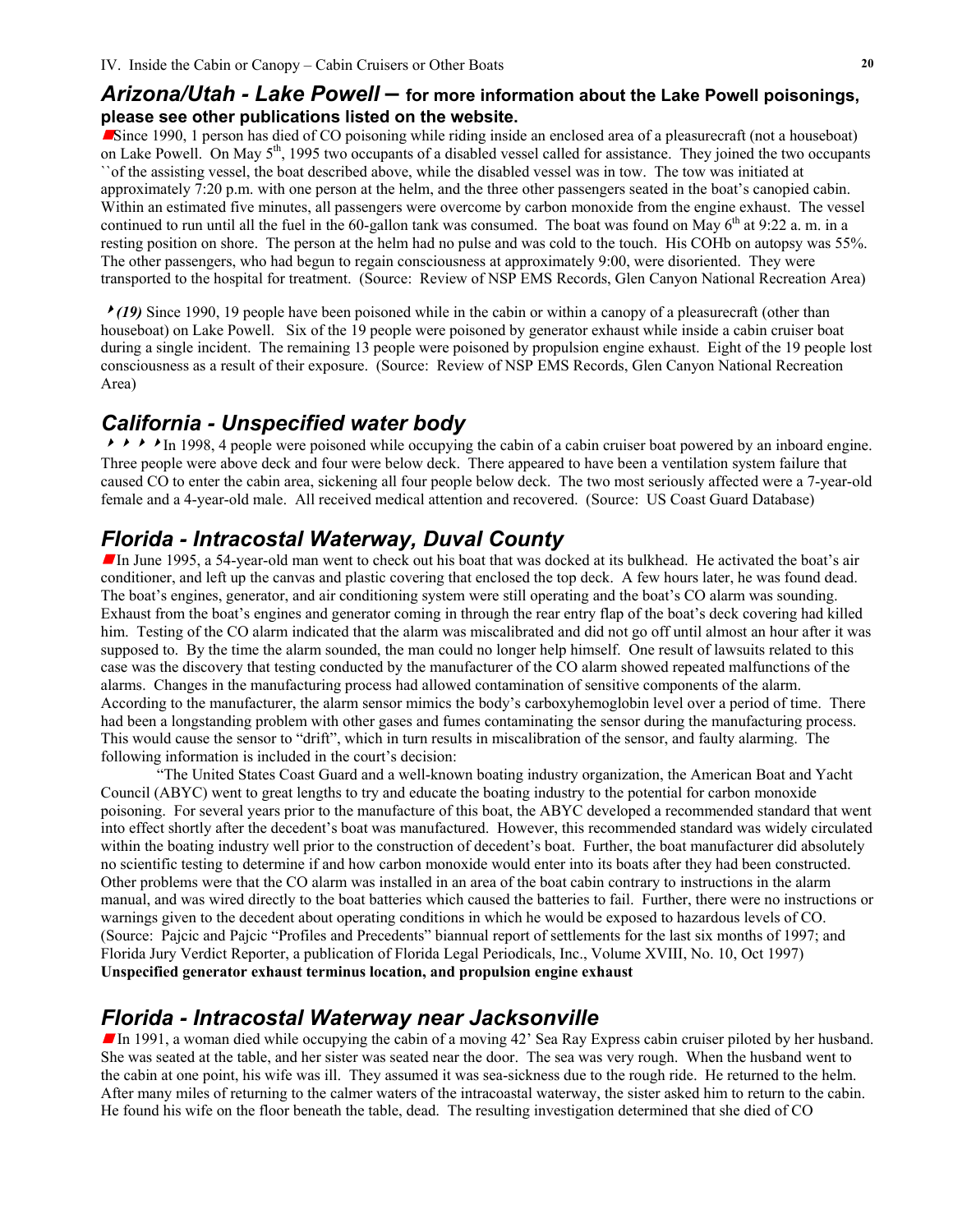#### IV. Inside the Cabin or Canopy – Cabin Cruisers or Other Boats **21**

poisoning. (Source: personal communication with the husband, United States District Court Middle District of Florida Jacksonville Division records) **Propulsion engine exhaust**

#### *Florida – Ocean near Clearwater*

 $\rightarrow$   $\rightarrow$  In June 2004, three passengers were overcome by CO while traveling in the air conditioned cabin of a 40-foot Wellcraft cabin cruiser. The boat, with nine passengers aboard, left Island Estates at about 7:00 a.m. for a fishing trip. When the boat returned shortly after noon, one member of the group went into the cabin to wake three people who had decided to take a nap. The sleeping boaters could not be awakened. Rescue crews determined that the passengers had suffered CO poisoning. They were transported to the local hospital, and then on to a hospital where they could be treated in a hyperbaric oxygen chamber. One of the three remained hospitalized for several days. (Source: Tampa Tribune newspaper) (NOTE: This case was attributed to diesel engine exhaust in the news article. Clarification about the fuel type for the engine was provided by the US Coast Guard.) **Propulsion engine exhaust** 

#### *Florida - Unspecified water body*

<sup>8</sup>  $\rightarrow$  <sup>8</sup> In 1998, 4 people (ages 6, 9, 10, and 38) survived poisoning aboard a cabin cruiser pleasure craft with an inboard stern drive propulsion engine. The database states that exhaust fumes drifted into the cabin. (Source: US Coast Guard Database)

### *Maryland - Broad Creek*

 $\triangleright$   $\triangleright$  In 2000, 3 children survived poisoning aboard a cabin cruiser pleasure craft that was rafted with several others. All of the boats were operating their generators for electrical power. There were 3 juveniles asleep in the cabin of one of the vessels with the windows and doors closed. CO had collected in the cabin. When the juveniles were awakened, they were sluggish, unresponsive, and nauseous. (Source: US Coast Guard Database) **Generator exhaust**

### *Maryland - Main Bay Area*

<sup>8</sup>In 2000, the operator of a cabin cruiser pleasure craft with an inboard propulsion engine was poisoned. The operator stated that he had the canopy of his vessel closed. There was no wind, and it believed that the exhaust from the engine collected inside. When the operator began to feel ill, he called for help suspecting CO poisoning. (Source: US Coast Guard Database)

# *Maryland - Unspecified water body*

<sup>8</sup>In 1991, a person aboard a cabin cruiser pleasure craft was poisoned as a result of a loose equipment hose that allowed CO to escape into the cabin of the boat. (Source: US Coast Guard Database)

<sup>8</sup>In 1995, a 13-year-old boy was poisoned while resting in the cabin of a cabin cruiser pleasure craft. He was taken to the hospital after the boat was docked. (Source: US Coast Guard Database)

 $\triangleright\rightarrow\rightarrow\rightarrow\rightarrow\rightarrow$  In 1995, 6 people (aged 8, 8, 14, 15, 35, and 46) occupying a cabin cruiser pleasure craft were overcome by CO and taken to the hospital after the boat was docked. (Source: US Coast Guard Database)

<sup>88</sup>In May 2001, 2 people (the operator and a passenger) were poisoned aboard a cabin cruiser pleasure craft with an inboard propulsion engine. The cockpit was enclosed by side and back curtains, and a back door was open. A "station wagon effect" caused exhaust to be drawn into the vessel. The passenger went into the cabin and was overcome by CO that had apparently accumulated in the lower areas. Both were treated for CO poisoning and released. (Source: US Coast Guard Database)

### *Minnesota - Mississippi River*

In June 2000, two of three people aboard a cabin cruiser pleasure craft died as a result of CO poisoning. The boat was anchored and the boat's generator was operating. The report cites a leak in the muffler, a leak in the sealed cabin to the engine compartment, and a CO detector that was disabled. (Source: US Coast Guard Database) **Generator exhaust**

## *Minnesota - Unspecified water body*

**88888** In August 2001, 6 occupants of a 1994 Mainship inboard stern drive cabin cruiser pleasure craft survived poisoning that occurred while they were sleeping. A gasoline-powered generator located in the engine compartment was operating during the night so that the air conditioner could be operated. Some passengers were in and out of consciousness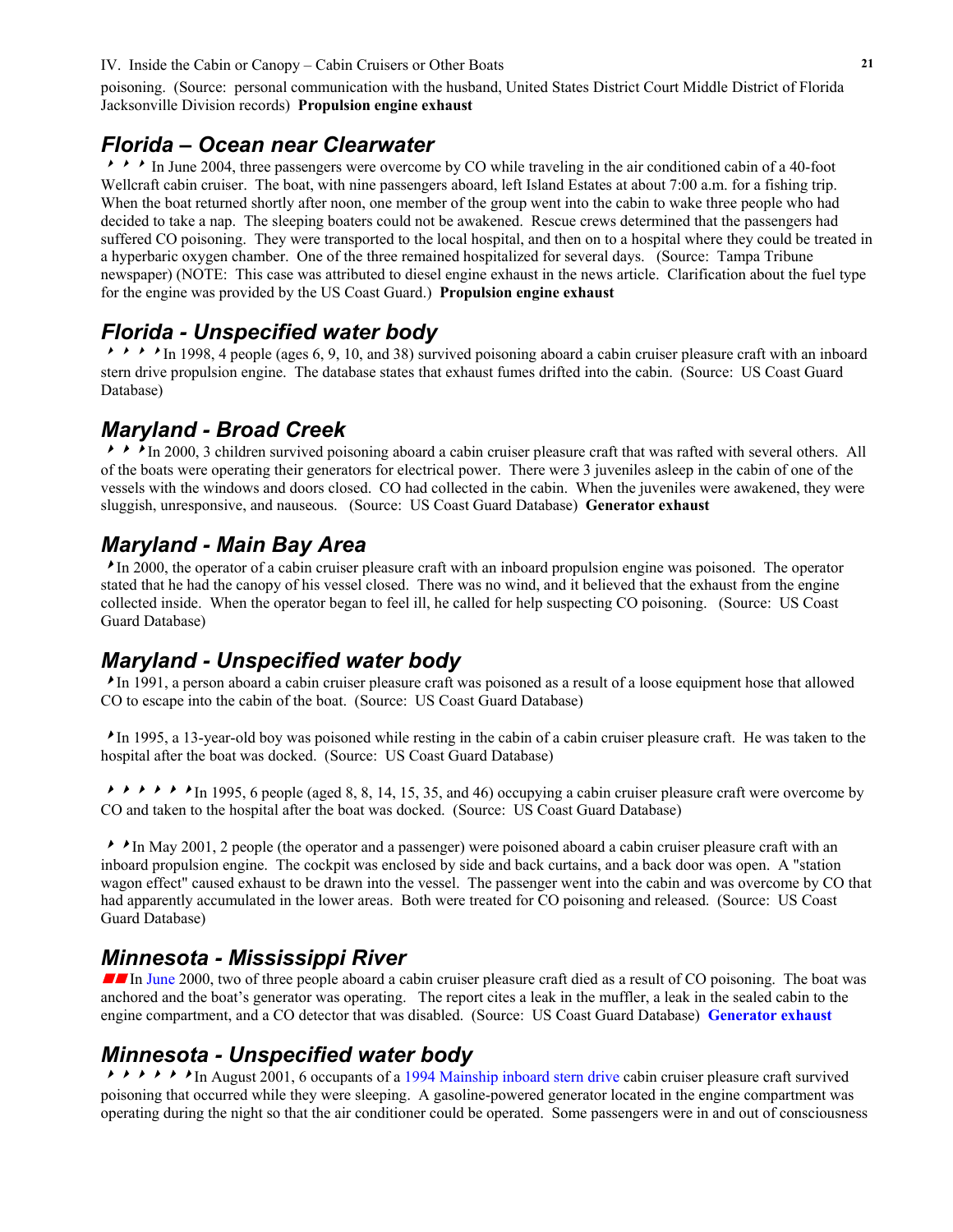#### IV. Inside the Cabin or Canopy – Cabin Cruisers or Other Boats **22**

and vomiting, with symptoms continuing as they exited the cabin. (Source: US Coast Guard Database) **Generator exhaust** 

#### *Missouri - Lake of the Ozarks*

 $\blacksquare$  If  $\blacksquare$  In June 1999, 4 people (ages 32, 39, 40, and 42) died as a result of CO exposure inside a 40' Silverton Cabin Cruiser that was tied to a dock. A Water Patrol officer found the boat docked at a restaurant, where it had been docked for two days. Lights inside the houseboat were operating and the generator was running. A 40-year-old man and two friends were found dead inside the boat. The man's wife was observed to be breathing when emergency responders arrived, but died shortly thereafter. The cause of death was carbon monoxide poisoning resulting from a rusted generator exhaust pipe that allowed CO to leak into the cabin of the boat. The local fire department measured 272 parts per million of CO inside the cabin door of the cruiser after the victims had been removed from the boat cabin. (Source: Several, including news clips forwarded by Scott Thomsen, AP; News coverage from the Jefferson City News Tribute, Wednesday June 2, 1999; Missouri Department of Public Safety, Missouri State Water Patrol Incident Report Number F99-3410) **Unspecified generator exhaust terminus location** 

 $\blacktriangleright$   $\blacktriangleright$   $\blacktriangleright$   $\blacktriangleright$  In September 1998, 6 people were overcome by CO while riding in the cabin of a 1986 36' Carver Cabin Cruiser powered by an inboard/outboard propulsion engine. The boat was traveling at approximately 20 miles per hour with the door to the cabin open when one member of the party informed the pilot that someone was ill. Approximately 30 seconds later, people in the cabin began to lose consciousness. The six passengers overcome by CO exposure were transported by ambulance to a nearby hospital for treatment. (Source: Missouri Department of Public Safety, Missouri State Water Patrol Incident Report Number H98-3710) **Propulsion engine exhaust**

#### *Nevada - Lake Mead*

 $\blacktriangleright$  In May 1993, 2 people (ages 35 and 50) were poisoned (one died and one survived) while they slept in the cabin of an anchored (at shore) 25' 1981 Sea Ray Cabin Cruiser. The source of CO was an on-board gasoline-powered generator. No loose fittings or leaks were found. (Source: Review of NPS EMS records) **– Rear-directed generator exhaust terminus** 

 $\triangleright$   $\triangleright$  In May 2002, 3 people (ages 4, 28, and 51) survived CO poisoning while inside a beached 1989 30' Sea Ray cabin cruiser with an inboard propulsion engine and an onboard generator. The boat's generator had been operated for about 7 hours the evening before, and was deactivated at about midnight. At approximately 9:00 am, one boat occupant awoke with a headache and a child work up sick and vomiting. The family believed they were suffering from food poisoning. At about 11:00 am, the generator was activated again to provide power for the air-conditioner and television, and all windows in the cabin of the vessel were closed at that time. About an hour later, one of the boat occupants left the cabin to relax on the bridge. About two hours later, he returned to the cabin to see if the other occupants were ready to return to the marina. He found all three occupants asleep and non-responsive to his attempts to waken them. He deactivated the generator, and called for assistance. He then removed them from the cabin, at which point they were breathing, but still unconscious. They were transported to the hospital for treatment by emergency responders. There was a CO alarm on the vessel, but it had been disengaged the previous year because it "kept going off for no reason". Investigators measured 660 and 1000 parts per million CO in the cabin of the boat shortly after the generator was activated and operated as it had when the people were overcome. (Source: Nevada Division of Wildlife Law Enforcement Bureau investigative report) **Generator exhaust** 

 $\triangleright$   $\triangleright$  In May 2003, three people (ages 8, 31, and 40) survived poisoning while occupying the cabin of a beached 32' 1999 Sea Ray cabin cruiser. The boat occupants were unconscious and unresponsive when recovered, and were in critical condition despite oxygen therapy. None showed any significant response to on-scene EMS treatment. They were transported to a nearby hospital, where all recovered. The source of exhaust was a generator. (Source: Nevada State Boating Law Administrator and US NPS) **Generator exhaust**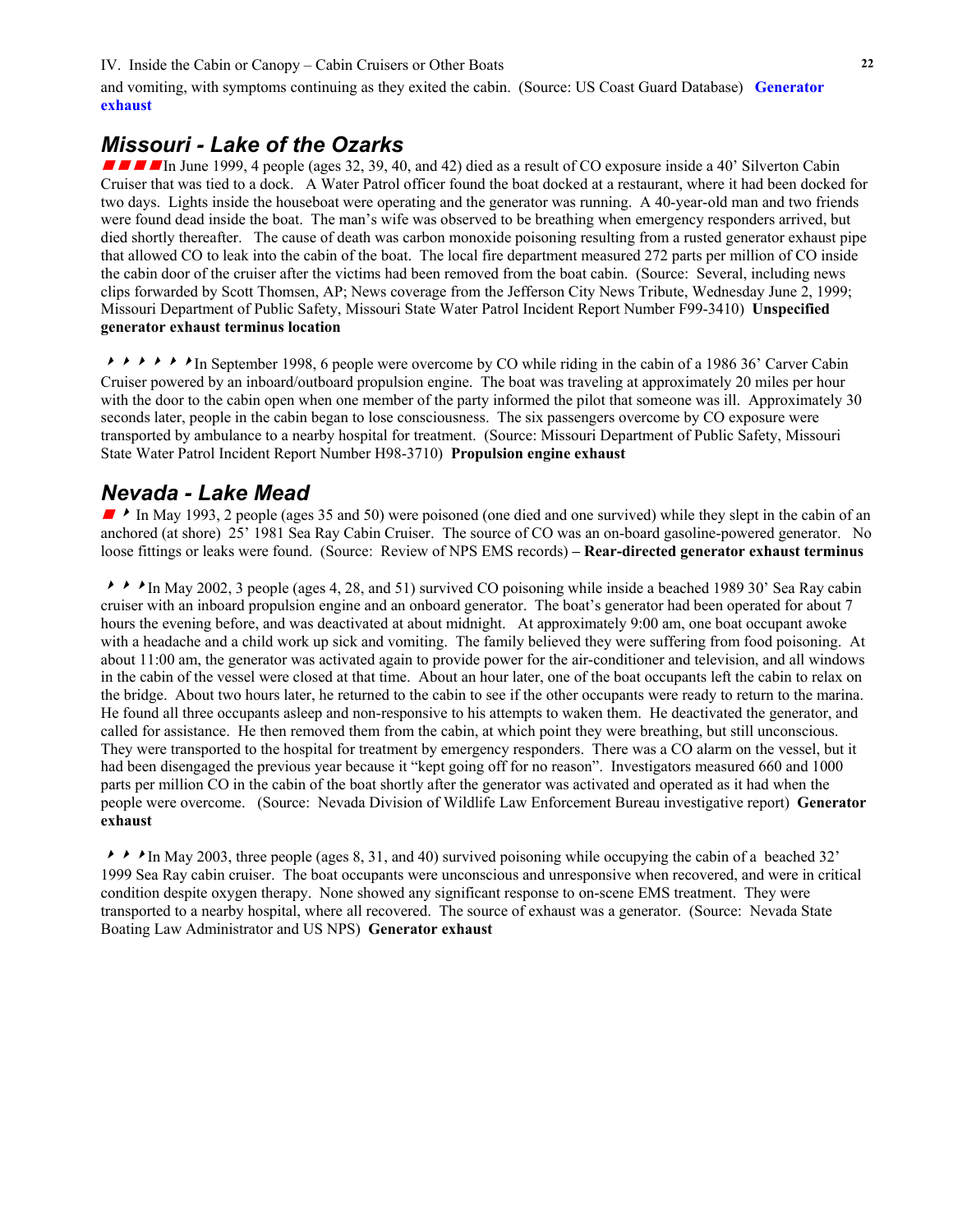#### *Nevada – Lake Tahoe*

 $\triangleright\rightarrow\rightarrow\rightarrow\rightarrow\rightarrow\rightarrow\rightarrow$  In 1997, 10 passengers (children aged 12, 13, 15, and 15, and adults ranging from 35 to 49 years old) on a cabin cruiser boat powered by an inboard engine were treated for CO poisoning at a local hospital. The weather was adverse with choppy water and moderate winds. Thunderstorms were present with occasional rain. The canvas side curtains were lowered and the vessel proceeded slowly. The stern area of the vessel was not covered by canvas. The side curtain canvas configuration allowed CO from the exhaust ports to be drawn over the transom and back into the boat. This tunnel effect or back drafting exposed the people on board to dangerous levels of CO. Passengers were in various degrees of nausea, unconsciousness, and convulsions. Medics were summoned and passengers were treated with 100% oxygen at the site. They were transported to a local hospital. The Fire Department detected elevated CO concentrations below deck, especially in closed cabinets and spaces. (Source: US Coast Guard Database; Nevada State Boating Law Administrator)

#### *New Jersey – Delaware River*

**g**  $\bullet$  In September 1999, 2 adults died and 1 adult survived CO poisoning inside the cabin of a Sun Runner Ultra 292 29' Euphemia cabin cruiser. Their ages were 28, 34, and 54. Two were found dead in the cabin after the third passenger notified authorities. The boat was moored with the propulsion engine operating to generate electrical power because there had been a problem with the battery. The cabin curtains and hatches were closed, and the blower used to ventilate exhaust was not operating. (Source: The Philadelphia Inquirer newspaper) **Propulsion engine exhaust**

# *North Carolina – Intracoastal Waterway*

In June 2002, one person died and another survived CO poisoning while sleeping aboard a 1980 cabin cruiser powered by an inboard engine. The onboard gas generator was operating to power the air conditioning. The generator was located under the floor inside the cabin area, exhausting outside the vessel. Subsequent investigation failed to identify internal CO leaks. The owner had operated engine blowers through the night with all doors and hatches closed. This was thought to have created an internal vacuum which was may have drawn CO from outside into the cabin. There were no CO detectors on the boat at the time of the incident. (Source: US Coast Guard Database) **Gasoline powered generator exhaust** 

#### *North Carolina - Lake Norman*

**88888** In 1999, 6 boaters became ill from CO that leaked into the cabin of a 36-foot cabin cruiser docked at a restaurant. The boat's onboard generator was operating to power the boat air conditioner. Four adults and two girls, aged 8 and 9, were treated for CO poisonings at Carolinas Medical Center and Presbytarian Hospital. (Source: News clips forwarded by AP) **– Unspecified generator exhaust terminus location** 

#### *Tennessee - Chickamauga Lake*

<sup>888</sup>In July 2001, 3 people survived CO poisoning while sleeping in the cabin of a moored 1987 34' Sea Ray Sundancer cabin cruiser. The boat was anchored in a cove tied to a second occupied vessel. When the occupants of the first vessel failed to come out of their cabin in the morning, someone from the other vessel went in to find them. As he entered, he noticed all three were still in bed. When he tried to wake them, they were very confused and nearly unconscious. They were transported to a nearby hospital emergency department where they were diagnosed with CO poisoning. (Source: Tennessee Boating Accident report)

#### *Tennessee - Kentucky Lake*

**g G In November 1999, 2 people died of CO poisoning while aboard an "abandoned" 1966 36' Chris Craft cabin cruiser** near the mouth of Standing Rock Creek on this lake. When investigators entered the boat, two deceased occupants were found in the living quarters of the boat. An autopsy was ordered because CO poisoning was suspected as the cause of death. (No results are referred to in the available record.) An inspection of the boat indicated that a coupling on the hose leading from the generator exhaust port to the stern bulkhead was damaged, with an open area approximately 8-10 inches long. An onboard CO detector was found near the entry into the living quarters. The test button did not work. The wiring was traced to the port engine switch. When this switch was turned to the "on" position, the detector received power and the test button worked. A review of the travel log on the vessel indicated that the temperature on the night of the last entry was in the low 30 degrees F to high 20 degrees. The vessel was found anchored at both ends, with all hatches and covers closed tight. (Source: Tennessee Boating Accident Investigation Record) **Unspecified generator exhaust terminus location**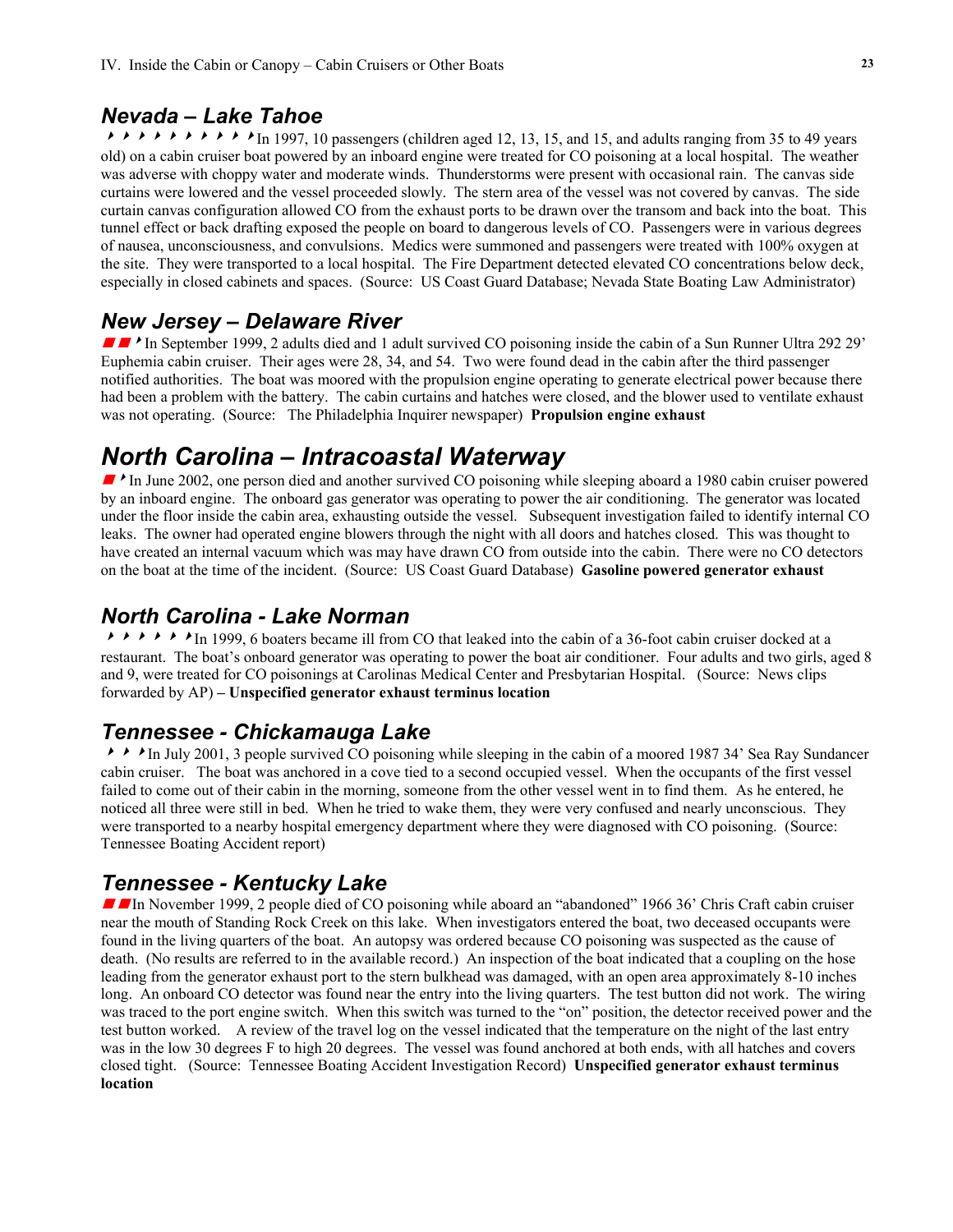#### *Tennessee - Mississippi River*

 $\blacksquare$  In August 1990, 2 people aged 28 and 55 died and another was seriously injured as a result of CO exposure on their 32' Trojan cabin cruiser. Witnesses heard someone calling for help from aboard the boats. When a witness arrived at the boat, the injured person was found trying to revive one of the victims by giving her mouth-to-mouth resuscitation. The injured person was removed from the vessel, and the other two people on board the boat were found to be dead. A small dog on board was alive, but unable to walk. The injured person was flown to a nearby hospital and treated for CO poisoning. The county coroner determined that the cause of death for both of the other victims was CO poisoning. Inspection of the exhaust system of the boat's onboard generator indicated that there was a leak in the line from the generator to the rear of the boat that could have resulted in exhaust "backing up" into the cabin area of the boat. The survivor of the incident was interviewed, and revealed that the generator had been operating for over 8 hours when the boat occupants began watching a movie. The next thing the survivor remembered was waking up on the floor after daylight, vomiting. He left the boat to wash himself. When he got back on the boat, he tried unsuccessfully to wake the other occupants. (Source: Tennessee Boating Accident Investigation Record) **Rear-directed generator exhaust terminus**

#### *Tennessee - Tellico Lake*

**888**In June 2001, 3 people were poisoned while sleeping in the cabin of a 1986 36' Sea Ray cabin cruiser. (Source: Tennessee Boating Accident Report)

#### *Tennessee – Watts Bar Lake*

<sup>888</sup>In August 2003, 3 people survived CO poisoning while inside a boat. They were transported to hospitals for treatment for CO poisoning. (Source: Daily Post-Athenian newspaper)

#### *Tennessee - Unspecified water body*

**g G In** 1999, the Tennessee Wildlife Resources Agency investigated the death of 2 people who were aboard a large cabin cruiser. The investigation indicated that the fatalities resulted from generator exhaust leaking from a faulty seal between an operating generator and the transom of the vessel. (Source: Tennessee Boating Accident summary report) **Generator exhaust**

#### *Utah - Bear Lake*

<sup>88888</sup>In April 1995, 5 children were poisoned while riding within the canopy of a 1994 32' Maxum cabin motorboat with two inboard gasoline engines. The boat was trolling with the canvas cabin enclosed but not buttoned. There were no mechanical problems identified. It appeared that the exhaust came up from the outdrives of the engines, flowing under the canvas and into the cabin where the children were riding. They were taken outside into open air and kept awake by family members until the ambulance arrived. Oxygen was administered to all five, who were then transported to a nearby hospital, treated, and released. (Source: Utah Division of Parks and Recreation Incident/Accident Report) **Propulsion engine exhaust**

### *Utah - Flaming Gorge National Recreation Area*

**B**  $\rightarrow$   $\rightarrow$  In 1995, 4 children were poisoned inside a cabin cruiser boat powered by an inboard engine. Three of the boys were hospitalized and the fourth boy (aged 14) died. The boys were using a warm-water shower device attached to the boat's propulsion engine. This device drew heated water from the propulsion engine, which meant that the engine had to be operated for the device to work. The boat had been completely covered because of rain. When the boat was occupied, a panel was unzipped and a door to the rear of the boat was opened to allow access to the ski platform. All four boys were discovered unconscious inside the boat. The coroner reported that the boy that died had a COHb of 46.6%. (Source: US Coast Guard Database; Utah Division of Parks and Recreation Incident/Accident Report) **Propulsion engine exhaust** 

### *Utah - Unspecified water body*

In 1991, 1 person died aboard a Sea Ray Sundancer cabin cruiser with 2 inboard/outboard Mercruiser engines. The boat occupant was in the cabin when the engines started, and was overcome by CO. Improper ventilation, improper choke adjustment, and heavy air were thought to be related to the incident. (Source: US Coast Guard Database) **Propulsion engine exhaust**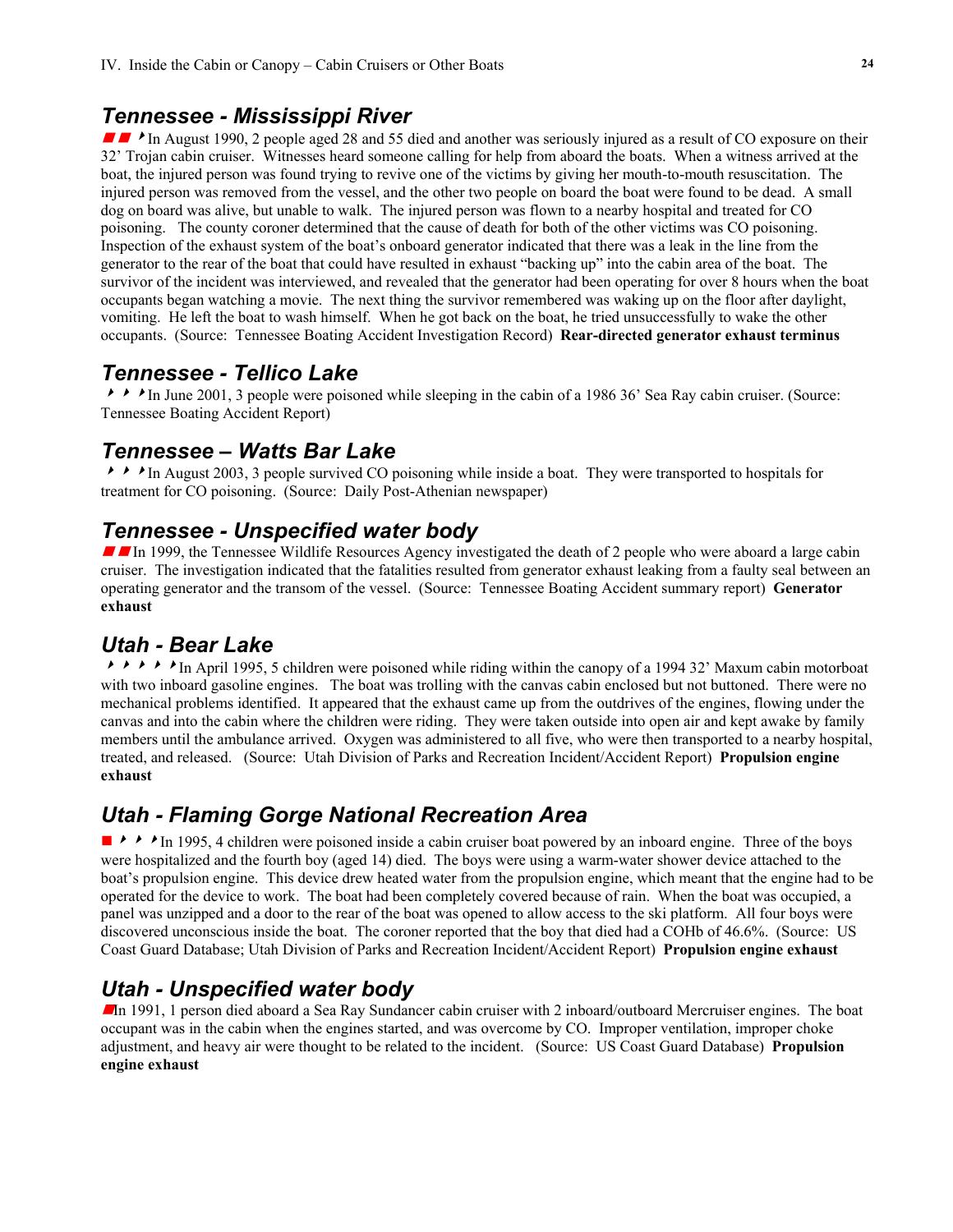#### *Virginia - Hampton Creek*

In May 2000, 2 42-year-old people died of CO poisoning while occupying the cabin of a 1995 32' Wellcraft St. Tropez cabin cruiser. The source of CO was an onboard generator that was found to be improperly installed. (Source: Virginia Marine Resources Commission) **Generator exhaust** 

#### *Washington – Gig Harbor*

<sup>88</sup>In 1996, 2 people (ages 38 and 39) were poisoned while riding in a cabin cruiser boat powered by an inboard engine. After reporting engine trouble, one of the people crawled into the engine cavity to check on the problem. He was overcome and passed out from exposure to the exhaust. The second person was also overcome. Occupants of another boat came along side and saw the victims. He radioed for assistance. The victims were flown to a local hospital where they were treated for CO poisoning. (Source: US Coast Guard Database)

g In November 1998, 1 person was found dead on the floor of the cabin of a 26' 1979 Sea Ray cabin cruiser pleasure craft with an inboard stern drive engine. The boat was moored and the engine continued to operate until all the fuel was consumed. The on-board CO detector was in the "OFF" position. The cause of death was ruled to be CO poisoning. (Source: US Coast Guard Database)

#### *Washington - Puget Sound*

<sup>8</sup>In 2002, 1 person survived CO poisoning while aboard a Bayliner cabin cruiser pleasure craft. While preparing for an outing, the victim kept the engine idling to keep the heater on and ward off the moring chill. He began to feel sick, like he had the flu, and thinking perhaps he was having a heart attack. He was able to call for help before losing consciousness, which is how he was found by responding paramedics. He was transported to the hospital where he spent 8 hours in the hyberbaric medicine chamber. (Source: Tribune News article, Tacoma WA) **Propulsion engine exhaust** 

#### *Washington - Saratoga Passage*

<sup>8</sup> <sup>8</sup> In June 2001, 3 people aboard a cabin cruiser pleasure craft lost consciousness as a result of CO exposure. The vessel was traveling South apparently with a following wind. The operator went below from the fly bridge and lost consciousness as did one other crew member. (Source: US Coast Guard Database)

#### *Washington – Snake River*

In July 2002, 2 people died of CO poisoning while sleeping in the cabin of a 1986 Bayliner cabin cruiser. The vessel was found anchored with the victims inside the closed cabin. Upon investigation it was determined that the couple had anchored the boat, with the generator and air conditioning operating. It was found that the generator had an exhaust leak.

#### *Wisconsin - Unspecified water body*

 $\triangleright$   $\triangleright$   $\triangleright$  In 1998, 4 people (ages 7, 14, 34, and unspecified) were poisoned while riding in a cabin cruiser boat powered by an inboard engine. The boat was traveling southbound on a river and due to a tailwind, coverings on the boat, and how the boat was operated, carbon monoxide built up in the lower berth of the boat where the people were poisoned. (Source: US Coast Guard Database)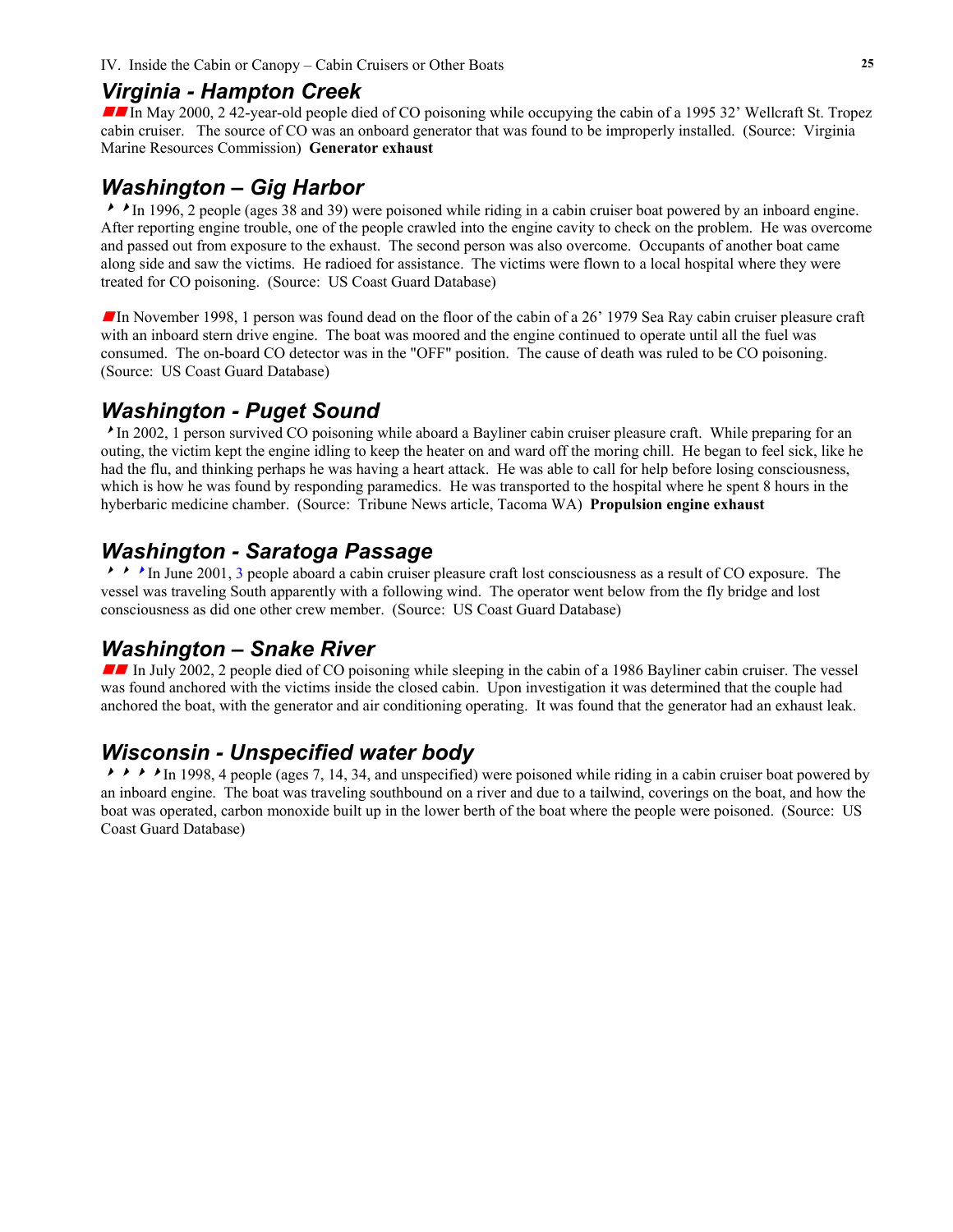<sup>g</sup> *11 Fatal CO Poisonings in this Category* 8*11 Non-Fatal CO Poisonings in this Category* 

# *New information (post October 2004 update)*

#### *Kansas – Perry Lake*

<sup>88</sup>In July 2005, two children (aged 7 and 9) survived CO poisoning while sleeping in the lower cabin area of an unspecified type of boat. The two children were in critical condition when ambulances responded to the family's call. The girl's had been napping inside the moored boat while the boat's generator operated. Fortunately, their parents went to check on them, discovering them disoriented and poisoned. The children were transported to a local hospital where they were treated for CO poisoning and released. (Source: Lawrence Journal World newspaper) **Generator exhaust** 

# *Arizona/Utah - Lake Powell*

**8888888888888** Since 1990, there have been 4 non-fatal poisonings on this lake that occurred on a boat, but the type of boat was not specified in the record. (Source: Review of NPS EMS Records, Glen Canyon National Recreation Area)

# *California - Catalina Channel*

**A** In 1999, 2 passengers on an unspecified type of boat with a cabin were poisoned by CO. One of the exhaust hoses from an unspecified engine (propulsion or generator) had become disconnected and caused exhaust to come into the cabin. The passenger was subjected to the most fumes and lost consciousness for a short period. They returned to shore and both were hospitalized. (Source: US Coast Guard Database)

# *California - Pacific Ocean*

In 1999, the operator and passenger of an unspecified boat type were discovered aboard the vessel dead from CO poisoning. It appeared that a heater may have malfunctioned. (Source: US Coast Guard Database)

<sup>8</sup>In 1999, 1 person aboard an unspecified boat type survived CO poisoning. No further details were given. (Source: US Coast Guard Database)

# *California – Unspecified waterbody*

In 2003, an occupant of an unspecified type of boat died as a result of inhalation of CO while leaning over the stern of the vessel while the engine was engaged. (Source: 2003 California Boating Safety Report at www.dbw.ca.gov) **Propulsion engine exhaust** 

In 2003, an occupant of an unspecified type of boat died as a result of inhalation of CO while in an enclosed cabin that was improperly ventilated (Source: 2003 California Boating Safety Report at www.dbw.ca.gov) **Unspecified exhaust source** 

In 2003, a person died as a result of inhalation of CO while swimming near the stern of a vessel while the engine was engaged. (Source: 2003 California Boating Safety Report at www.dbw.ca.gov) **Propulsion engine exhaust** 

# *Maryland - Wicomico River*

<sup>8</sup>In 1999, a 3-year-old passenger of an unspecified boat with a cabin lost consciousness as a result of CO poisoning. In this incident, the boat operator was trolling for fish at the mouth of the river. He and his 3 passengers were seated on the deck, outside the cabin. The 3-year-old passenger was moving around in and out of the cabin. After being in the cabin for a few minutes, she came out and said her stomach hurt. Simultaneously, her eyes rolled back in her head and she became limp. After an inspection of the vessel, it was found to be in compliance with ventilation and safety requirements. The cabin area is slightly below the upper deck, and the windows were closed. This along with the slow speed and the exhaust fumes being blown into the vessel from a slight wind were thought to be possible reasons for the child's elevated level of CO. (Source: US Coast Guard Database)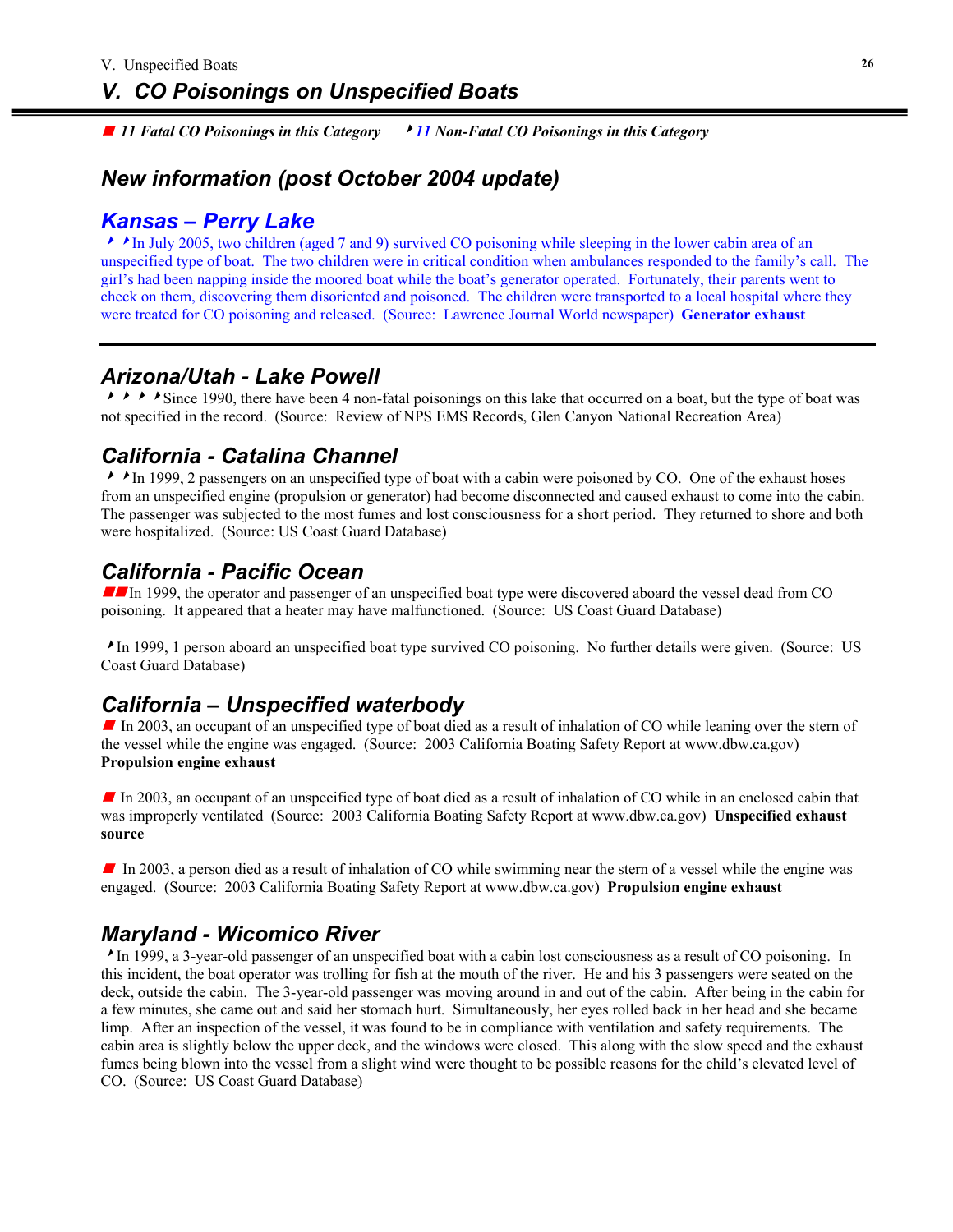#### V. Unspecified Boats **27**

#### *New York – Queens*

In August 2003, 2 adults died of CO poisoning while inside an unspecified boat with a cabin. The source of CO was a gasoline-powered generator that was being used during a large electrical blackout. According to relatives, they usually powered the boat from an onshore landline, and wouldn't have needed the generator if the blackout hadn't happened. (Source: AP news clipping) **Generator exhaust** 

#### *Texas - Lake Meredith*

**III** In March 1984, 3 people died from CO poisoning as they slept in the cabin of an unspecified type of boat. The boat was docked in a marina at the time. A faulty exhaust manifold on a generator was thought to be the source of CO. (Source: Amarillo Globe-News, September 4, 1999) **Generator exhaust**

# *Texas – Private water body*

In August 1999, a 15-year-old girl died of drowning associated with the toxic effects of carbon monoxide. The death certificate states that the death was caused by a boat motor that caused the poisoning. No further details are given. (Source: Death certificate forwarded by Consumer Product Safety Commission)

# *Utah - Unspecified water body*

<sup>8</sup>In 1996, a 24-year old person survived poisoning while aboard an unspecified boat. (Source: US Coast Guard database)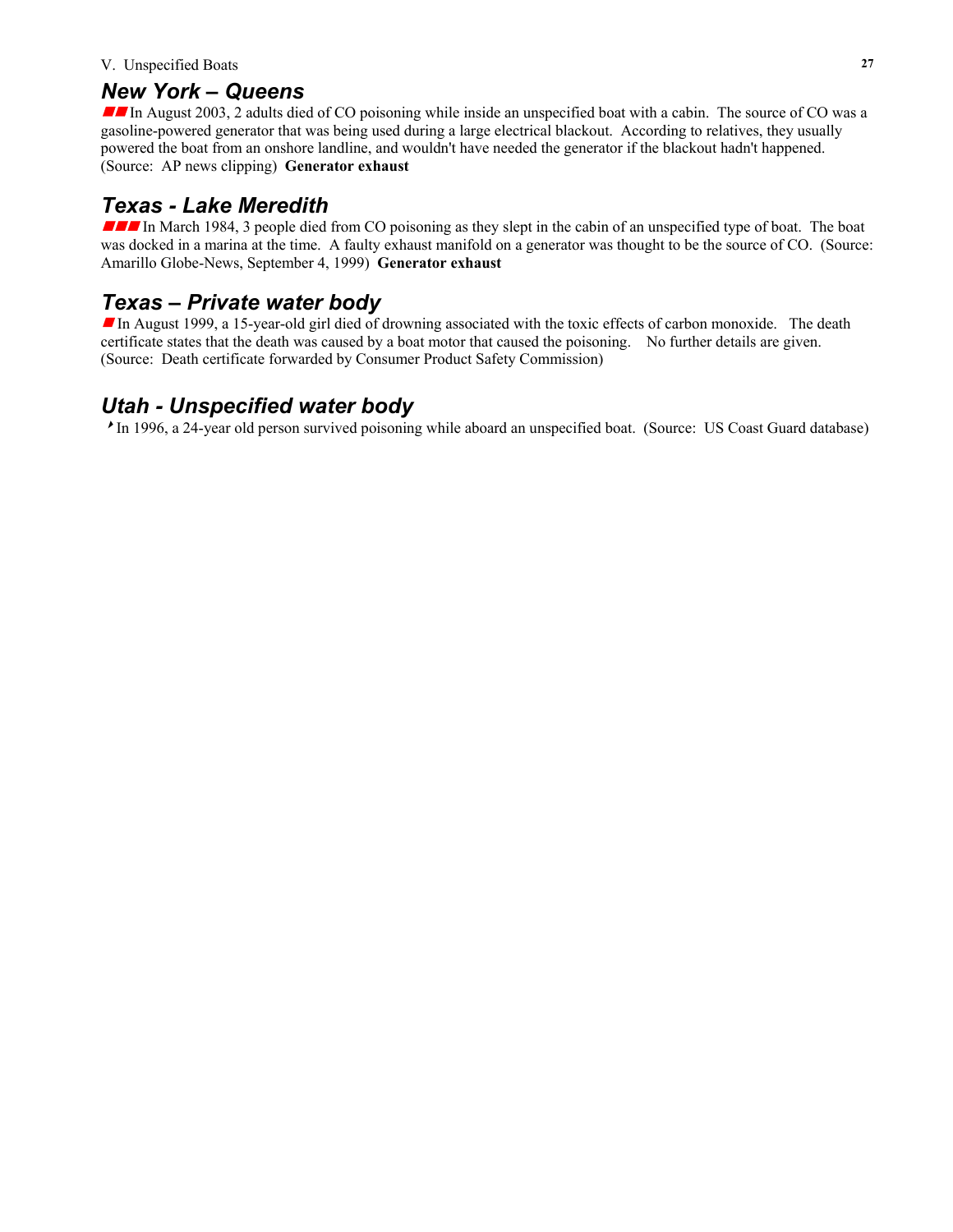$\blacksquare$  3 Fatal CO Poisonings in this Category *3 Fatal CO Poisonings in this Category* 8*29 Non-Fatal CO Poisonings in this Category* 

# *New information (post October 2004 update)*

# *Missouri – Table RockLake*

<sup>88</sup>In August 2004, two men (aged 50 and 55) survived CO poisoning while somewhere aboard a Sea Ray 29' 1977 open motorboat with an inboard propulsion engine. The boat was moving at about  $10 - 20$  miles per hour, with wind directed toward the stern of the boat. It was believed that the wind blew exhaust into the rear area of the boat. Lack of narrative makes it difficult to tell where the occupants were when they were poisoned. (Source: USCG BARD)

# *Rhode Island – Pawcatuck River*

In September 2004, a 69-year-old man died of CO poisoning while making repairs on a Carver 1971 21' cabin cruiser boat that was moored at a boat dock. Lack of narrative makes if difficult to tell where the victim was when he died. (Source: USCG BARD)

# *Arizona/Utah - Lake Powell*

Since 1990, there has been 1 non-fatal poisoning on this lake that occurred on a houseboat, but the location of the poisoned person was not specified in the record. (Source: Review of NPS EMS Records, Glen Canyon National Recreation Area)

# *California - Bodega Bay*

In September 2001, 1 person lost consciousness as a result of CO poisoning aboard a cabin cruiser pleasure craft with an inboard stern drive propulsion engine. The rubber exhaust boot had burned due to a restricted heat riser. The operator was returning to shore after this occurrence, and was then overcome by CO, possibly due to the accumulation of CO through the damaged boot. This caused him to lose consciousness and the vessel grounded. It is not clear where he was when he lost consciousness. (Source: US Coast Guard Database)

# *California – Dutch Slough*

<sup>8</sup>In March 2002, a passenger aboard a Chris Craft cabin cruiser with an inboard propulsion engine became ill from CO poisoning. No other details were provided. (Source: US Coast Guard Database)

# *Missouri – Lake of the Ozarks*

 $\triangleright$   $\triangleright$  In May 2002, three passengers of a 1991 Baja open motorboat powered by an inboard stern drive propulsion engine survived CO poisoning. No other details were available. (Source: US Coast Guard Database)

<sup>8</sup>In August 2002, a passenger of a 1991 Wellcraft open motorboat powered by an inboard stern drive propulsion engine survived CO poisoning. No other details were available. (Source: US Coast Guard Database)

<sup>88</sup>In October 2004, a 36-year-old woman and a 35-year-old man survived CO poisoning on a 1996 Celebrity boat. At 11:00 am, the pair started the boat to recharge the batteries, and then began to clean the boat. The man commented that he didn't feel well, and laid down. When the woman checked on him, she found that he did not respond. Because she also did not feel well, she called 911 for assistance. The boat had been operating for about two hours. At the hospital, it was determined that both victims suffered from CO poisoning. (Source: Three newspapers in the area).

# *Rhode Island - Atlantic Ocean near Norfolk*

**ABBASES In September 2002, 5 U.S. Coast Guard Auxiliary members were poisoned aboard a U.S. Coast Guard security** transport vessel. The vessel was standing by downwind of a tanker that was maneuvering to moor at a docking facility, when one auxilliarist lost consciousness (his location at this time was not specified in the report). When he regained consciousness, he was dizzy and nauseous. EMS responders transported him to a nearby hospital. When the vessel began to motor back to refuel, the trip was aborted due to engine problems. The vessel returned to home port. While the crew was securing the vessel, four of the five remaining crew members experienced the same symptoms, with one crew member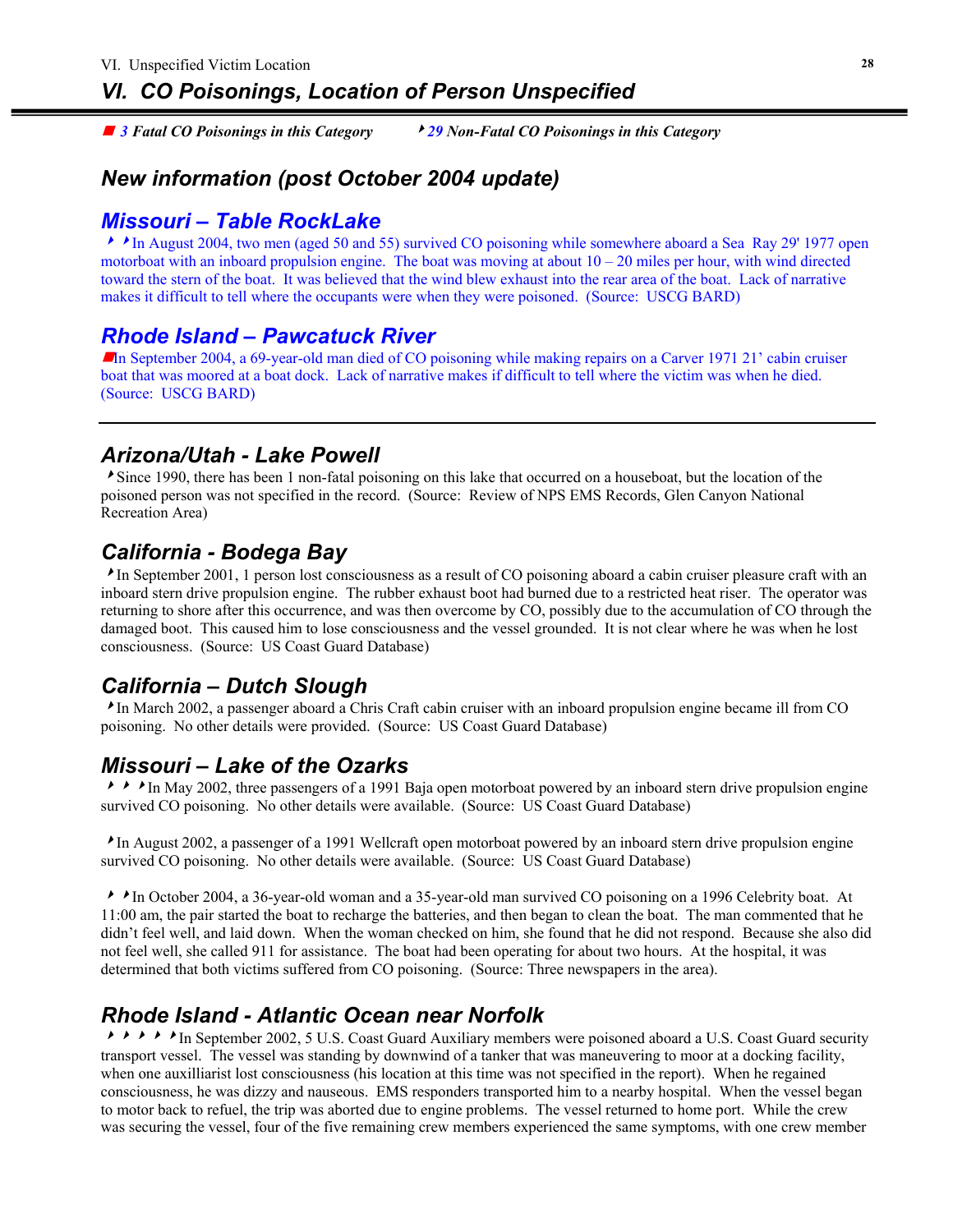#### VI. Unspecified Victim Location **29**

also vomiting. EMS responders transported these 4 crew members to the hospital. Hospital tests on the 5 crew members determined that CO poisoning was the cause of their illness. (Source: U.S. Coast Guard incident report) **Propulsion engine exhaust**

# *Tennessee – Old Hickory Lake*

<sup>8</sup>In May 2002, a person aboard a Gibson houseboat survived CO poisoning. No further details were available. (Source: US Coast Guard Database)

# *Texas - Unspecified water body*

In 1995, 2 people aboard a cabin cruiser pleasure craft died from CO poisoning. It is unknown what caused the equipment failure. (Source: US Coast Guard Database)

A B B B B B B B B B and  $\bullet \bullet \bullet \bullet$  In July 2001, 8 people survived CO poisoning while aboard a cabin cruiser powered by an inboard stern drive propulsion engine. The report does not say whether the source of CO was the propulsion engine or a generator. (Source US Coast Guard Database)

# *Utah - Unspecified water body*

<sup>8</sup>In 1997, a 1-year-old survived CO poisoning while aboard a cabin cruiser. (Source: US Coast Guard Database)

# *Virginia - Atlantic Ocean*

**888**In 2002, 3 employees survived CO poisoning while conducting a coastal survey. They were aboard a 1994 22' aluminum hull Sea Ark cabin cruiser pleasure craft with a Genset Microlite 2800 series gasoline-powered generator and 2 90-horsepower Honda outboard propulsion engines. The add-on air conditioner was being used, powered by the generator which was located on the well deck. It was suspected that the exhaust from the generator either entered the cabin when the door was opened and shut, or leaked into the cabin through cable and wire channels. The employees were feeling sick and went to shore where their short crew met them and took them to the hospital. One of the employees was released after several hours. The other two employees had to be transported to another hospital that had a hyperbaric chamber. They were released about 7 to 8 hours later. COHb concentrations (measured after oxygen therapy) were 43.3%, 32.2%, and 25.5%. COHb concentrations at the time of symptom onset were calculated to be 50.7%, 37.2%, and 29.1%. (Source: Occupational Safety and Health Administration)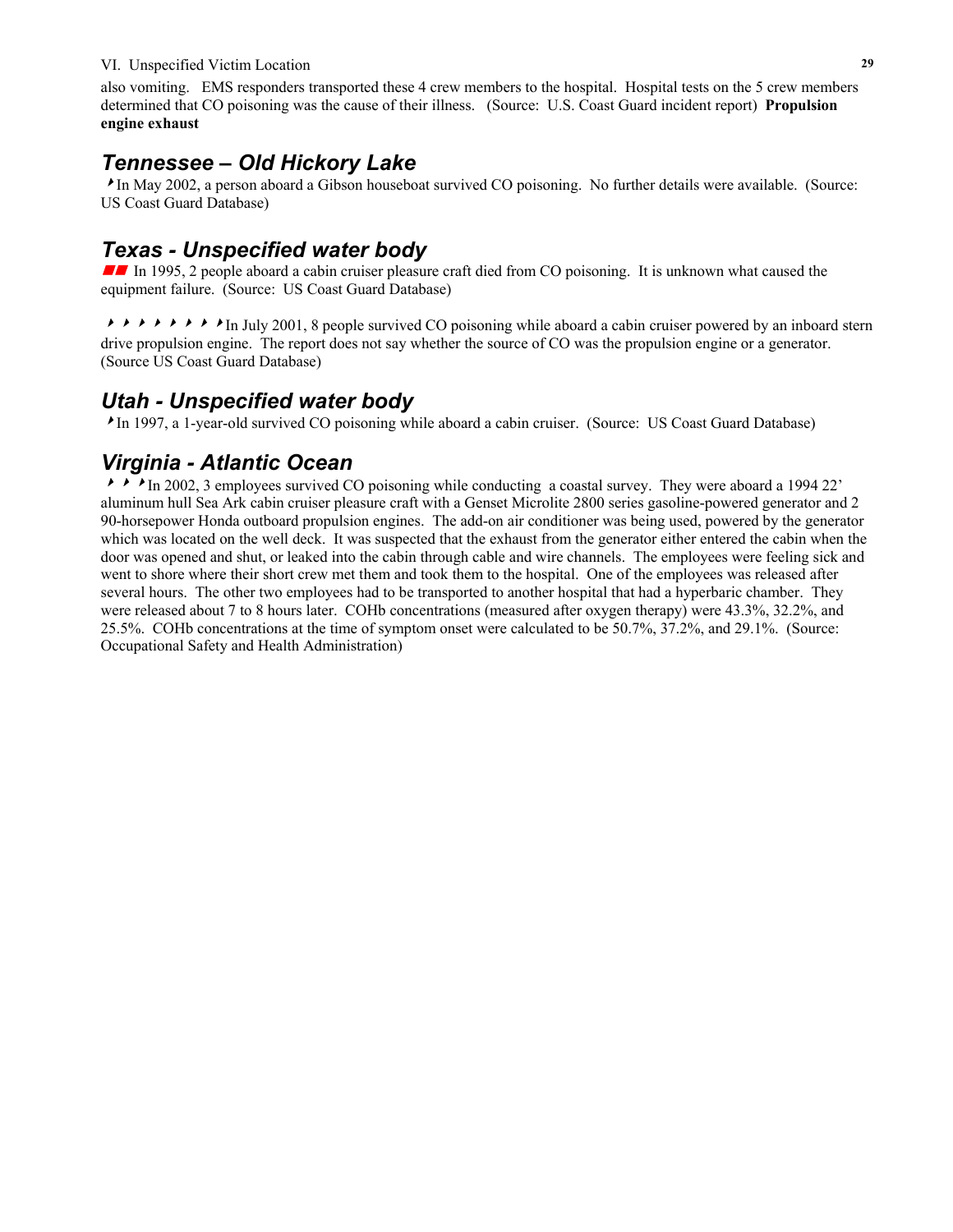■ 18 Fatal CO poisonings in this category *18 Fatal CO poisonings in this category* 8*21 Non-fatal CO poisonings in this category*

**EXECUTE:**  $\rightarrow \rightarrow \rightarrow \rightarrow \rightarrow 1990$  - Fourteen people unaccounted for elsewhere in this listing; 8 of these people died.

**FIGHT**  $\rightarrow$   $\rightarrow$   $\rightarrow$   $\rightarrow$   $\rightarrow$   $\rightarrow$   $\rightarrow$  1992 - Eleven people unaccounted for elsewhere in this listing; 3 of these people died.

 $\blacksquare$   $\blacktriangleright$   $\blacktriangleright$  1993 - Six people unaccounted for elsewhere in this listing; 3 of these people died

**FIFM**  $\rightarrow$   $\rightarrow$   $\rightarrow$  1994 - Eight people unaccounted for elsewhere in this listing; 4 of these people died.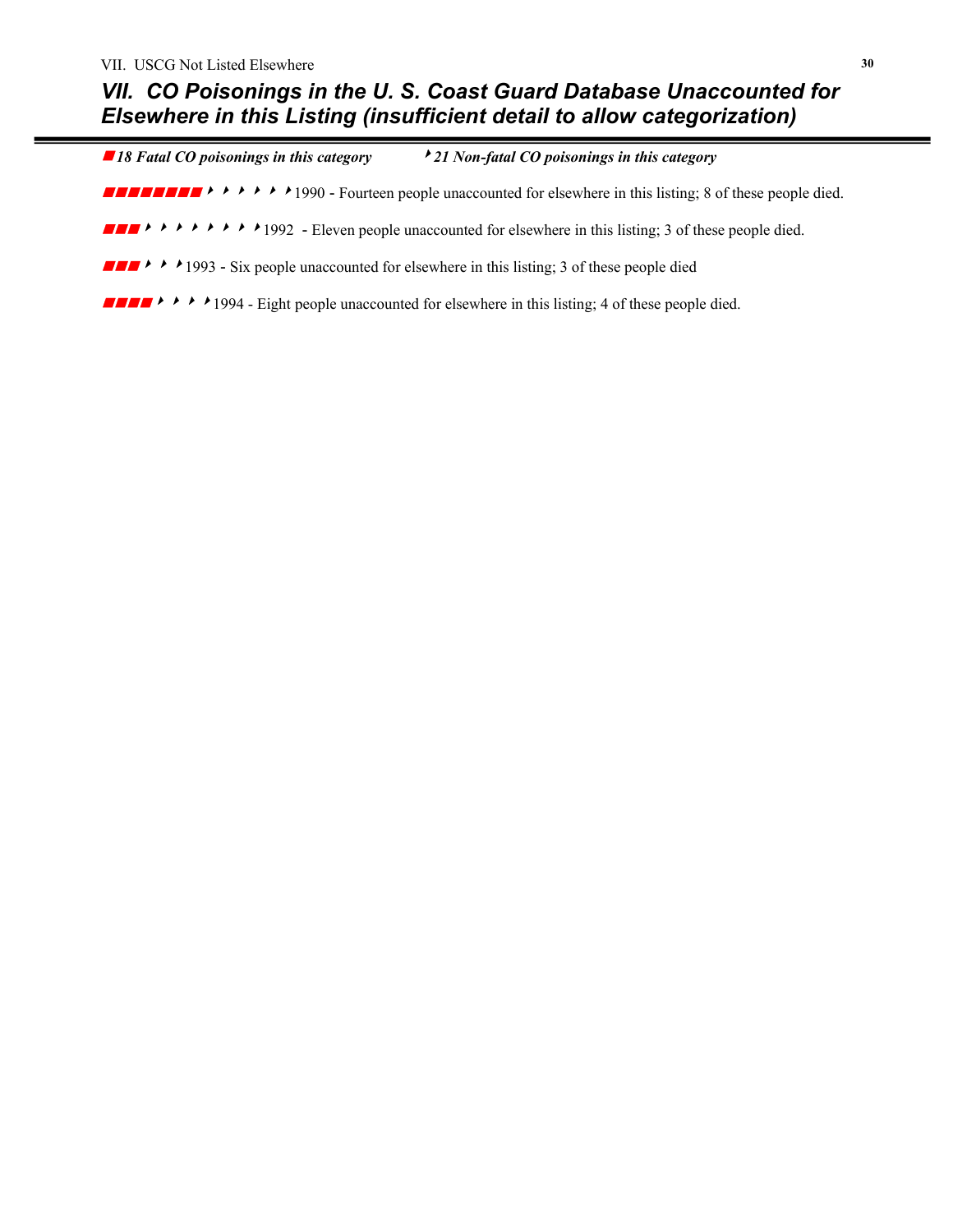| Category                   | <b>CO-Related Deaths</b> | <b>Non-Fatal Poisonings</b> |  |
|----------------------------|--------------------------|-----------------------------|--|
| I - Outside houseboats     | 23                       | 53                          |  |
| $II$ – Outside other boats | 31                       | 81                          |  |
| III - Inside houseboats    | 3                        | 178                         |  |
| $IV - Inside other boats$  | 33                       | 112                         |  |
| V - Unknown boat type      |                          |                             |  |
| VI - Unknown location of   |                          | 29                          |  |
| victim                     |                          |                             |  |
| VII - USCG data -          | 18                       | 21                          |  |
| unclassified               |                          |                             |  |
| $TOTAL-607$                | 122                      | 485                         |  |

# **Number of Recognized Poisonings by Category\***

\*596 of these poisonings occurred in 1990 – 2004; 7 occurred in the 1980's; and 4 have no specified date.